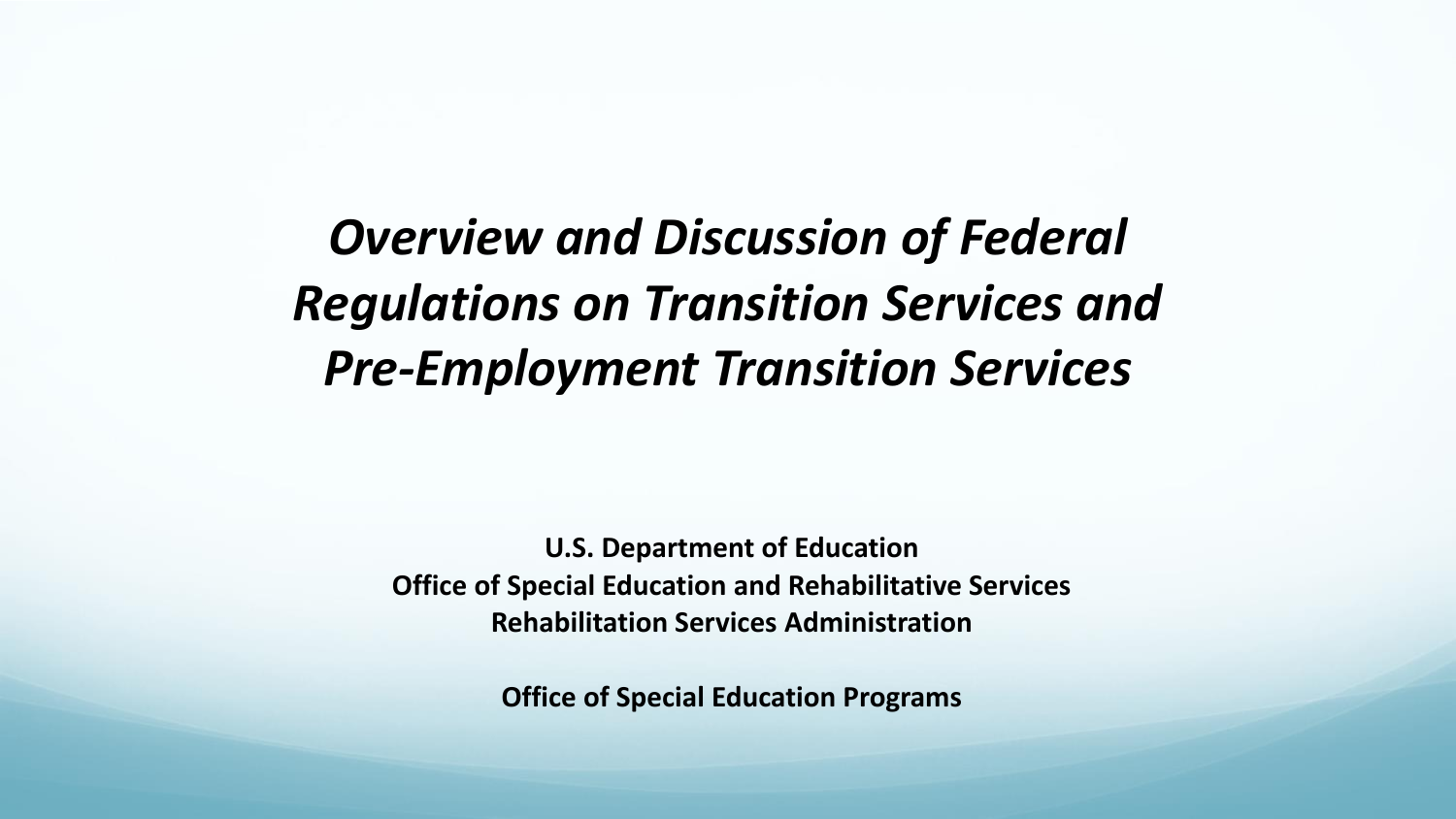### **Implementing VR Program Requirements**

The Rehabilitation Act of 1973 (Act), as amended by the Workforce Innovation and Opportunity Act (WIOA):

- Emphasizes the provision of services to students and youth with disabilities to ensure they have opportunities to receive the training and other services necessary to achieve competitive integrated employment;
- Expands the population of students with disabilities who may receive services and the kinds of services that the VR agencies may provide to youth and students with disabilities who are transitioning from school to postsecondary education and employment;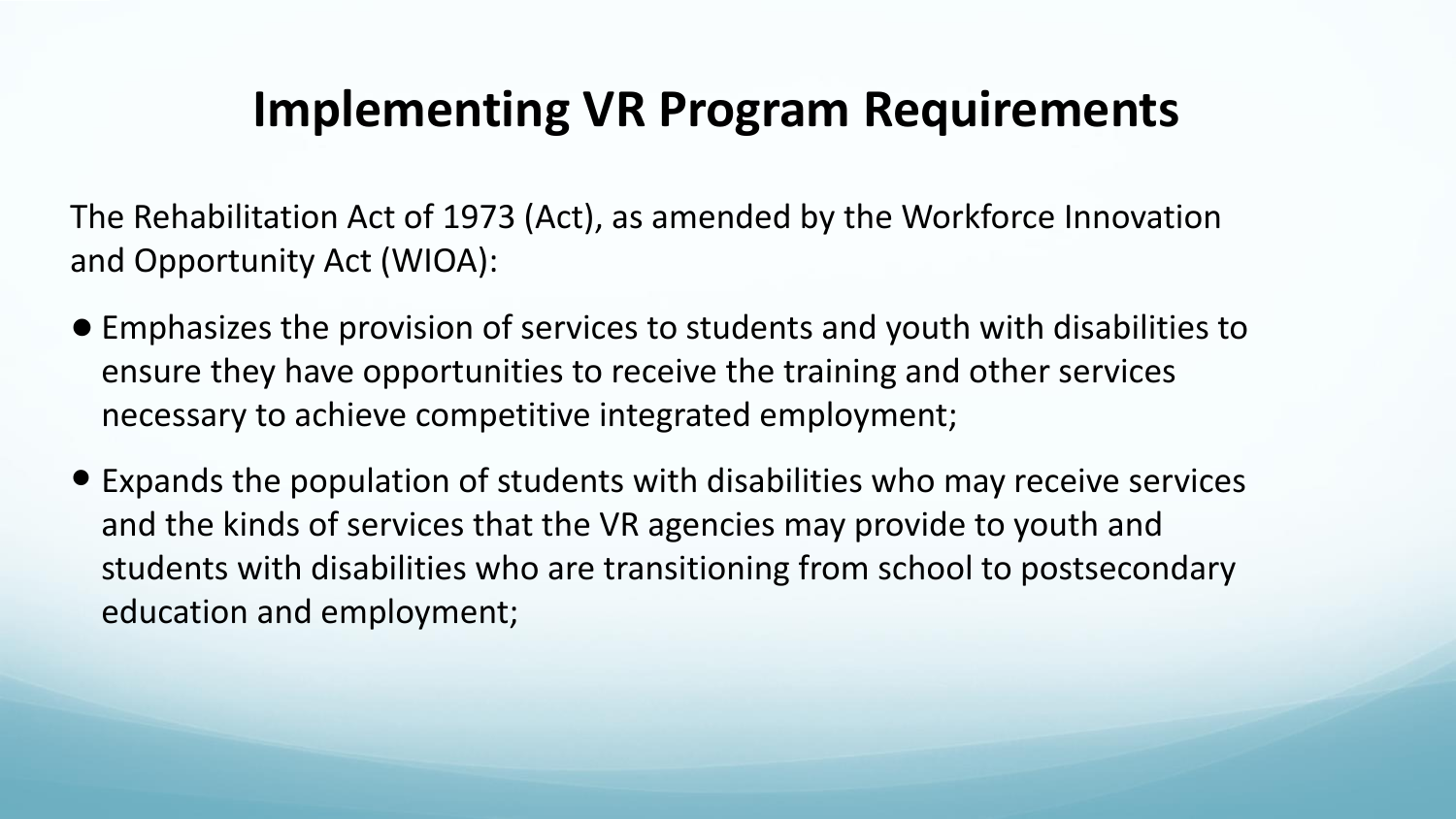### **Implementing VR Program Requirements (cont.)**

- Increases opportunities to practice and improve workplace skills, such as through internships and other work-based learning opportunities;
- Requires VR agencies to reserve and expend not less than 15 percent of the Federal VR allotment to provide, or arrange for the provision of, pre-employment transition services for students with disabilities transitioning from school to postsecondary education programs and employment; and
- Requires VR agencies to coordinate the provision of pre-employment transition services with local educational agencies (LEAs).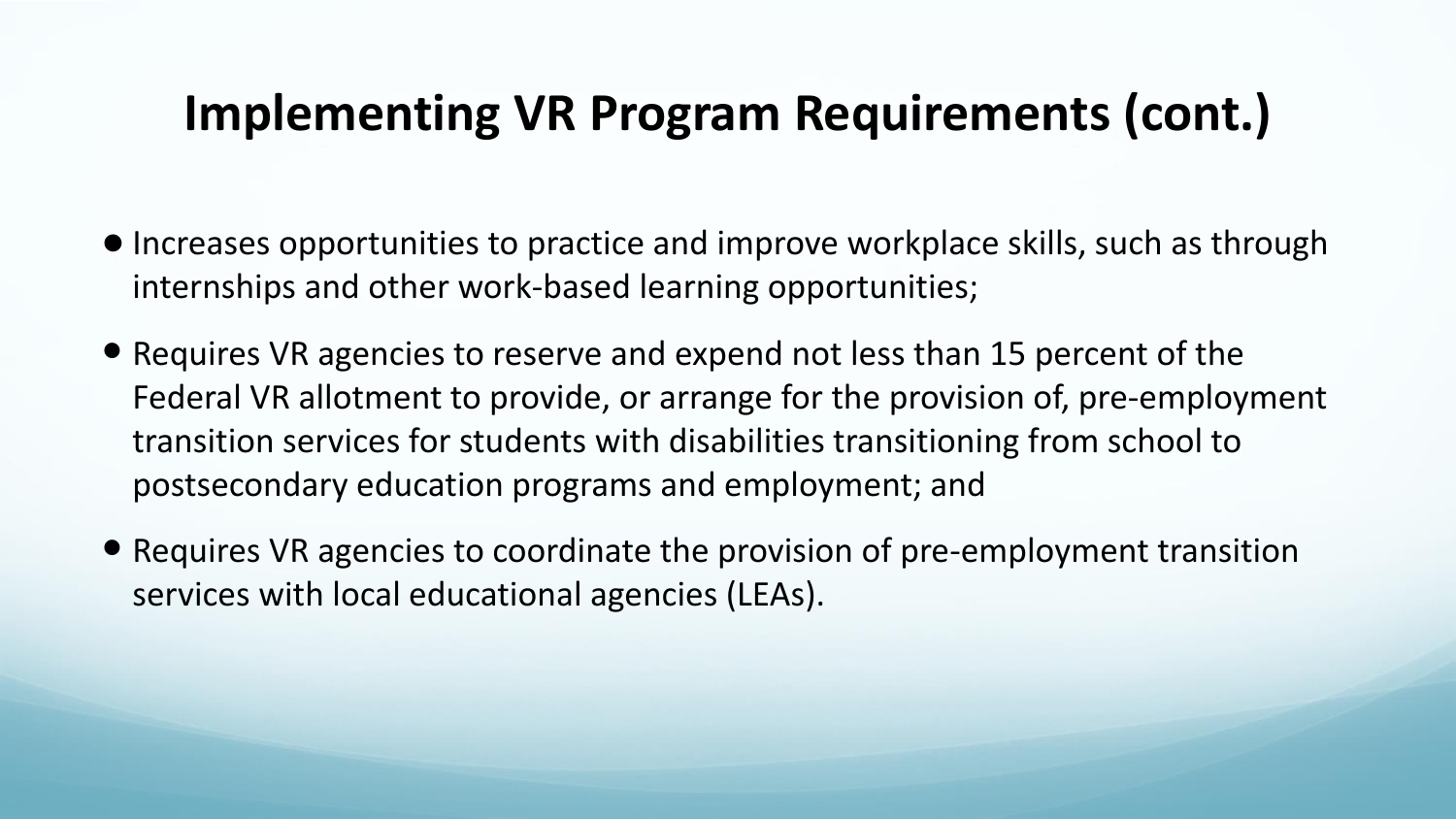#### **Transition-Related Definitions**

- Student with a disability (section 7(37) of the Act and  $\S$  361.5(c)(51));
- Youth with a disability (section  $7(42)$  of the Act and §361.5(c)(58));
- Pre-employment transition services (section 7(30) of the Act and §361.5(c)(42)); and
- Transition services (§ 361.5(c)(55)).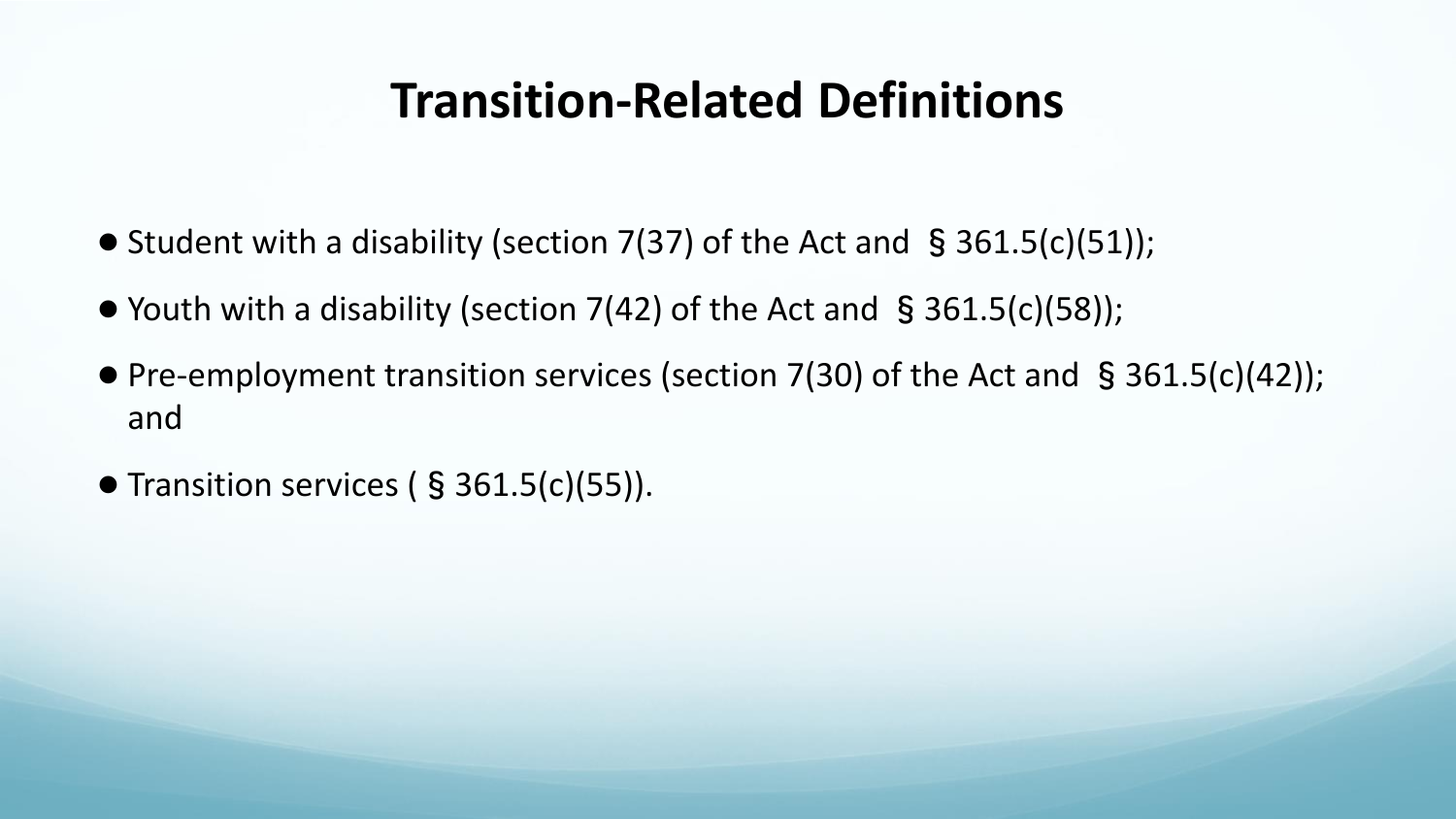#### **Definition of "Student with a Disability"**

A student with a disability is an individual who:

- Is in an educational program; and
- Meets certain age requirements; and
- Is eligible for and receiving special education or related services under IDEA; or
- Is an individual with a disability for purposes of section 504 of the Act.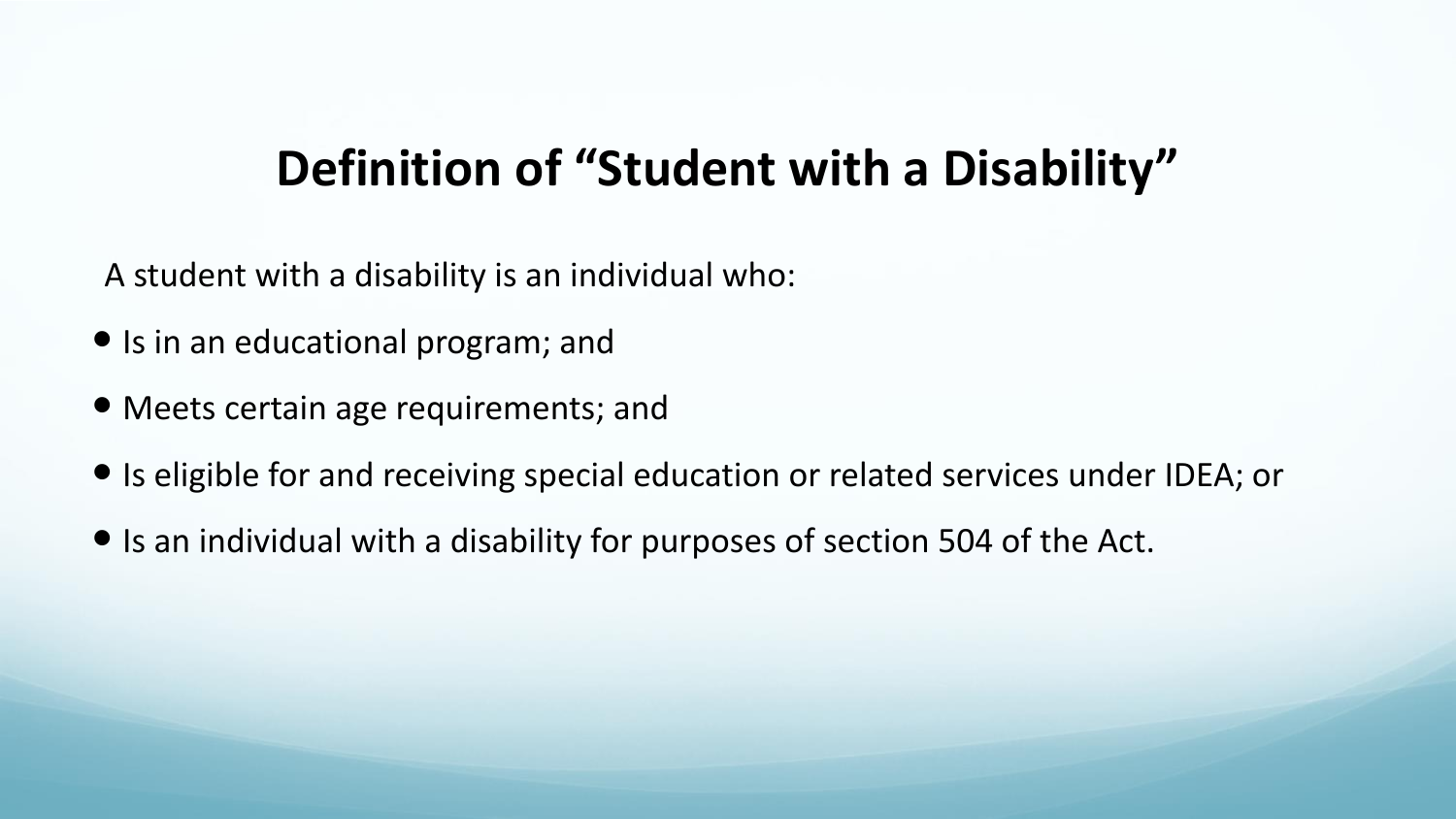### **Definition of "Student with a Disability" (cont.)**

- Educational programs include:
	- o Secondary education programs;
	- o Non-traditional or alternative secondary education programs, including home schooling;
	- o Postsecondary education programs; and
	- o Other recognized educational programs, such as those offered through the juvenile justice system.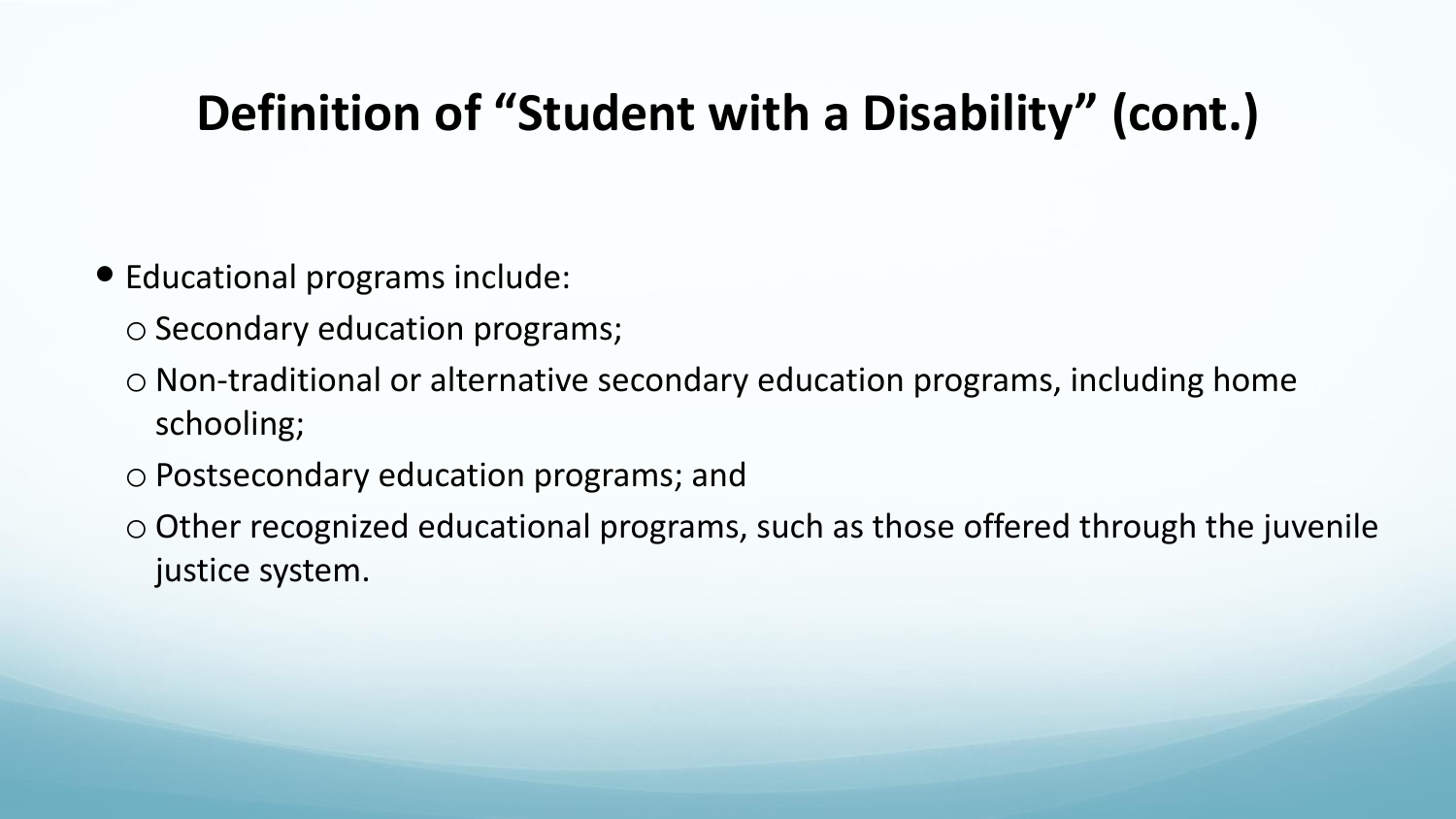### **Definition of Student with a Disability (cont.)**

- Age range requirements for a student with a disability:
	- o Minimum age:
		- Not younger than the earliest age to receive transition services under IDEA; or
		- Not younger than the earliest age, if determined by the State as being different, to receive pre-employment transition services.

o Maximum age:

- Not older than 21 years old; or
- Not older than the highest age determined by the State to receive services under IDEA, if older than 21 years of age.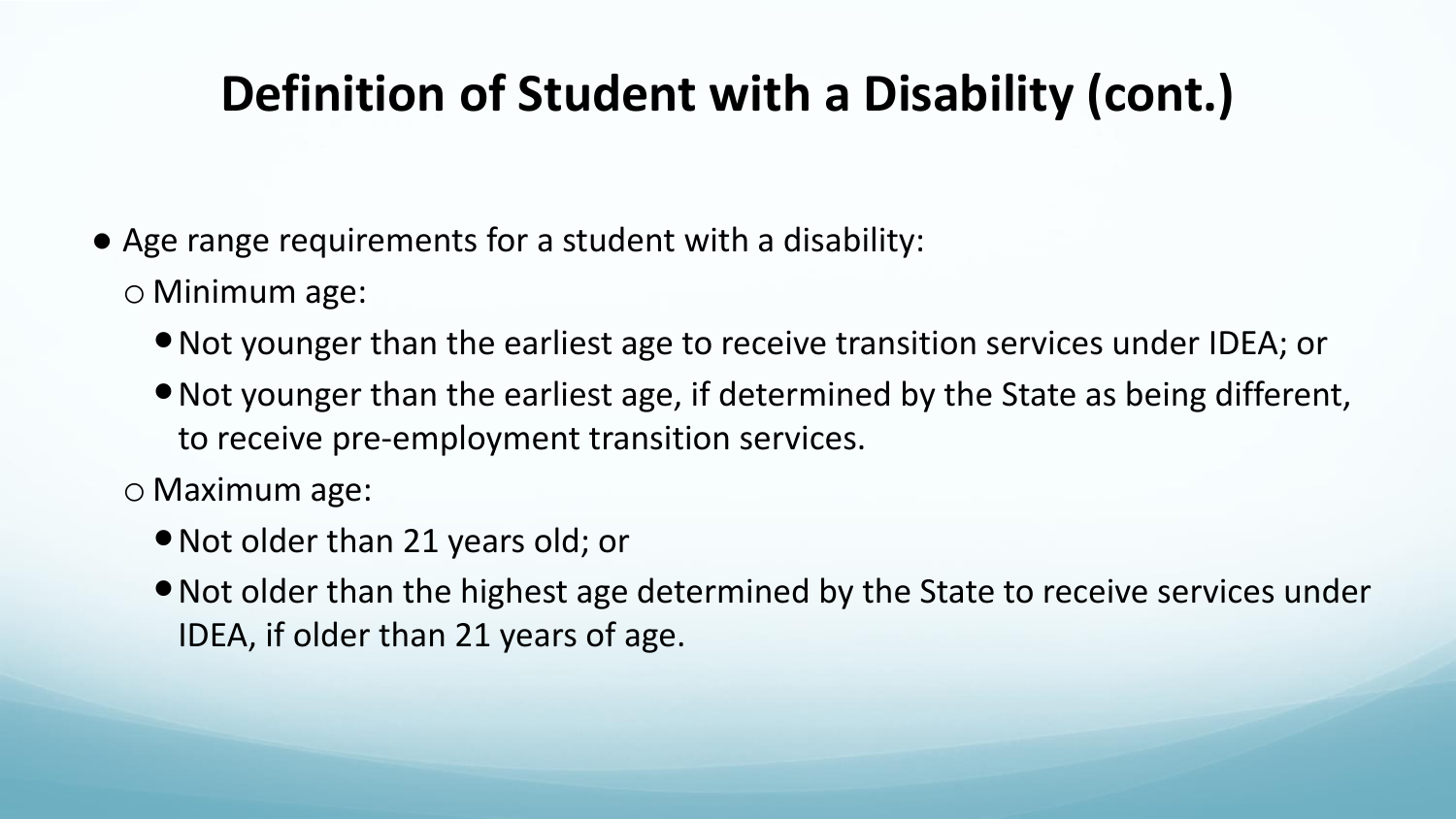### **Earliest Age to Receive Pre-Employment Transition Services**

- States may provide pre-employment transition services at an earlier age than is permitted for the provision of transition services under IDEA.
- If a State elects to provide pre-employment transition services at an earlier age, both VR agencies, if there are two in a State, must agree to the earlier age.
- If an earlier age is agreed to, both VR agencies in the State must implement that age when providing pre-employment transition services.
- If a State hasn't decided to provide pre-employment transition services at an earlier age, the earliest age to receive transition services under IDEA would apply to both VR agencies.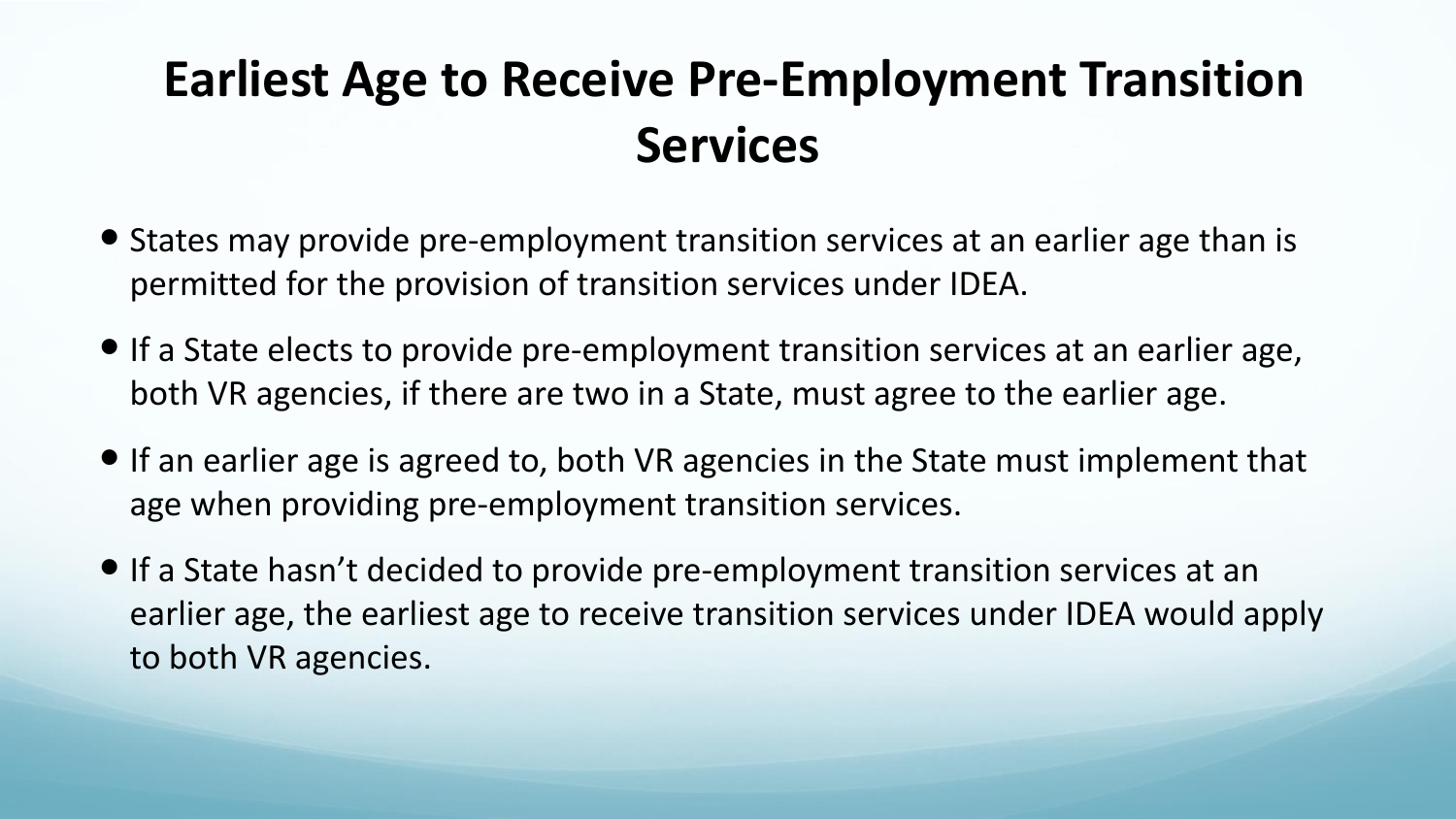### **Definition of "Youth with a Disability"**

- A youth with a disability is:
	- $\circ$  An individual with a disability;

o Not younger than 14 years of age; and

o Not older than 24 years of age.

- There is no requirement that a "youth with a disability" be participating in an educational program.
- The age range for a "youth with a disability" is typically broader than that for a "student with a disability."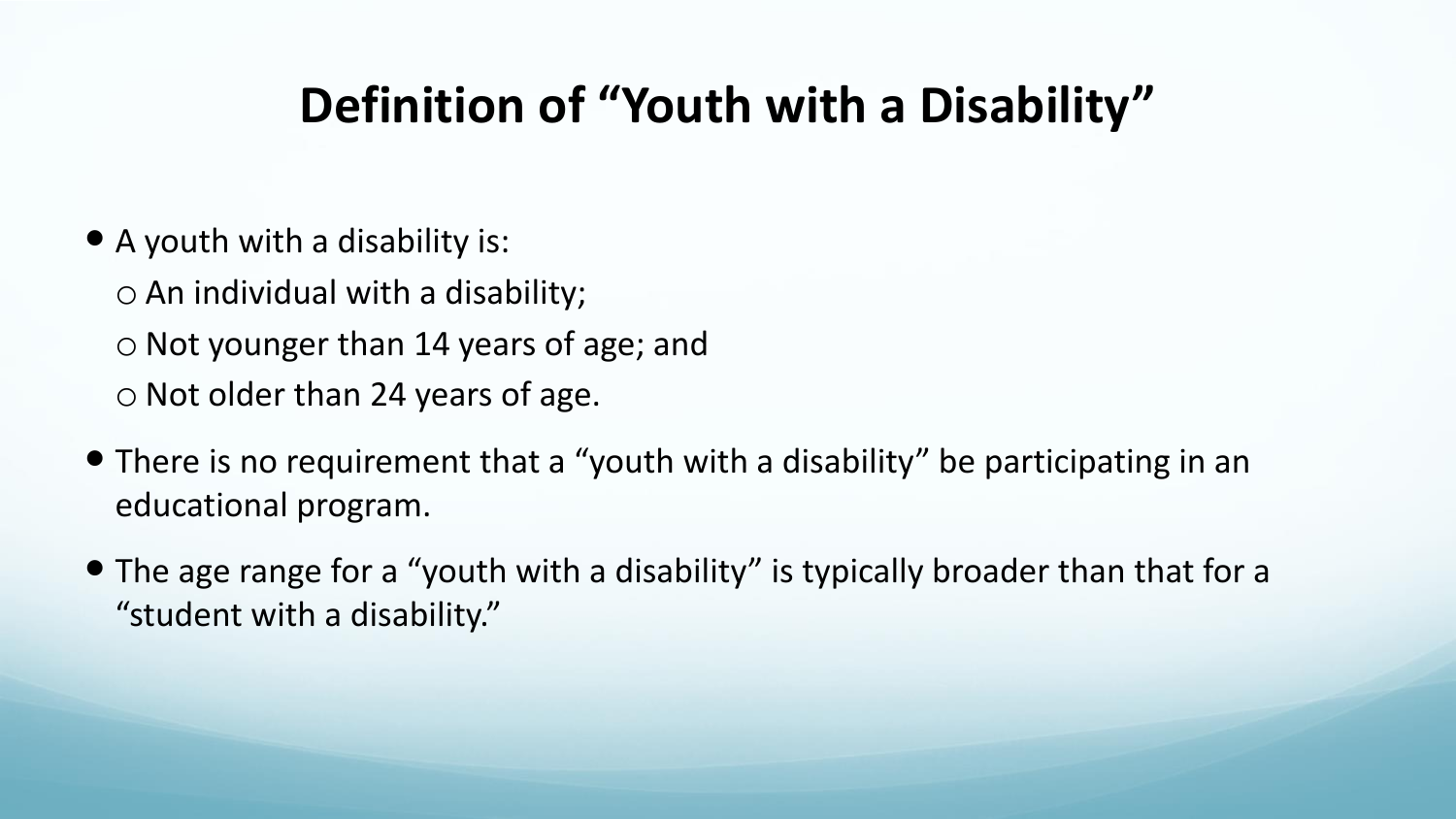#### **Transition-Related Services**

Continuum of services available to students and youth with disabilities, as applicable, through the VR program include:

- Pre-employment transition services (section 113 of the Act and 361.48(a)) o Available only to students with disabilities; and o Application and IPE are not required.
- Group transition services (section 103(b)(7) of the Act and §361.49(a)(7)) o Available to both students and youth with disabilities; and o Application and IPE are not required.
- Individualized transition and other VR services (section 103(a) of the Act and §361.48(b))
	- o Available to all eligible individuals; and
	- o Application and IPE are required.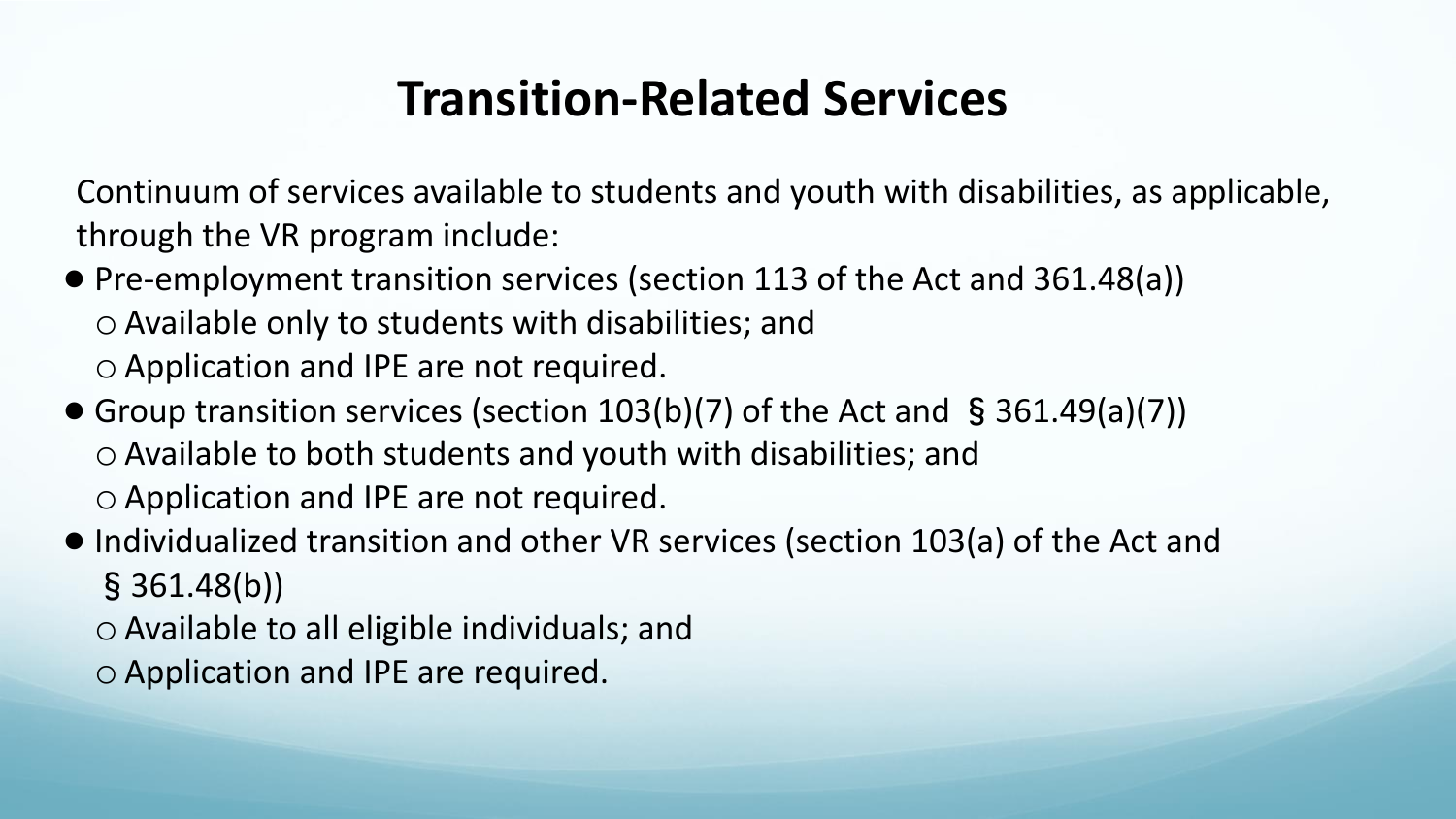#### **Pre-Employment Transition Services Overview**

These services are an early start at job exploration that:

- Assist students with identifying career interests to be further explored through additional VR services, including transition services;
- Must be made available Statewide to all students with disabilities in need of such services, regardless of whether a student has applied for VR services;
- May begin once a student requests or is recommended for one or more pre-employment transition services and documentation of a disability (e.g., IEP, transition plan, school psychological, or other medical documentation of a disability) is provided to the VR agency;
- Must be provided or arranged in collaboration with LEAs; and
- Are the only activities that can be paid for with the funds reserved under section 110(d)(1) of the Act.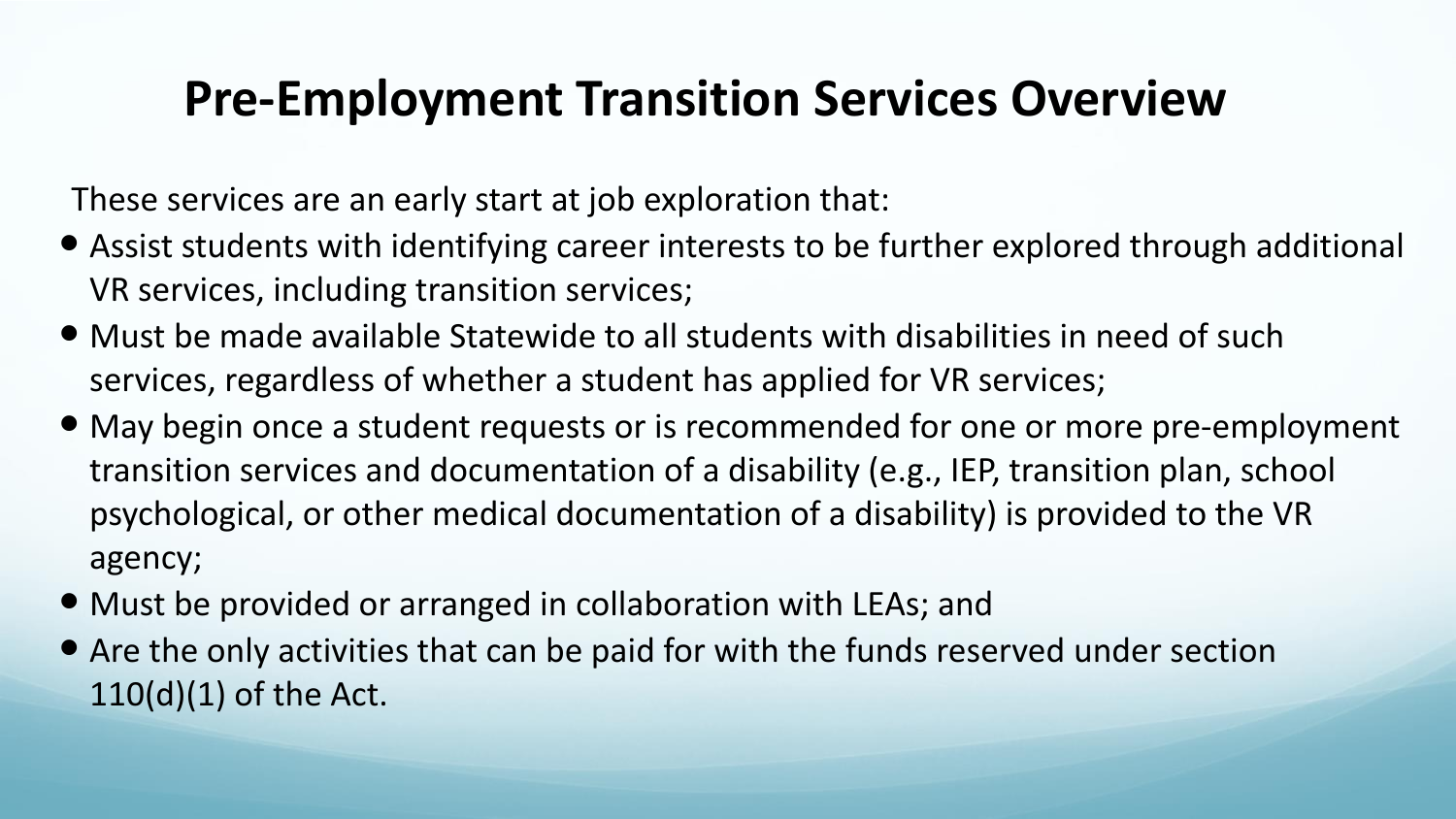#### **Scope of "Pre-Employment Transition Services"**

Pre-employment transition services (section 7(30) of the Act and §361.5(c)(42)) are:

- "Required" activities (section 113(b) of the Act and  $\S$  361.48(a)(2));
- "Authorized" activities (section 113(c) of the Act and §361.48(a)(3)); and
- "Pre-employment transition coordination" activities (section 113(d) of the Act and  $§ 361.48(a)(4))$ .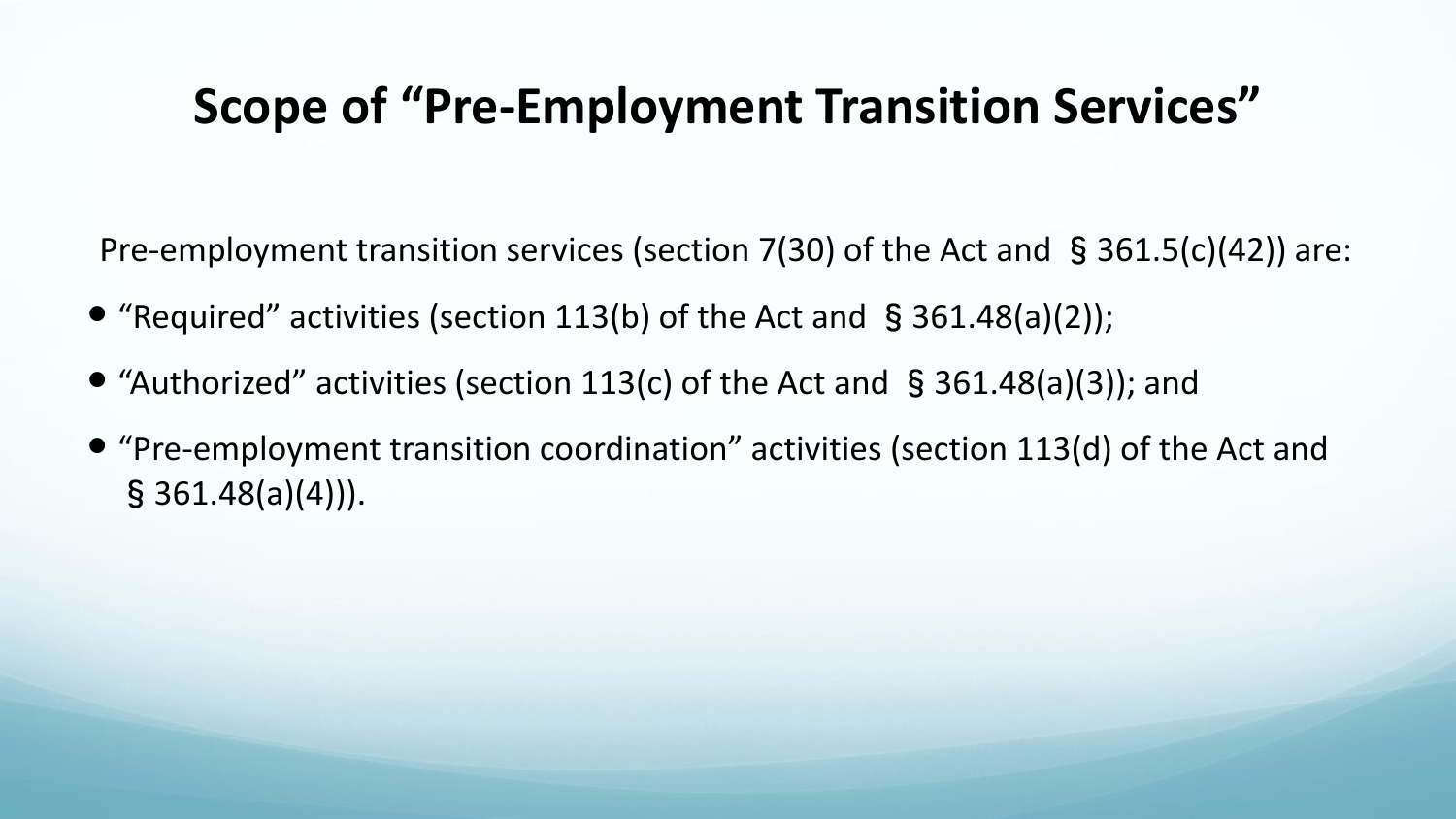### **Population to Receive Pre-Employment Transition Services**

Pre-employment transition services are provided to "students with disabilities" who are:

- Eligible for VR services; or
- Potentially eligible for VR services (i.e. all students with disabilities, including those who have not applied or been determined eligible for VR services).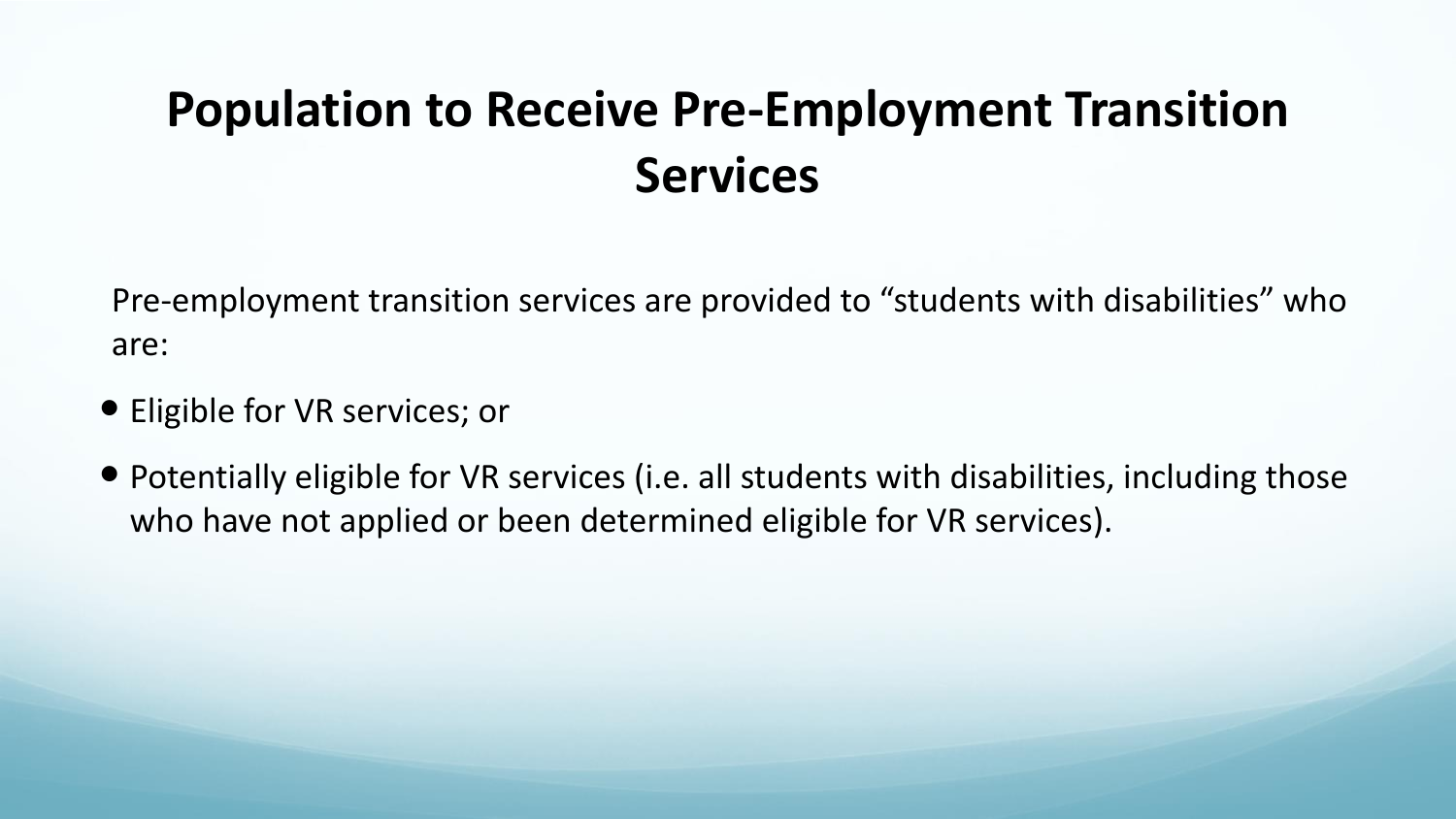### **Pre-Employment Transition Services: "Required" Activities**

The five "required" activities of pre-employment transition services (section 113(b) of the Act and §361.48(a)(2)), which can be provided in a group setting or on an individual basis, are:

- Job exploration counseling;
- Work-based learning experiences, which may include in-school, after school, or community-based opportunities;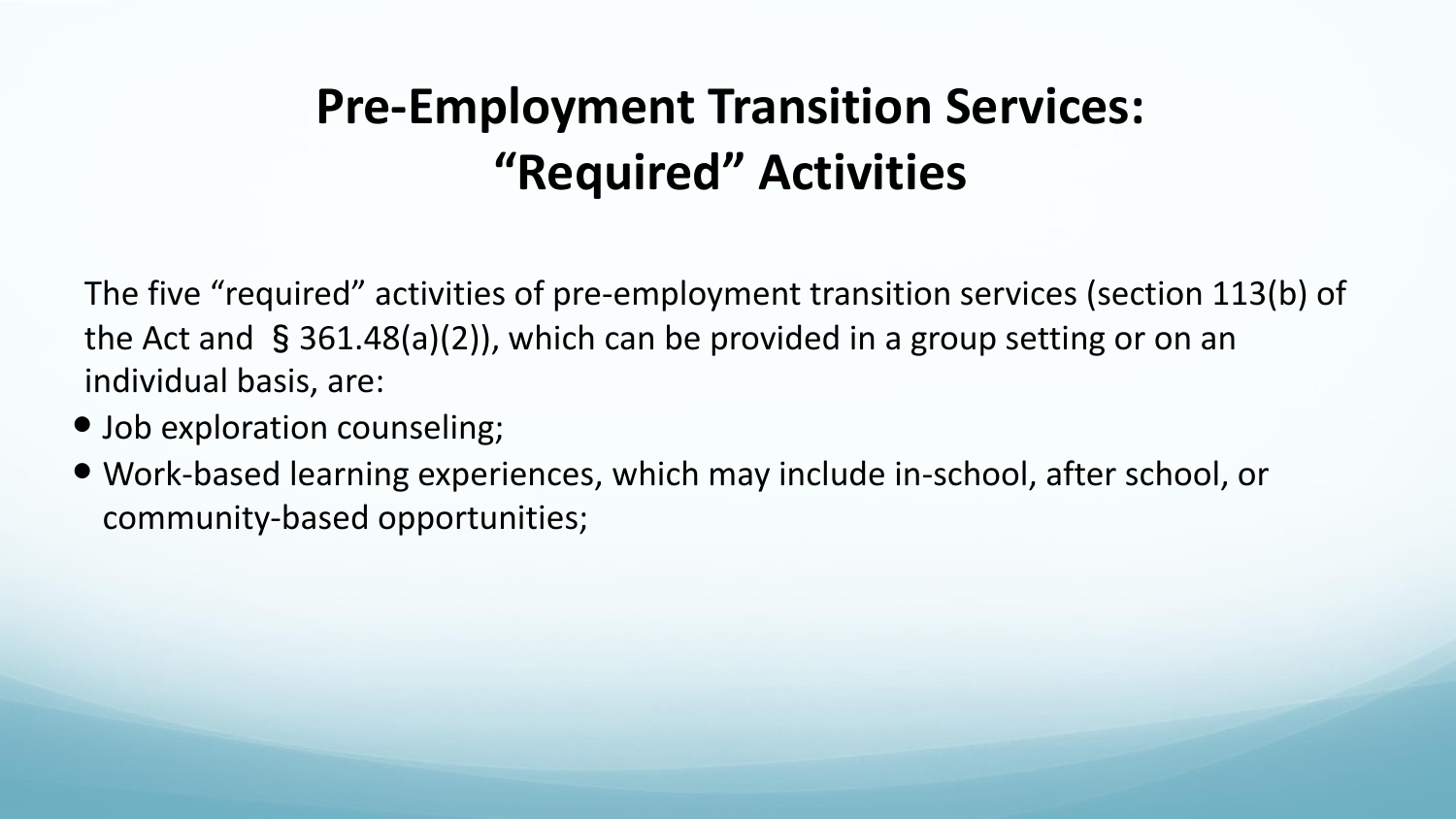### **Pre-Employment Transition Services: "Required" Activities (cont.)**

- Counseling on opportunities for enrollment in comprehensive transition or postsecondary educational programs at IHEs;
- Workplace readiness training to develop social skills and independent living; and
- $\bullet$  Instruction in self-advocacy, including peer mentoring.

Allowable expenditures incurred in carrying out these activities may be paid with the funds reserved for the provision of pre-employment transition services.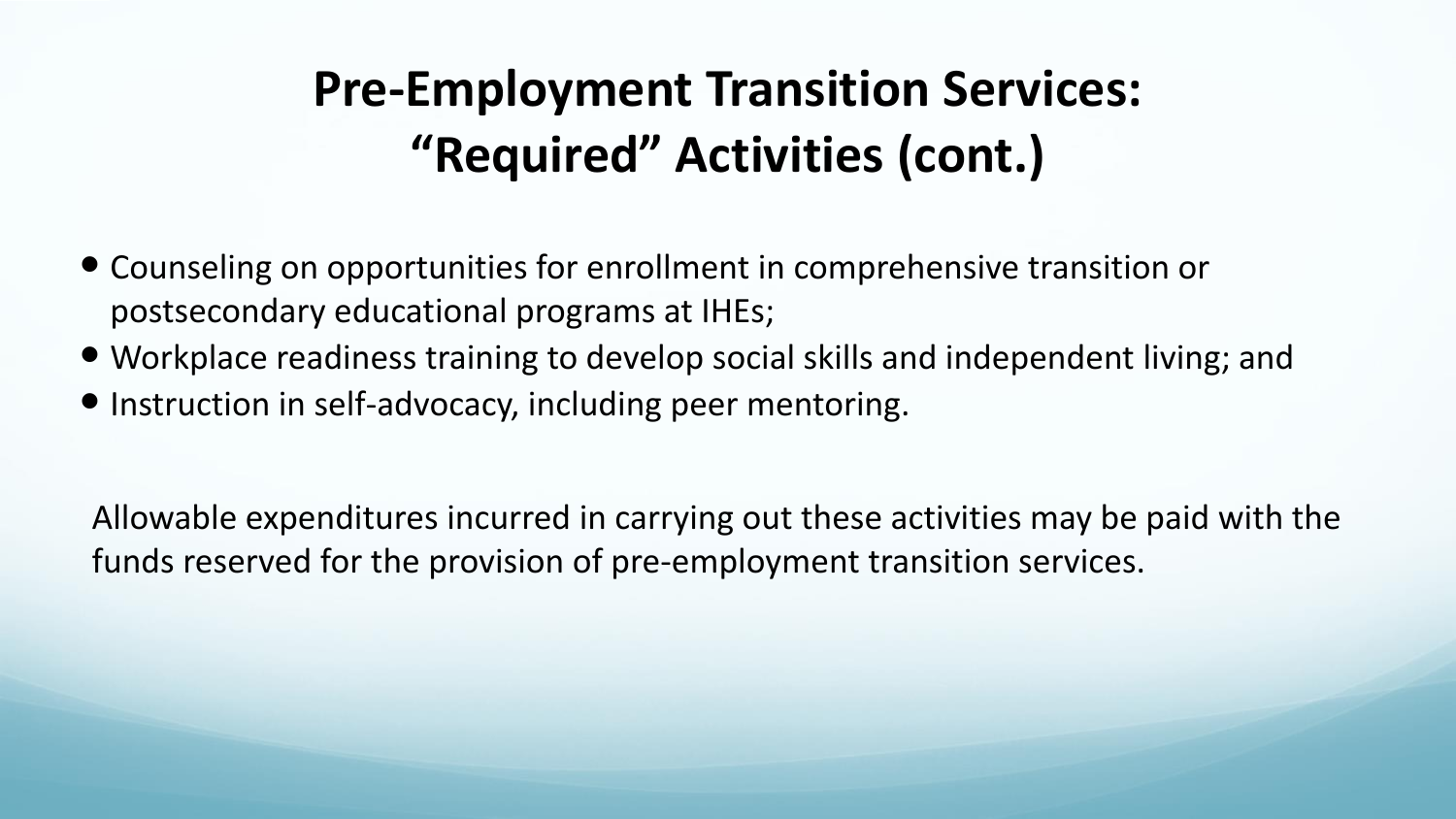#### **Group Setting vs. Individual Basis**

- The five "required" pre-employment transition services, described in section 113(b) of the Act and §361.48(a)(2) of the VR regulations, may be provided to individuals in a group setting, or on an individual basis.
- Because VR agencies may have limited information regarding the needs of students who have not applied for VR services, it may be more appropriate to provide preemployment transition services in a group setting.
- Regardless of how pre-employment transition services are provided (e.g., in a group setting or on an individual basis), the VR agency must track and report these services and activities for each student that is receiving such services.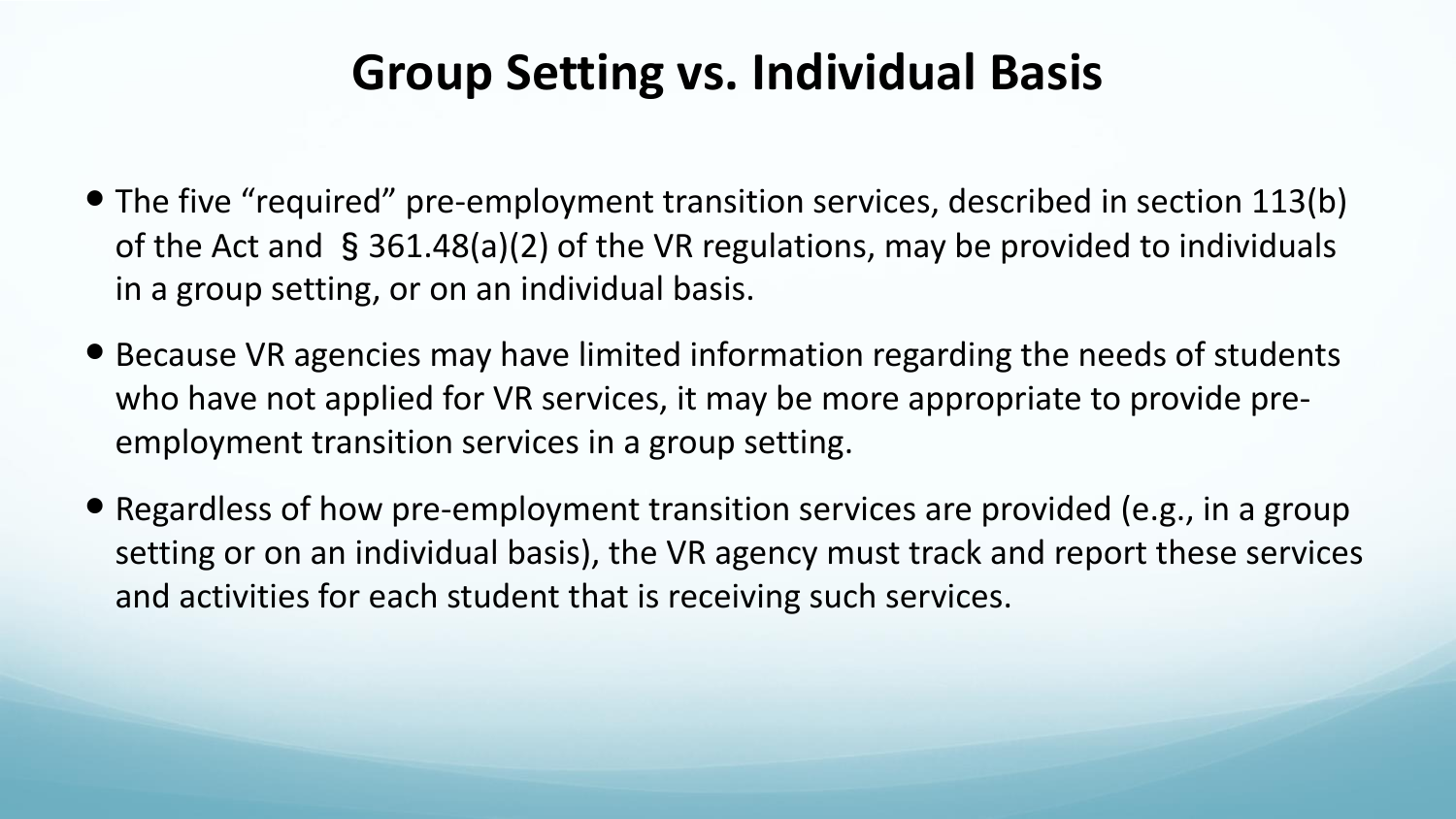### **Group Setting vs. Individual Basis (cont.)**

- Although pre-employment transition services may be provided in "group settings", such services must be provided under section 113 of the Act and §361.48(a) of the VR regulations – not under the "services to groups" authority under section 103(b)(7) and §361.49(a)(7).
- The "services to groups" authority of section 103(b) of the Act and §361.49(a) of the VR regulations permits the provision of transition services in general, but not the provision of the more specific services identified as pre-employment transition services.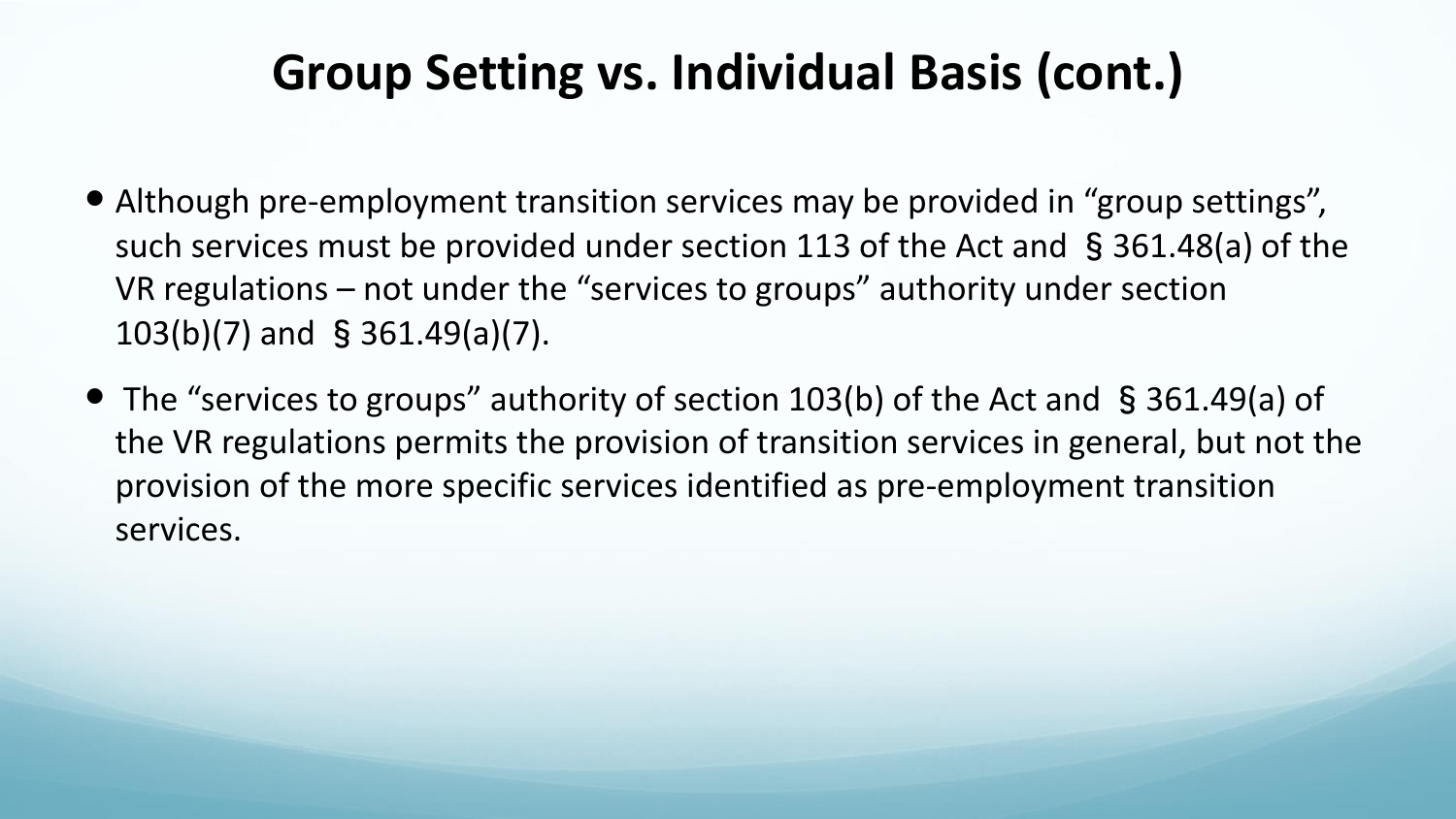## **Job Exploration Counseling – Overview of Examples in a Group Setting**

General job exploration counseling in a group setting may be provided, for example, in a classroom or community setting and could include:

- Information regarding in-demand industry sectors and occupations, as well as nontraditional employment;
- Information about labor market composition;
- Administration of vocational interest inventories; and
- $\bullet$  Identification of career pathways of interest to the students.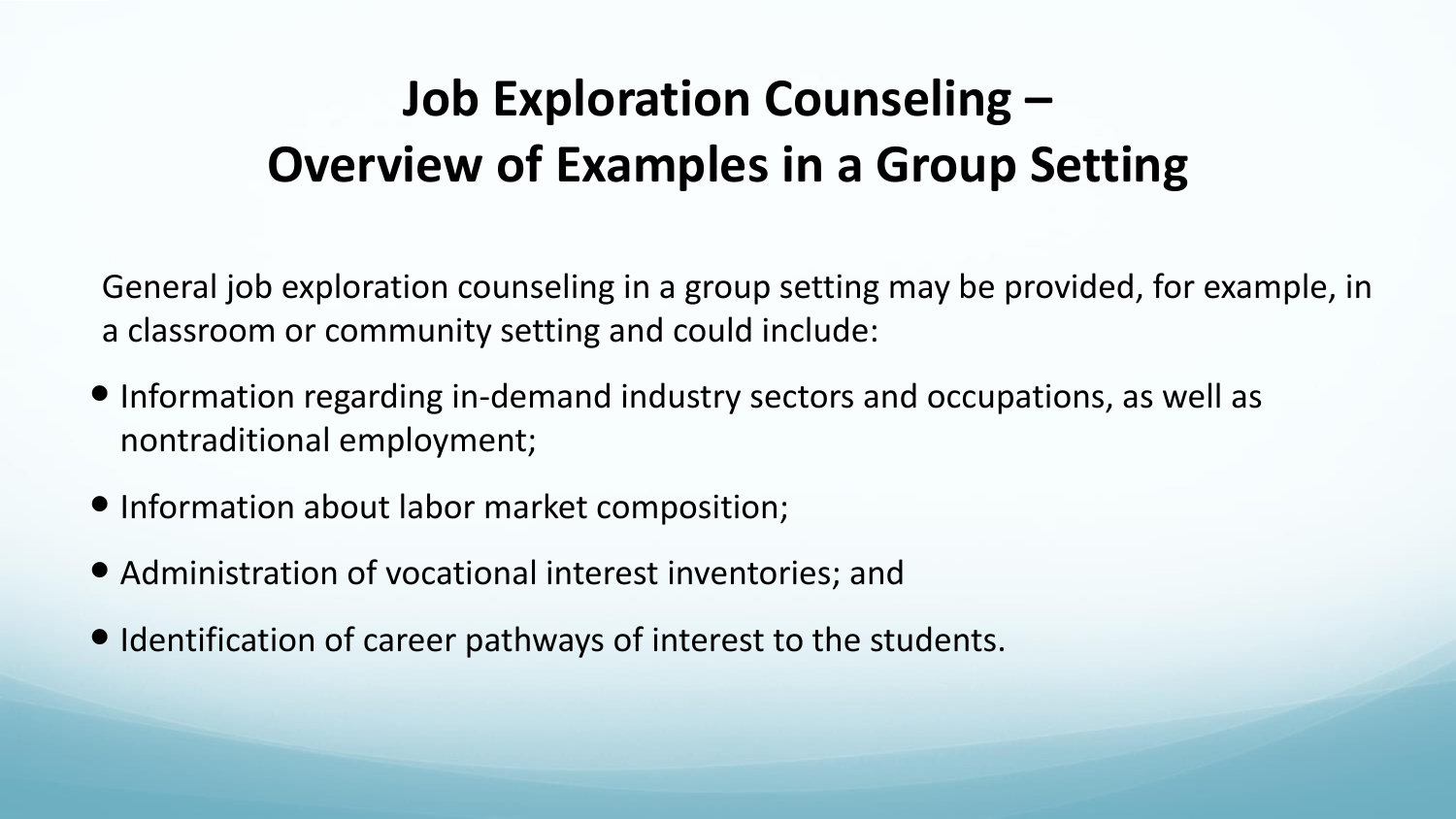## **Job Exploration Counseling – Overview of Examples on an Individual Basis**

Job exploration counseling provided on an individual basis might be provided, for example, in school or the community and could include discussions pertinent to the particular student about:

- The student's vocational interest inventory results;
- In-demand occupations;
- Career pathways; and
- Local labor market information that applies to the student's particular interests.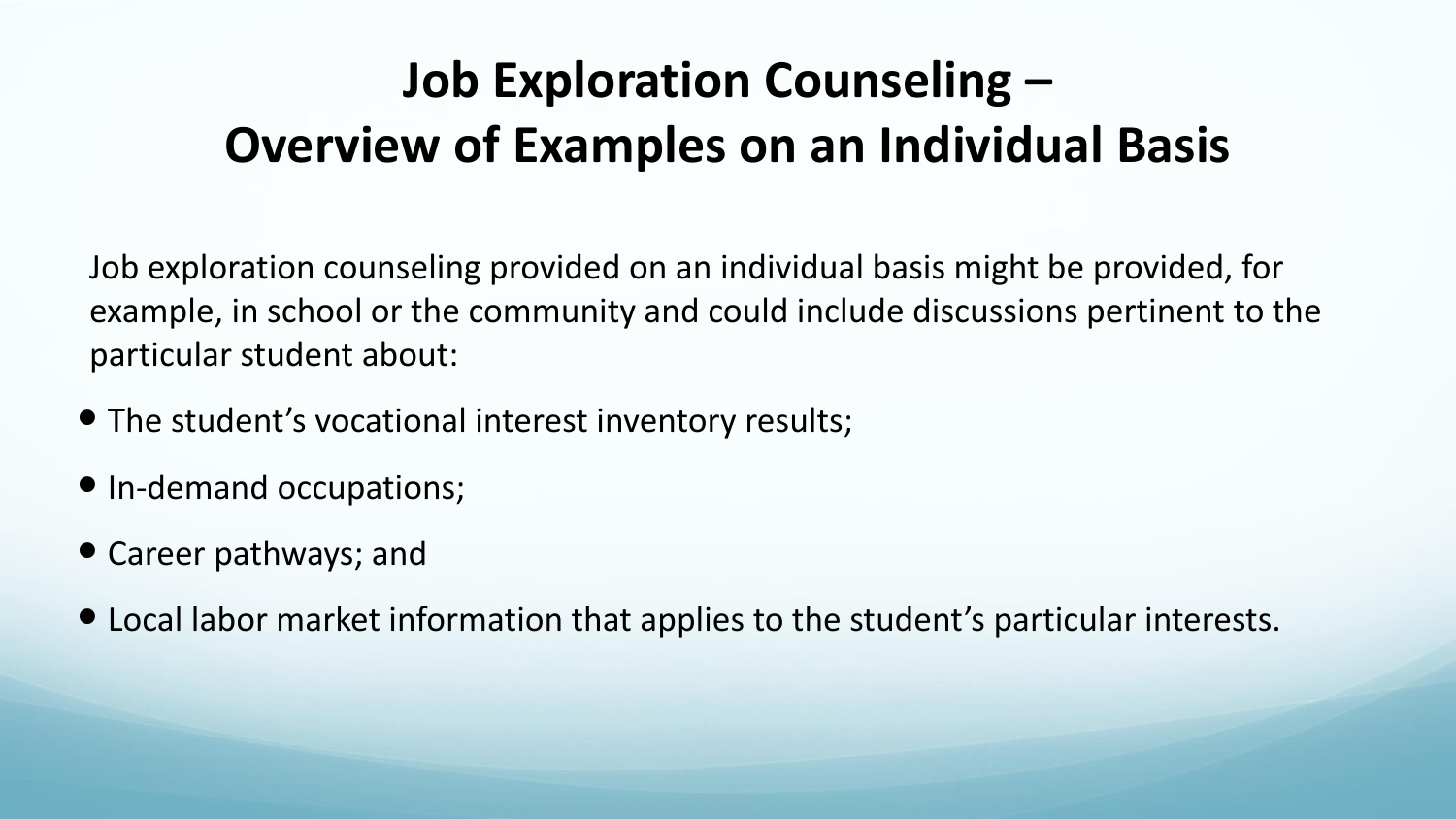## **Work-Based Learning Experiences – Integrated Settings**

 Work-based learning experiences may include opportunities that are: o In-school;

o After school; or

o Outside the traditional school setting (including internships).

- Work-based learning experiences must be provided in an integrated setting in the community to the maximum extent possible.
- VR agencies are to exhaust all opportunities for work-based learning experiences in integrated settings before placing an individual in a non-integrated setting.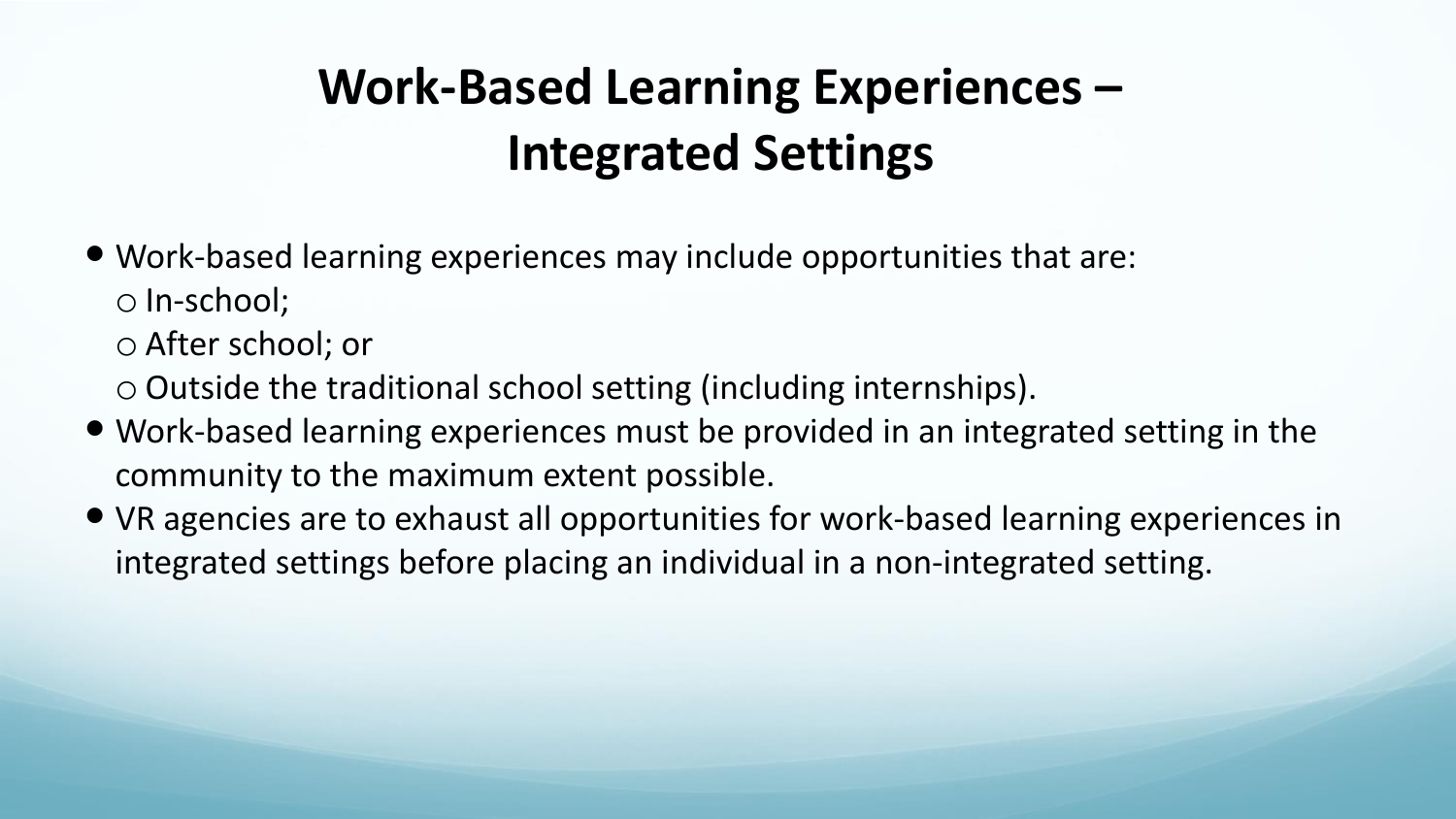## **Work-Based Learning Experiences – Overview of Examples in a Group Setting**

Work-based learning experiences in a group setting may include, among other things:

- Coordinating a school-based program of job training and informational interviews to research employers;
- Work-site tours to learn about necessary job skills;
- Job shadowing; or
- Mentoring opportunities in the community.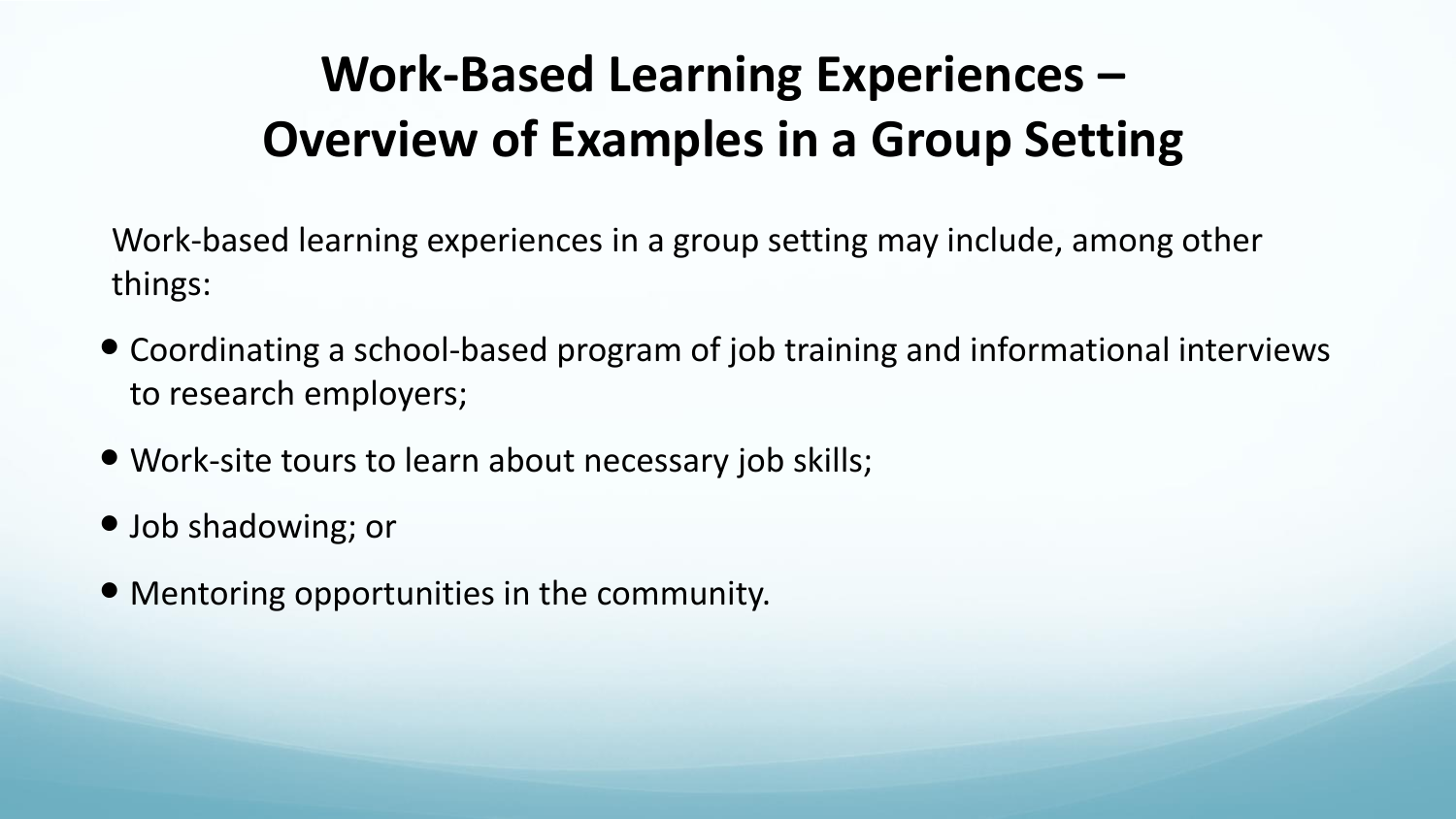## **Work-Based Learning Experiences – Overview of Examples on an Individual Basis**

Work-based learning experiences on an individual basis could include paid or unpaid:

- Internships;
- Apprenticeships;
- Short-term employment;
- Fellowships; or
- On-the-job trainings located in the community.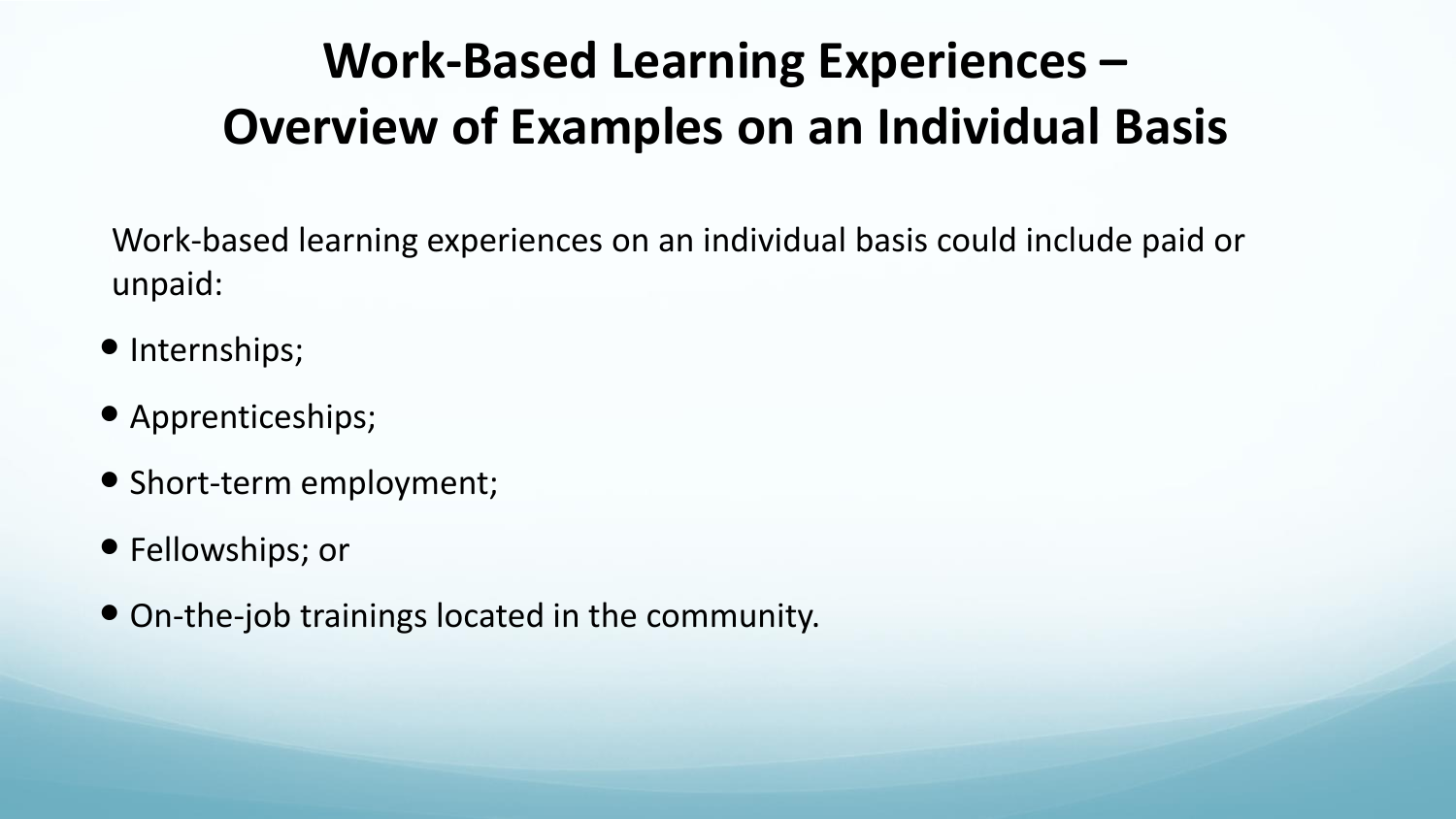#### **Competitive Wages or Training Stipends**

- If work-based learning experiences are paid, students with disabilities must be paid competitive wages to the same extent competitive wages are paid to students without disabilities in similar experiences.
- Training stipends are permissible for students with disabilities participating in unpaid work-based learning experiences commensurate with and to the same extent that they are provided to students without disabilities participating in these experiences.
- Discussion of the payment of wages and stipends for students participating in workbased learning experiences, is found in the preamble to the final VR regulations at 81 FR 55629, 55694 (August 19, 2016).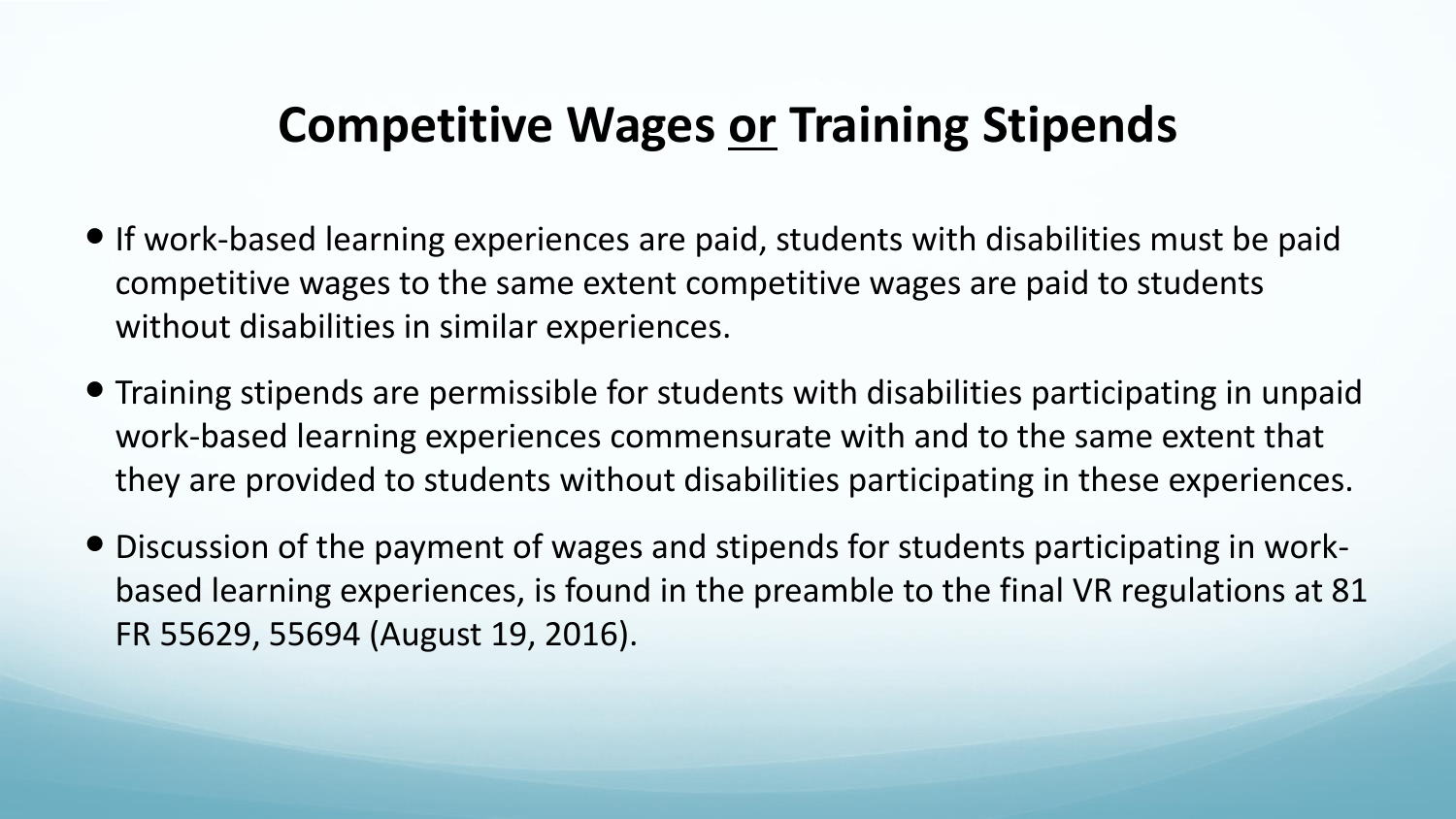## **Work-Based Learning Experiences – Overview of Potentially Allowable Costs with Funds Reserved for the Provision of Pre-Employment Transition Services**

- Funds reserved in accordance with section 110(d) of the Act must be used solely to pay for those costs incurred in the provision of pre-employment transition services (section 113 of the Act and §361.48(a) of the VR regulations).
- VR agencies must analyze each cost to determine whether it:
	- o Fits within the scope of the pre-employment transition services activities described in section 113 of the Act and §361.48(a); and
	- o Was incurred solely for the benefit of a "student with a disability."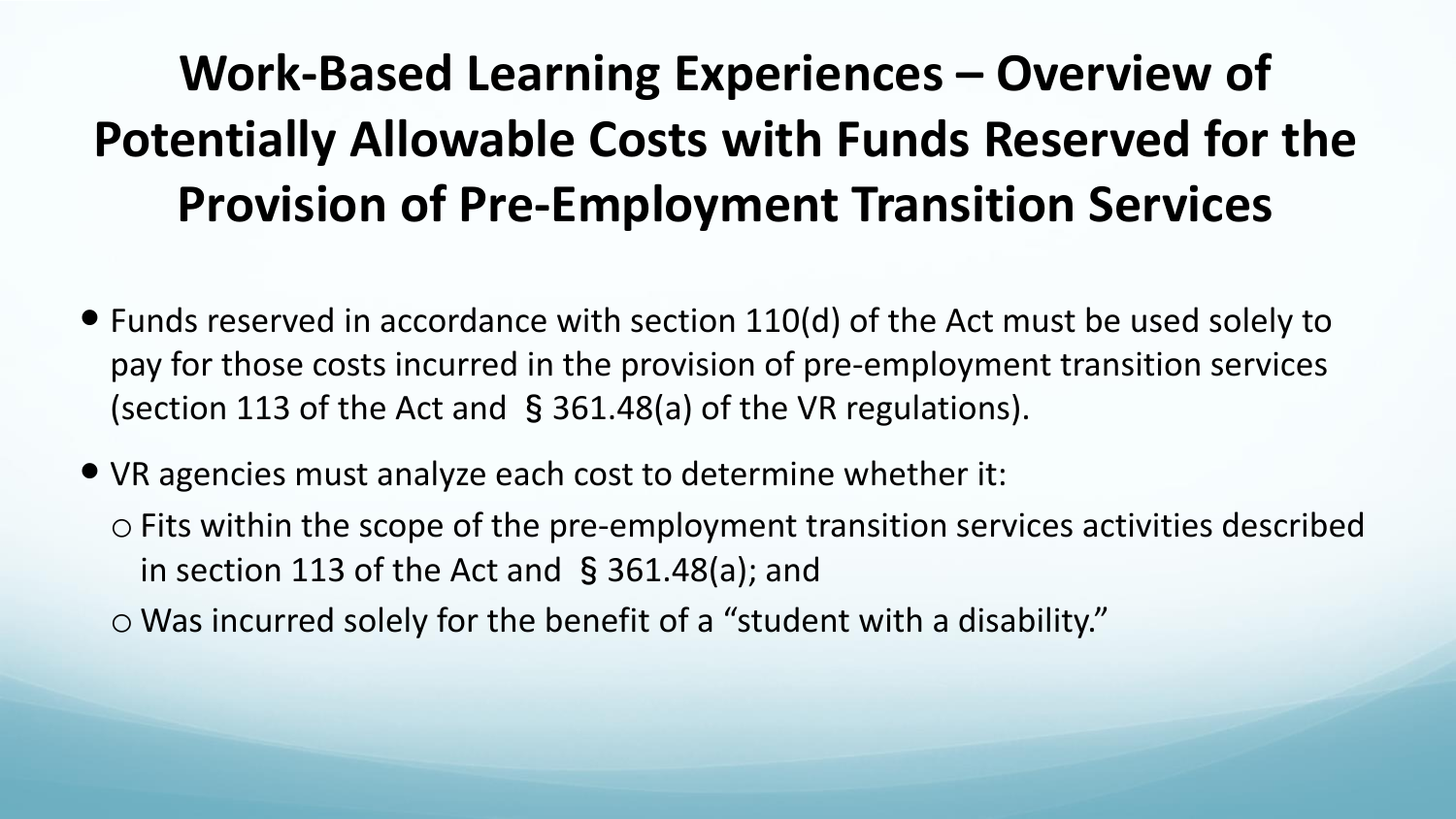# **Work-Based Learning Experiences – Overview of Potentially Allowable Costs with Funds Reserved for the Provision of Pre-Employment Transition Services (cont.)**

- Some, but not all, expenditures incurred in providing transition services prior to the enactment of WIOA may be permissible as expenditures for pre-employment transition services.
- If a student needs a service that goes beyond the scope of pre-employment transition services, and such additional service is listed on the student's approved IPE, the VR agency must pay for those costs with non-reserved VR funds.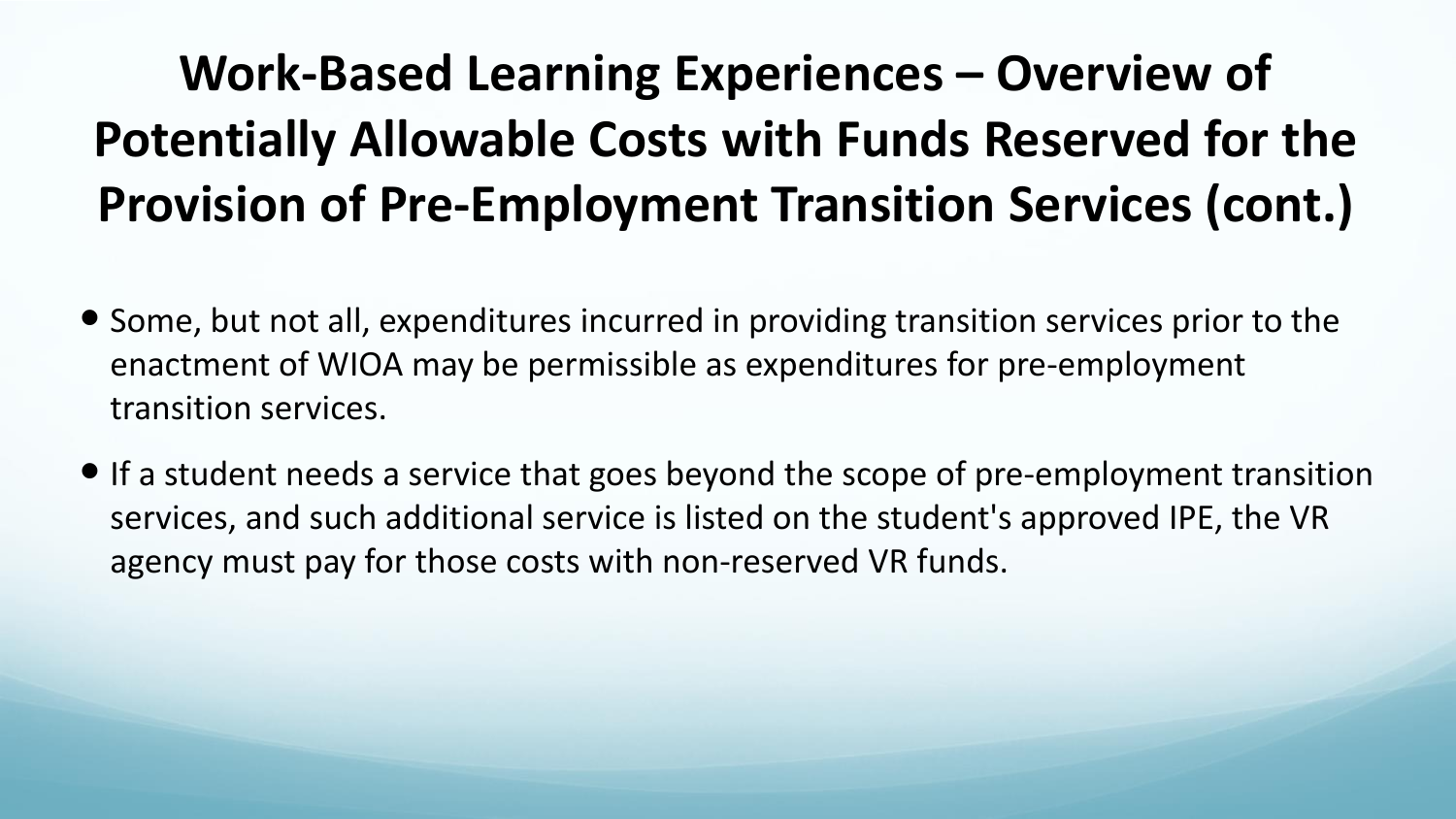## **Work-Based Learning Experiences – Examples of Potentially Allowable Costs with Funds Reserved for the Provision of Pre-Employment Transition Services (cont.)**

The following are broad examples of the types of costs that might be allowable for purposes of providing work-based learning experiences with the funds reserved for the provision of pre-employment transition services:

 Interpreter or reader services or accessible informational materials necessary to ensure equal access to the work-based learning experience, as required by the ADA or section 504 of the Rehabilitation Act;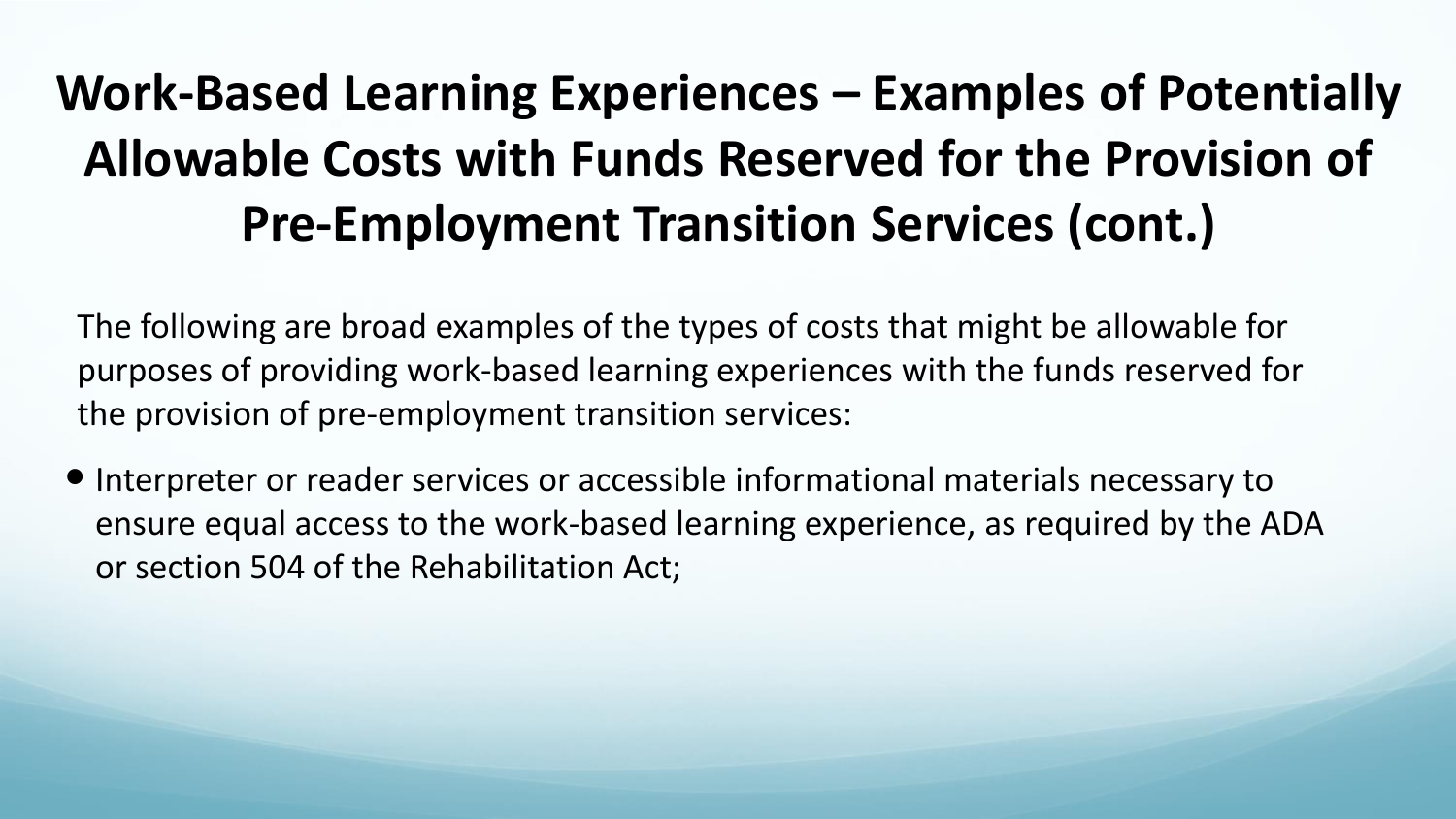# **Work-Based Learning Experiences – Examples of Potentially Allowable Costs w/Funds Reserved for the Provision of Pre-Employment Transition Services (cont.)**

- Fee charged by the employer to provide the work-based learning experience, which might include, for example, the cost for:
	- o The additional costs incurred by the employer for providing the work-based learning experience (e.g., printing of additional informational materials, the purchase of additional uniforms for the students, or the installation of screen reading software (JAWS) on an employer's computers (if needed by students who are blind or visually impaired and who are participating in the work-based learning experience offered by that employer);
	- o The employer-provided staff or trainer who teaches the job tasks to the students; or
	- o Other costs incurred by the employer in providing the work-based learning experience to the students, which are not individualized in nature.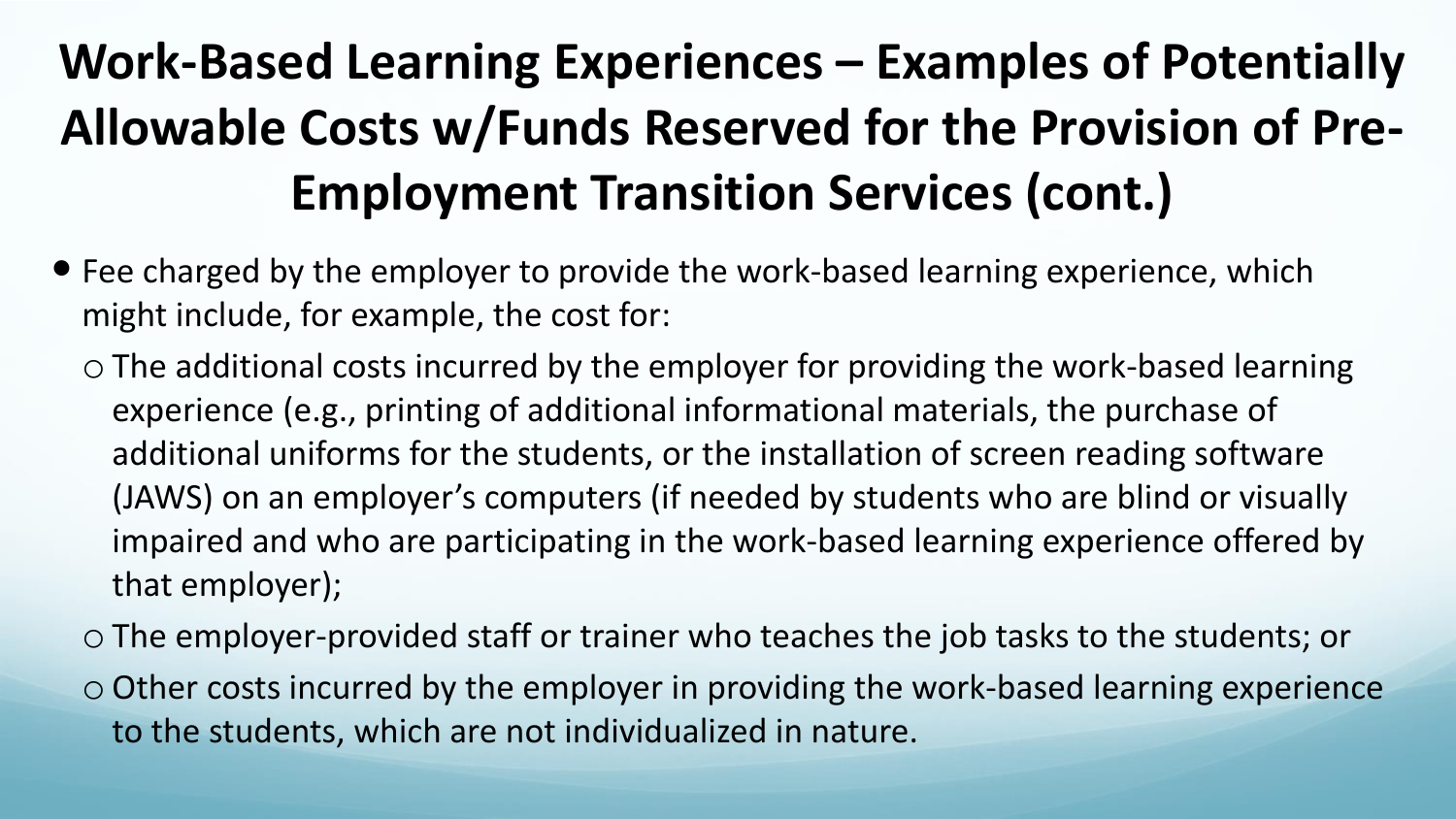# **Work-Based Learning Experiences – Examples of Potentially Allowable Costs w/Funds Reserved for the Provision of Pre-Employment Transition Services (final)**

- These costs are those that would be incurred or charged by the employer; or contracted and paid directly by the VR agency for providing a work-based learning experience to any student, regardless of the existence or nature of a student's disability.
- Caveat: These are just examples of potentially allowable costs. Allowability is dependent on the facts of each situation.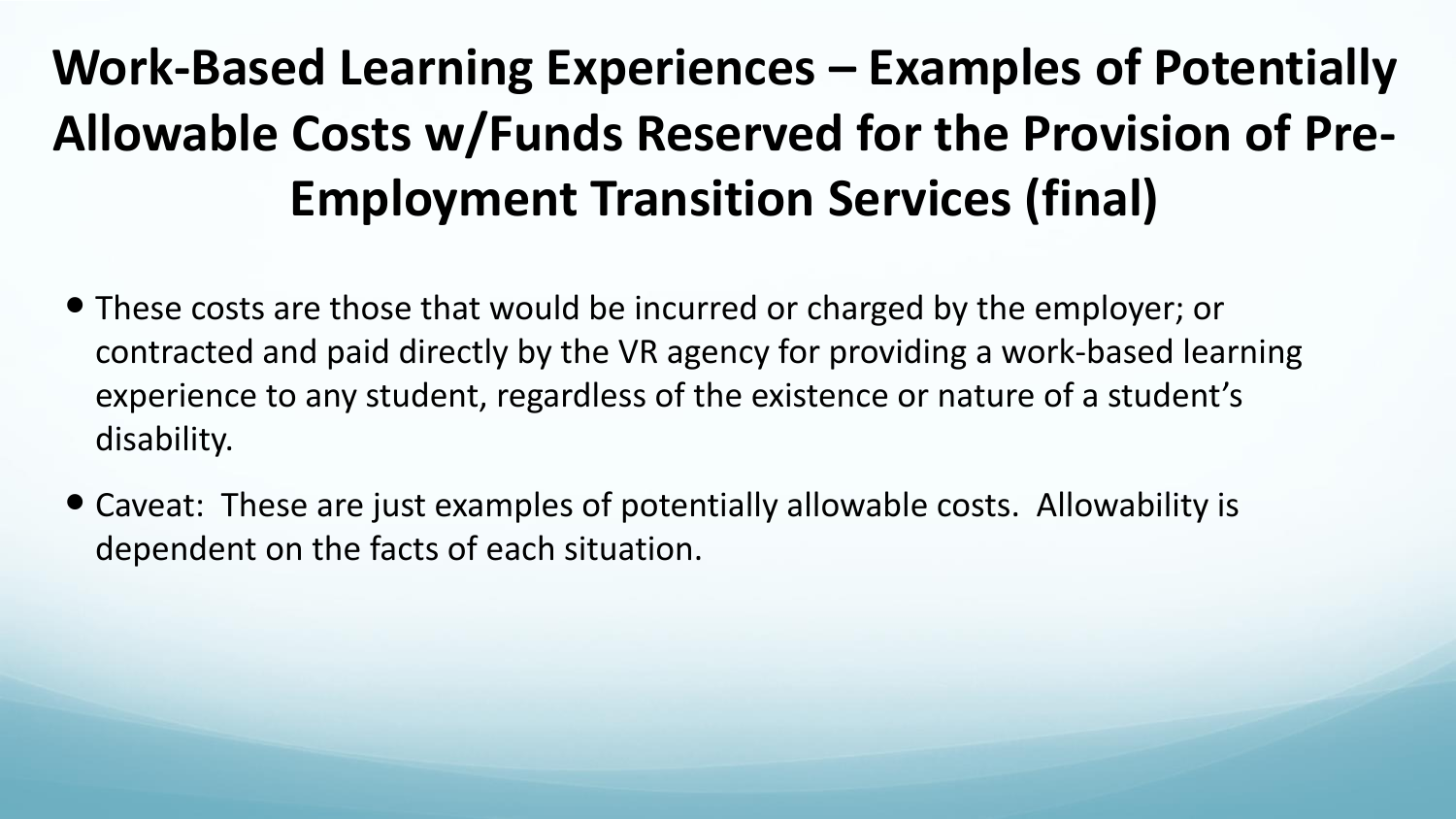## **Counseling on Opportunities for Enrollment in Comprehensive Transition or Postsecondary Educational Programs at IHEs – Overview of Examples in a Group Setting**

Counseling on these specific opportunities in a group setting may include, for example, providing information on:

- Course offerings;
- Career options;
- The types of academic and occupational training needed to succeed in the workplace; and
- Postsecondary opportunities associated with career fields or pathways.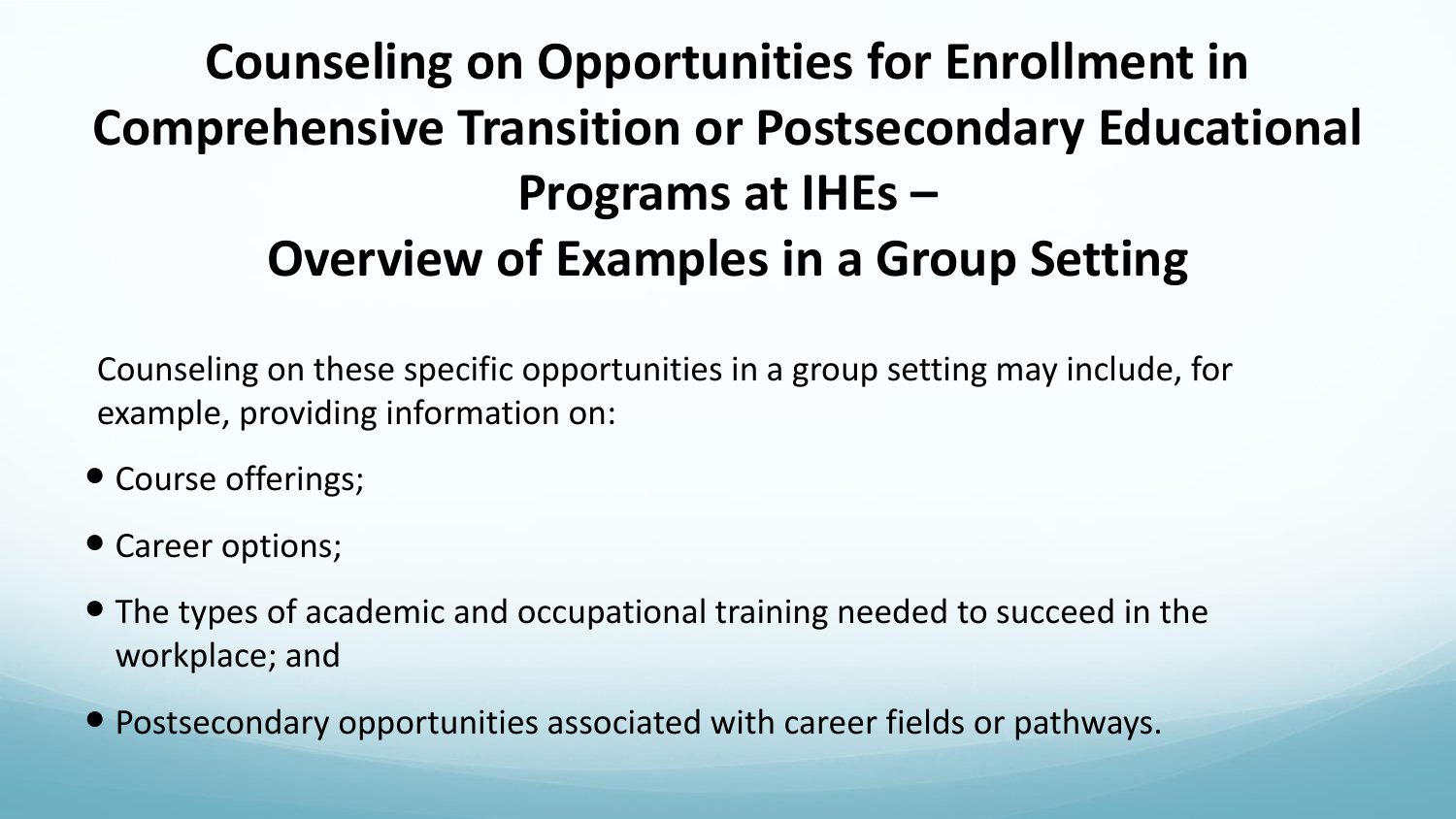## **Counseling on Opportunities for Enrollment in Comprehensive Transition or Postsecondary Educational Programs at IHEs – Overview of Examples on an Individual Basis**

Such counseling may also be provided on an individual basis and may include, for example:

- Advising students and parents or representatives on academic curricula;
- Providing information about college application and admissions processes;
- Completing the Free Application for Federal Student Aid (FAFSA); and
- Providing resources that may be used to support individual student success in education and training (i.e., disability support services).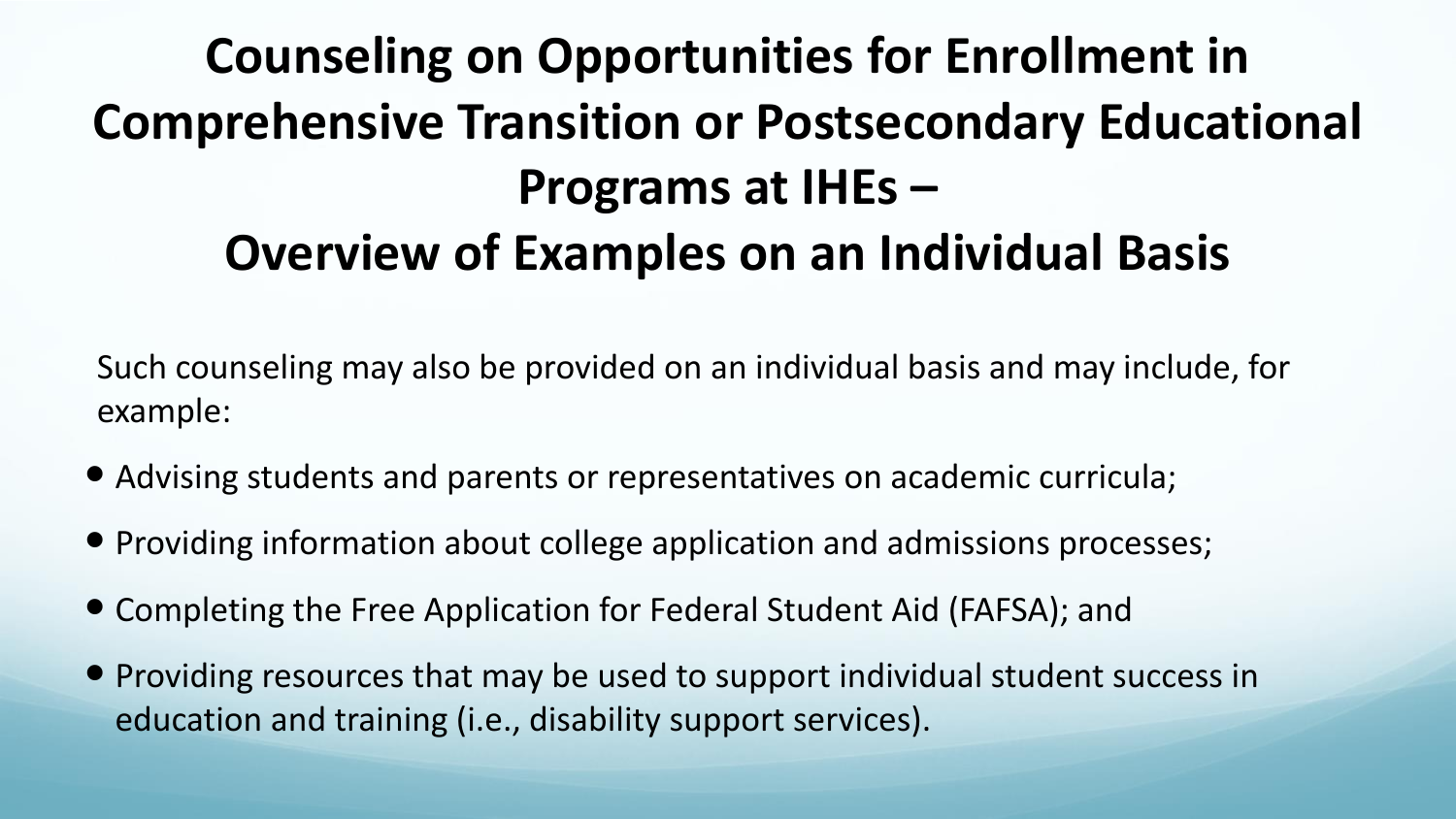## **Workplace Readiness Training – Overview of Examples in a Group Setting**

Workplace readiness training services may be offered in a generalized manner in a classroom or other such group settings to provide programming to assist students with disabilities to develop social skills and independent living skills necessary to prepare for eventual employment. These services could teach skills such as:

- Communication and interpersonal skills;
- Financial literacy;
- Group orientation and mobility skills (i.e., to access workplace readiness training or to learn to travel independently);
- Job-seeking skills; and
- Understanding employer expectations for punctuality and performance, as well as other "soft" skills necessary for employment.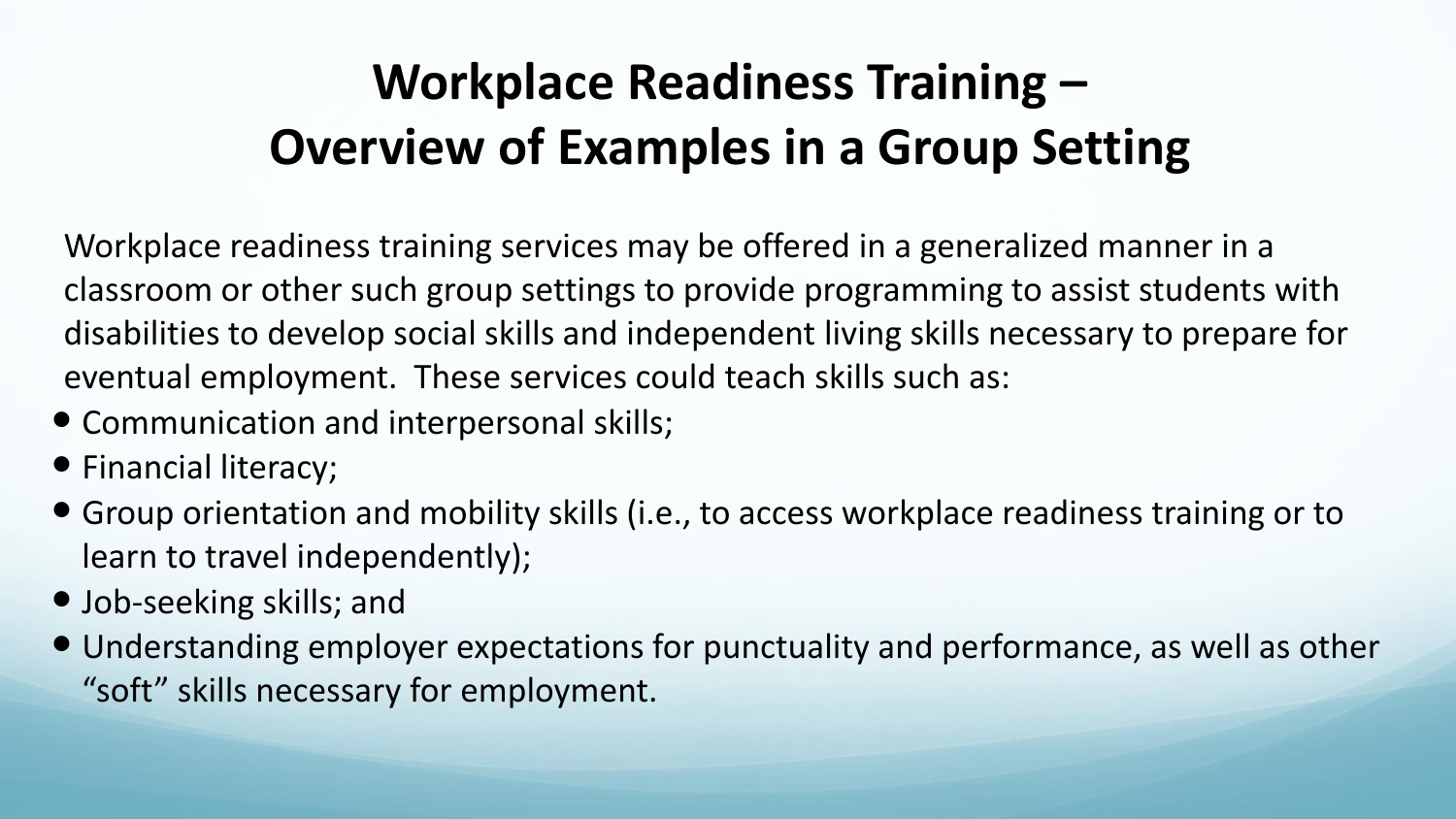### **Workplace Readiness Training – Overview of Examples on an Individual Basis**

 The services discussed in the previous slide may be tailored to an individual's needs in a work readiness training program provided in an educational or community-based setting, including on an employment site, through instruction, as well as opportunities to acquire and apply knowledge.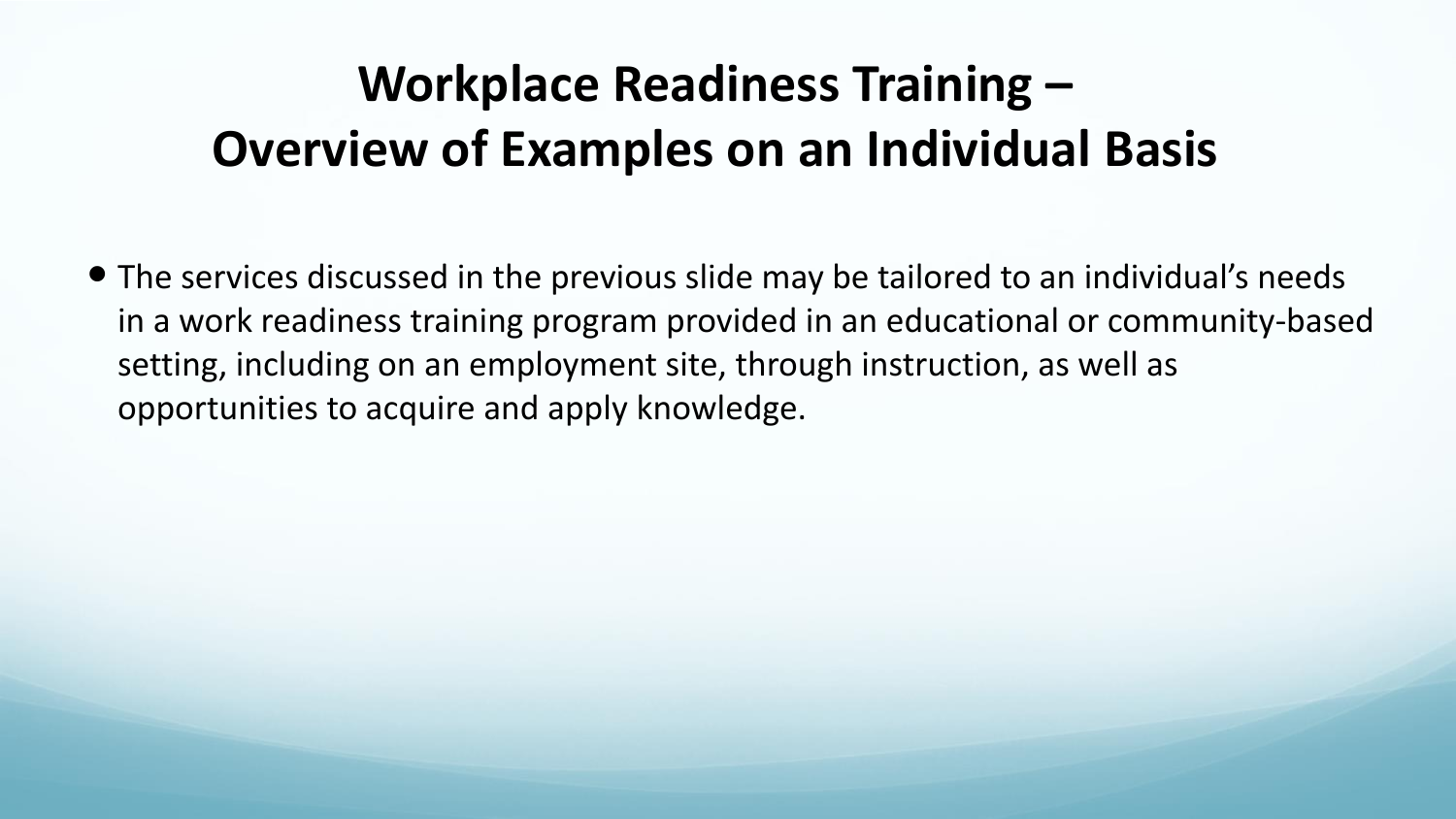### **Instruction in Self-Advocacy – Overview of Examples in a Group Setting**

Instruction in self-advocacy services may be provided through generalized classroom lessons in which students:

- Learn about their rights and responsibilities;
- Learn how to request accommodations or services and supports; and
- Communicate their thoughts, concerns, and needs, in order to prepare them for peer mentoring opportunities with individuals working in their area(s) of interest.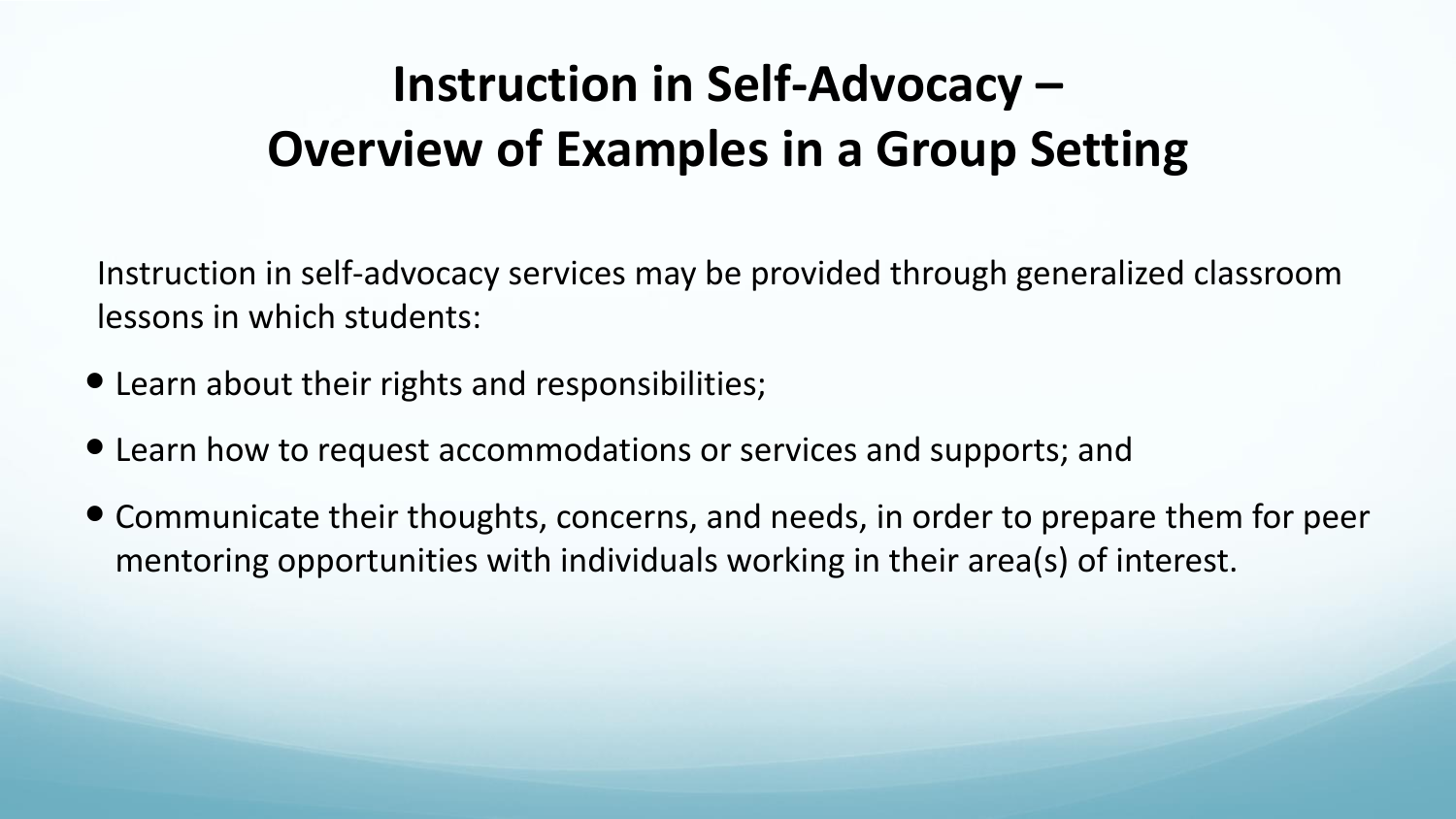## **Instruction in Self-Advocacy – Overview of Examples on an Individual Basis**

These services can also be provided through individualized opportunities that include students:

- conducting informational interviews;
- mentoring with educational staff such as principals, nurses, teachers, or office staff; or
- mentoring with individuals employed by or volunteering for employers, boards, associations, or organizations in integrated community settings; and
- participating in youth leadership activities offered in educational or community settings.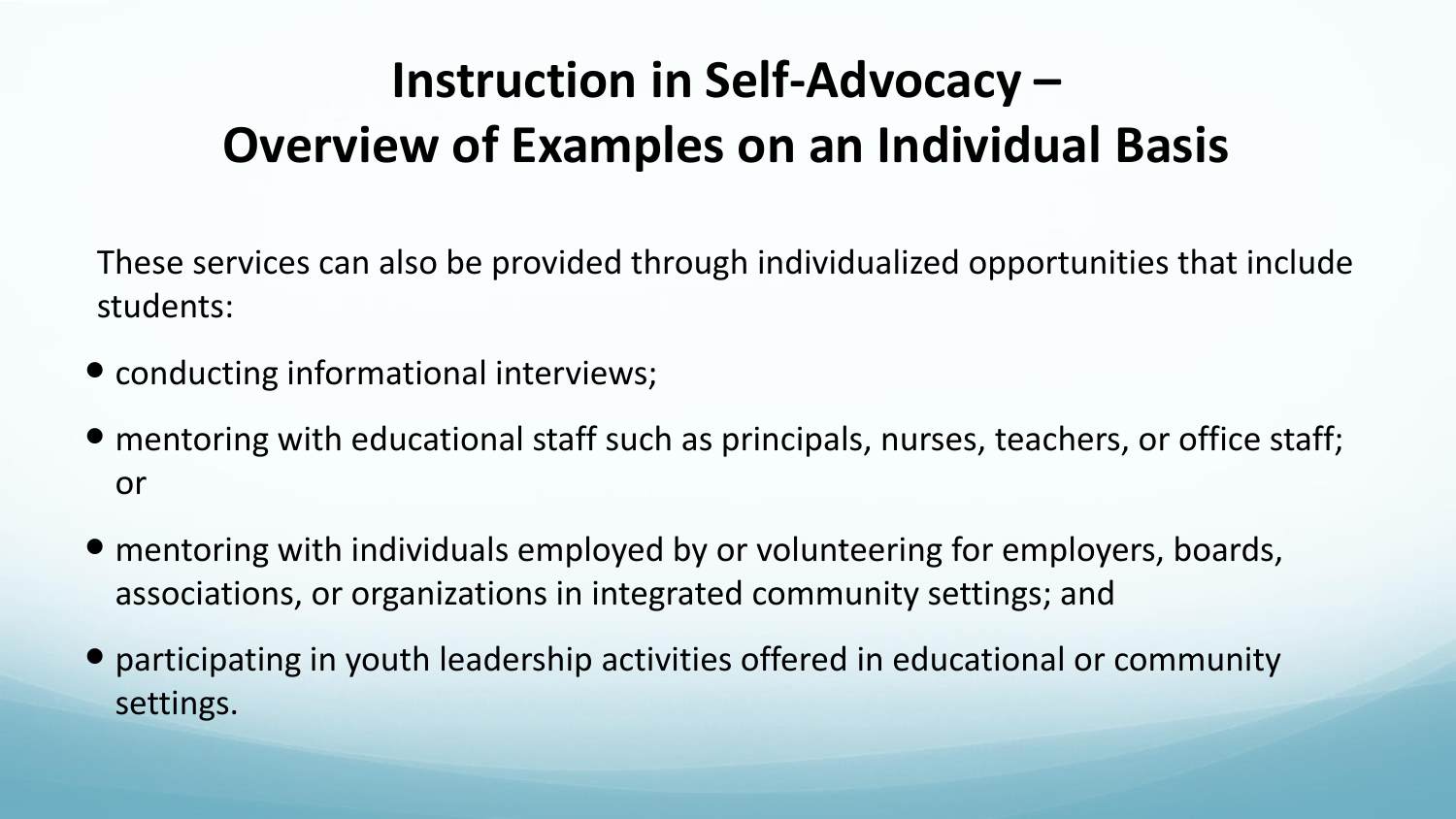### **Order of Selection**

- Neither the statute nor the regulations exempt students with disabilities from any of the order of selection requirements.
- A student with a disability who needs individualized VR services, in addition to preemployment transition services, must apply and be determined eligible for the VR program and have an approved IPE to receive those services.
- Should a student with a disability be determined eligible and placed in a closed order of selection priority category, he or she may not receive individualized VR services that go beyond the scope of pre-employment transition services.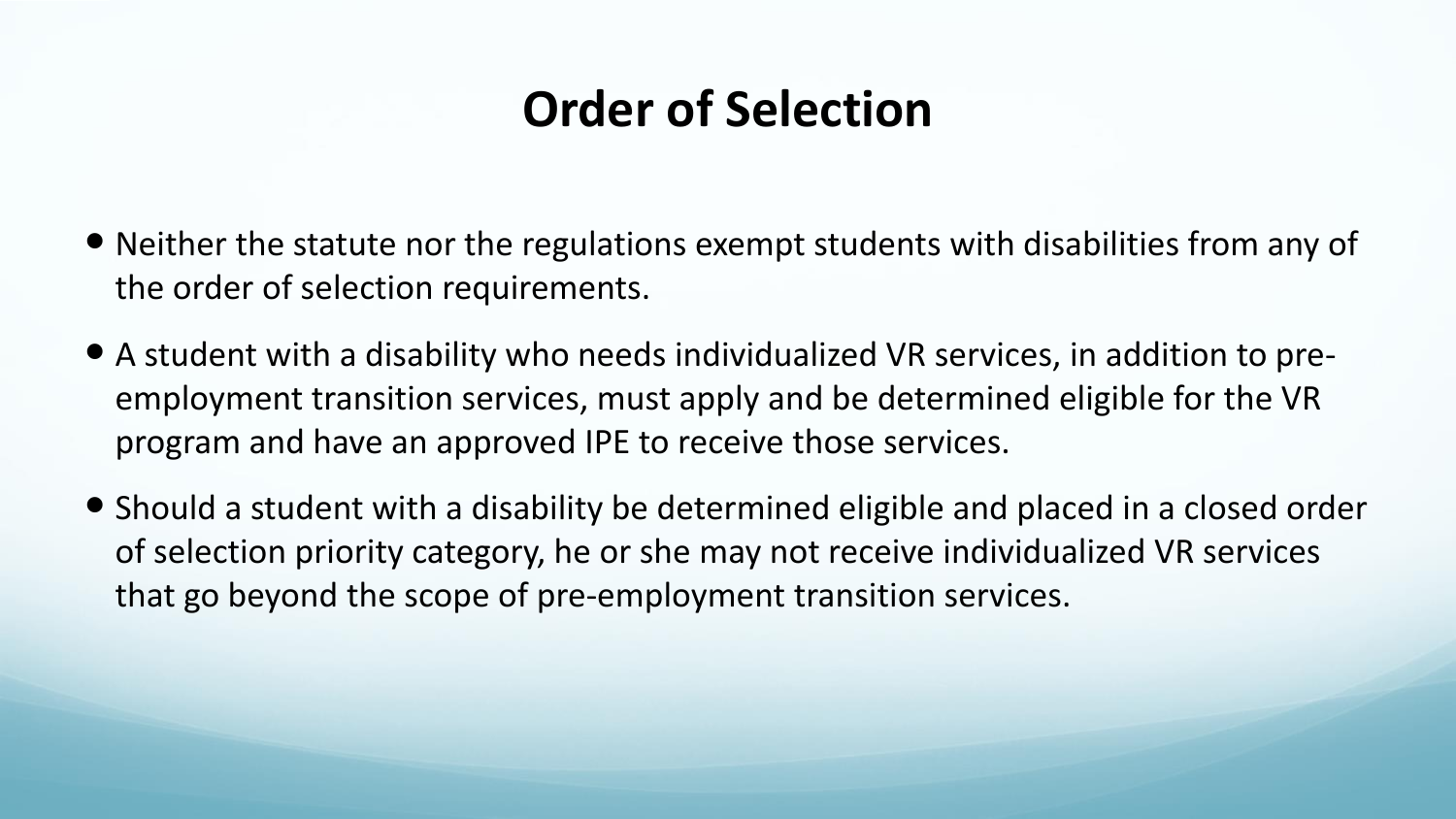#### **Continuation of Services Under an Order of Selection**

- If a student with a disability were receiving pre-employment transition services prior to eligibility determination and placement in a closed order or selection priority category, he or she may continue to receive pre-employment transition services.
- So long as the student began receiving at least one pre-employment transition service prior to an eligibility determination and placement in a closed order of selection priority category, that same pre-employment transition service and any other pre-employment transition services may continue, even while a student is assigned to a closed order of selection priority category.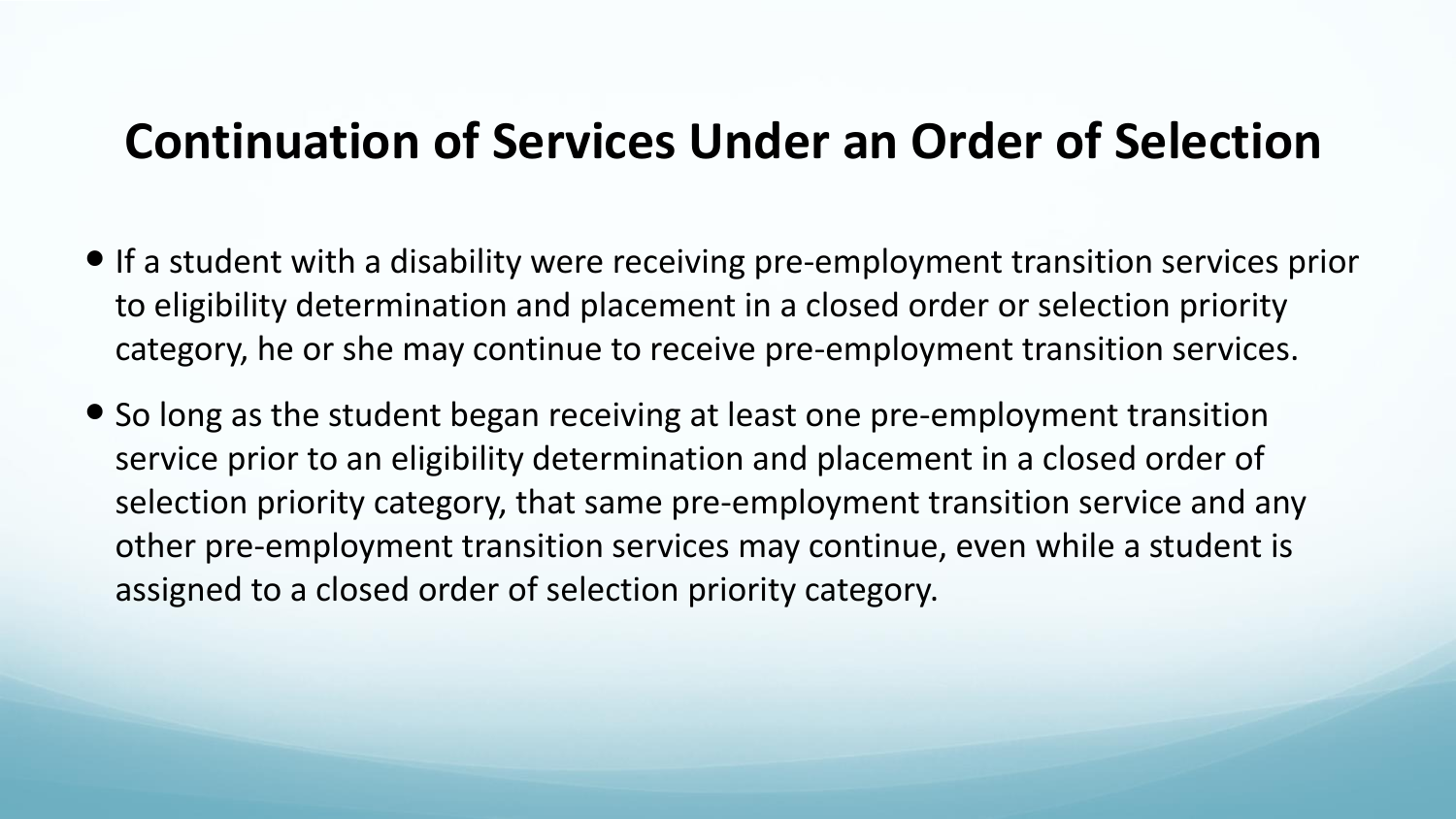# **Continuation of Services under an Order of Selection (cont.)**

• For students who have not begun receiving pre-employment transition services and are determined eligible for the VR program and placed into a closed order of selection priority category, VR agencies may provide general transition services that benefit a group of students with disabilities to ensure the continuation of beneficial services, but may not begin pre-employment transition services.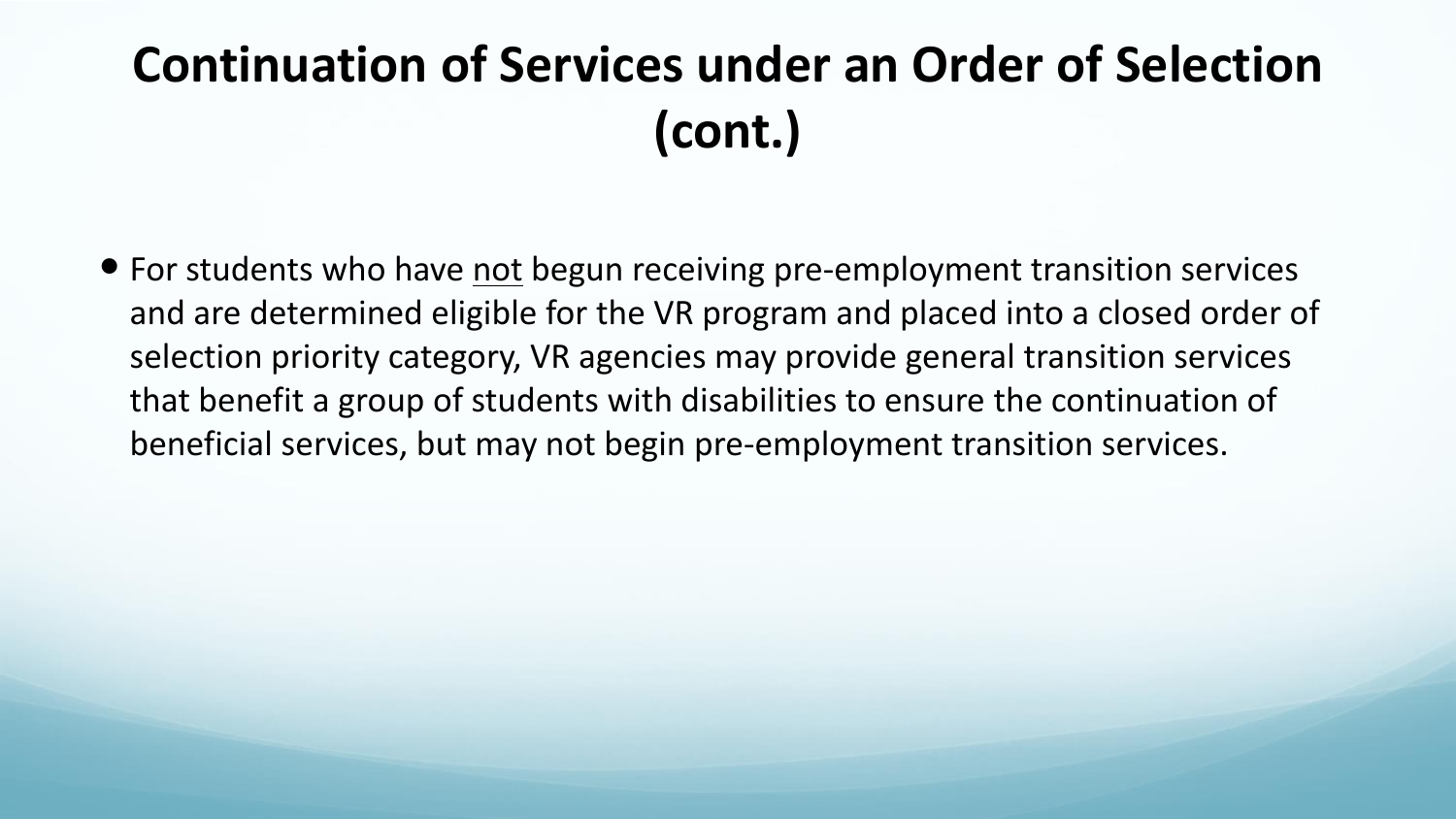# **Continuation of Services under an Order of Selection – Example A**

Student A:

- Begins pre-employment transition services;
- Applies and is determined eligible for the VR program;
- Is placed in a closed priority category;
- May continue to receive necessary pre-employment transition services;
- May receive group transition services or other available VR services to groups;
- Cannot receive individualized transition or other individualized VR services until the student's turn under the State's order of selection.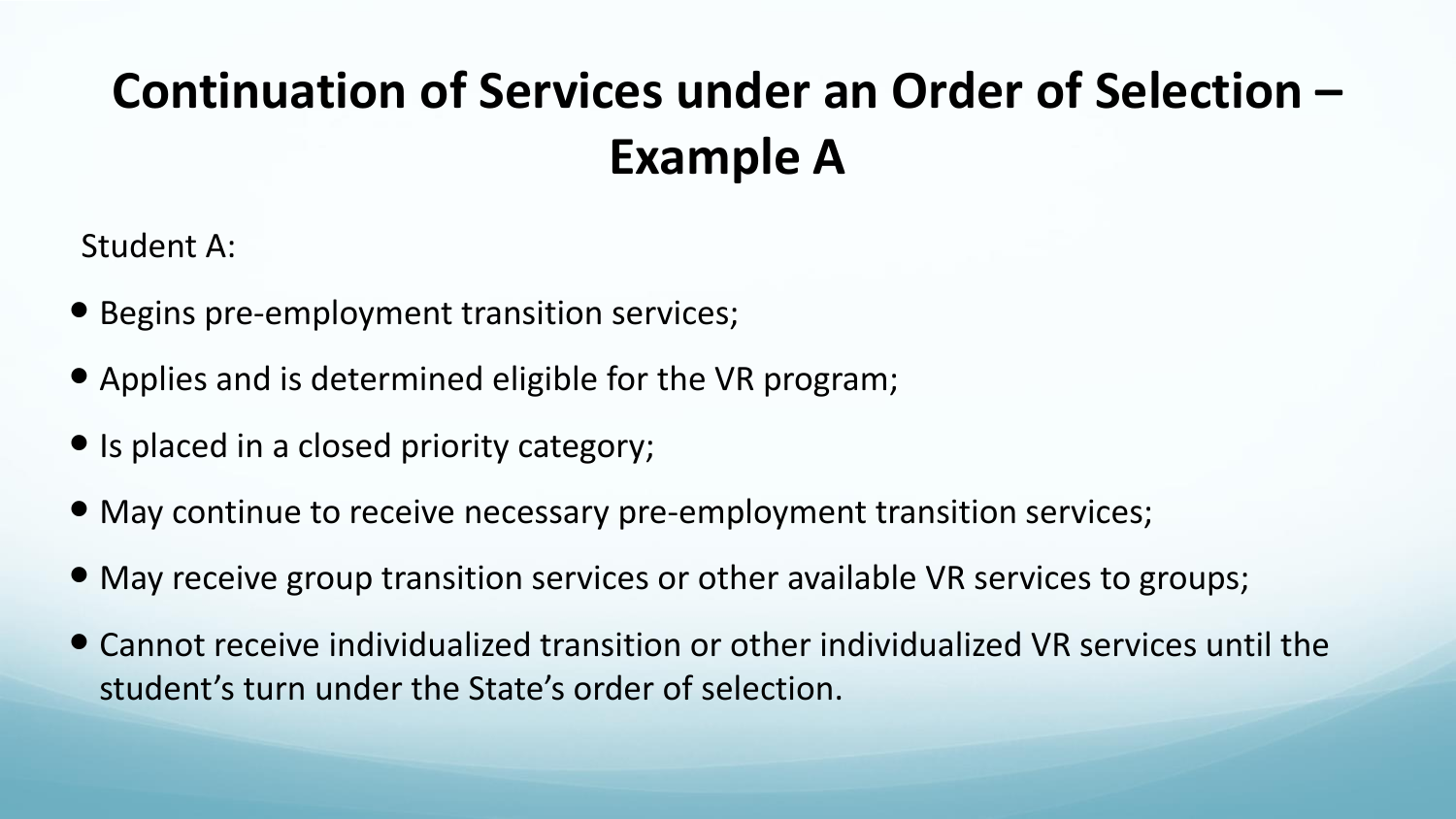# **Continuation of Services under an Order of Selection – Example B**

Student B:

- Applies and is determined eligible for the VR program before beginning preemployment transition services;
- Is placed in a closed priority category;
- Can receive group transition services or other available VR services to groups; and
- Cannot receive pre-employment transition services, individualized transition services, or other individualized VR services until the student's turn under the State's order of selection.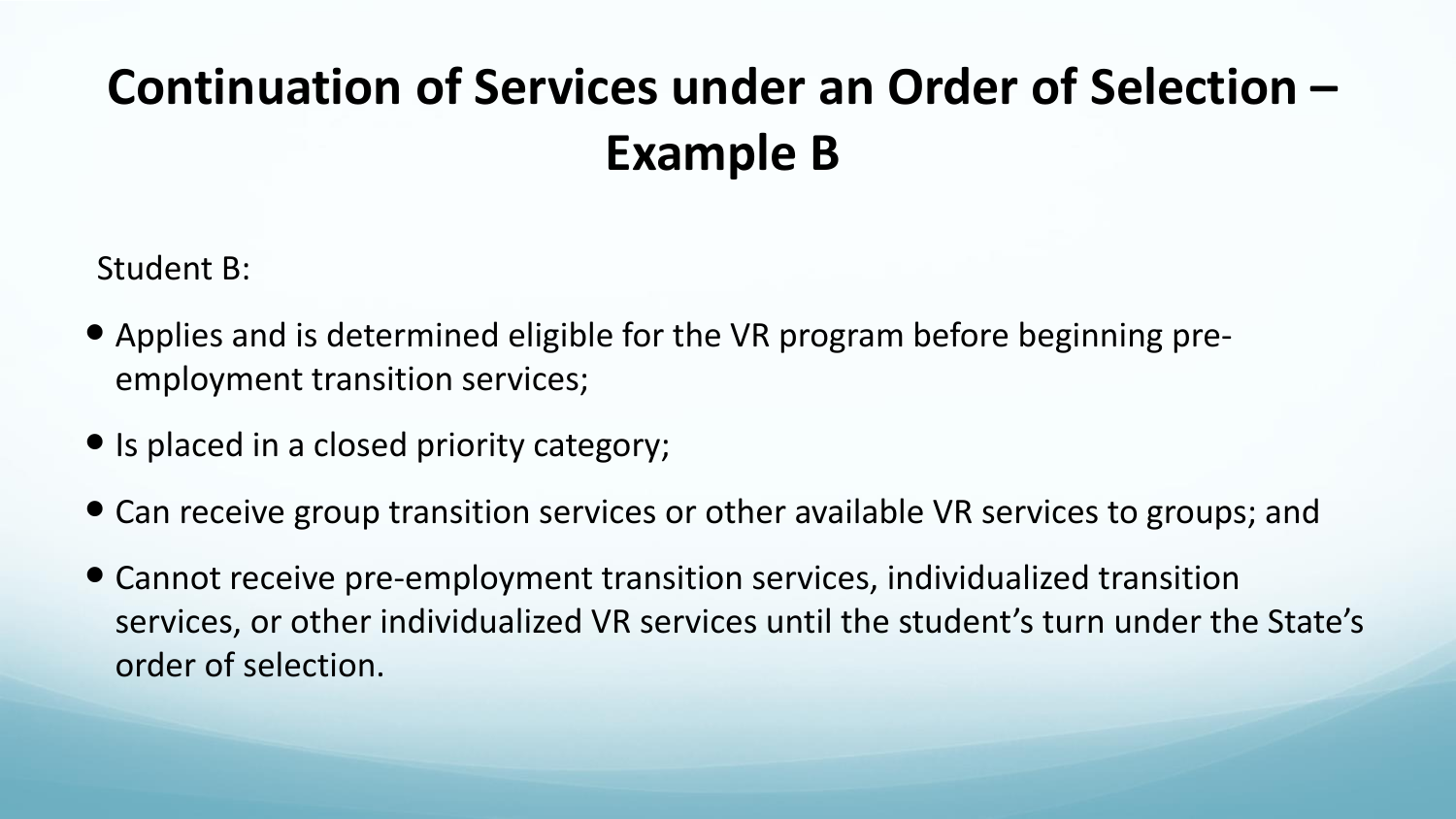# **Continuation of Services under an Order of Selection – Example C**

Student C:

- Applies and is determined eligible for VR services, regardless of whether he or she has begun receiving pre-employment transition services;
- Is placed in an open priority category; and
- May receive the full range of services offered under the VR program, including preemployment transition services, group transition services or other available VR services to groups, and individualized transition services or other individualized VR services.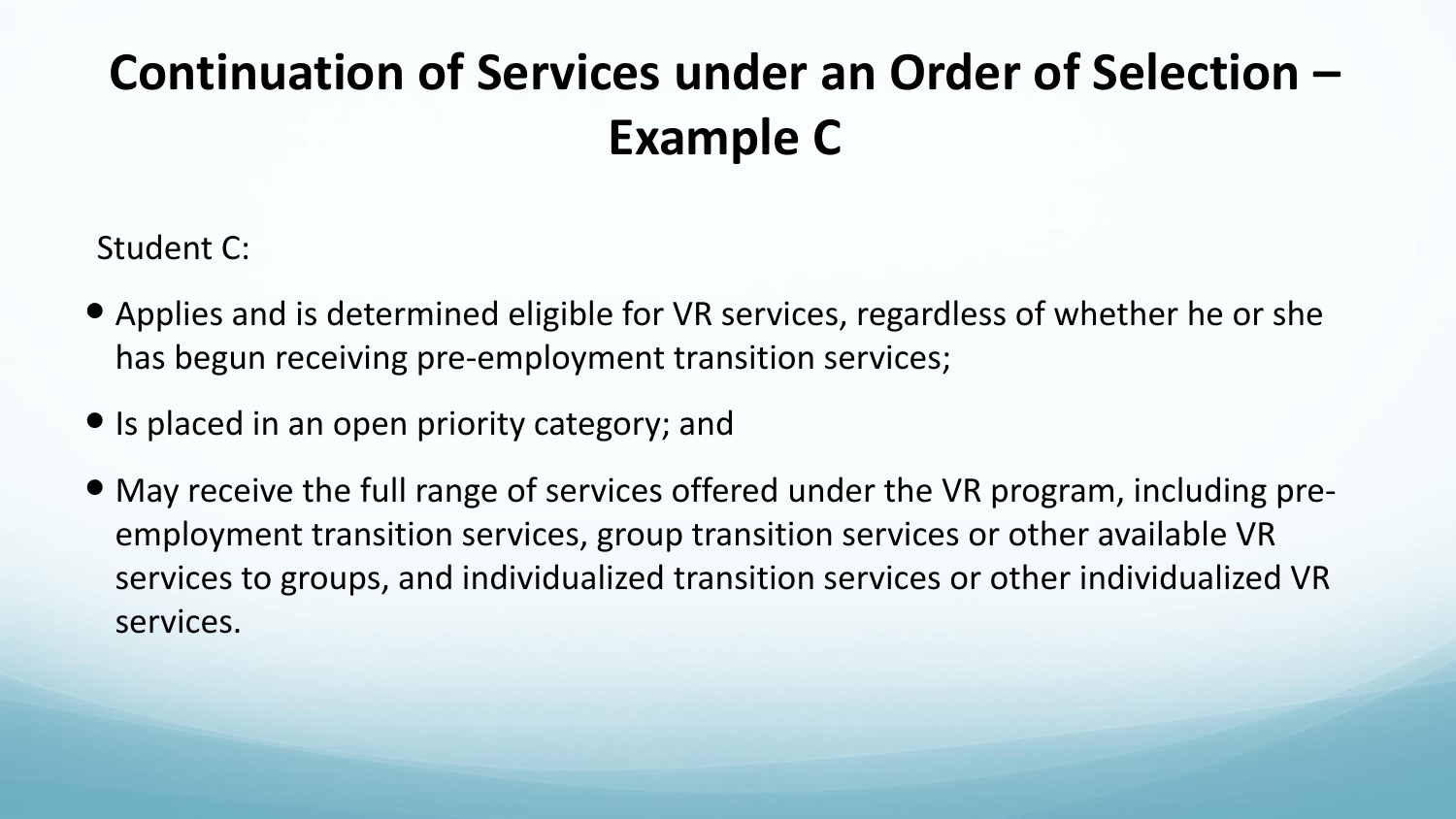## **Pre-Employment Transition Services: "Authorized" Activities**

If funds reserved for the provision of pre-employment transition services remain after all necessary "required" activities have been provided, the VR agency may provide other "authorized" activities that:

- Improve the transition of students with disabilities from school to postsecondary education or an employment outcome; and
- Support the arrangement or provision of the "required" activities.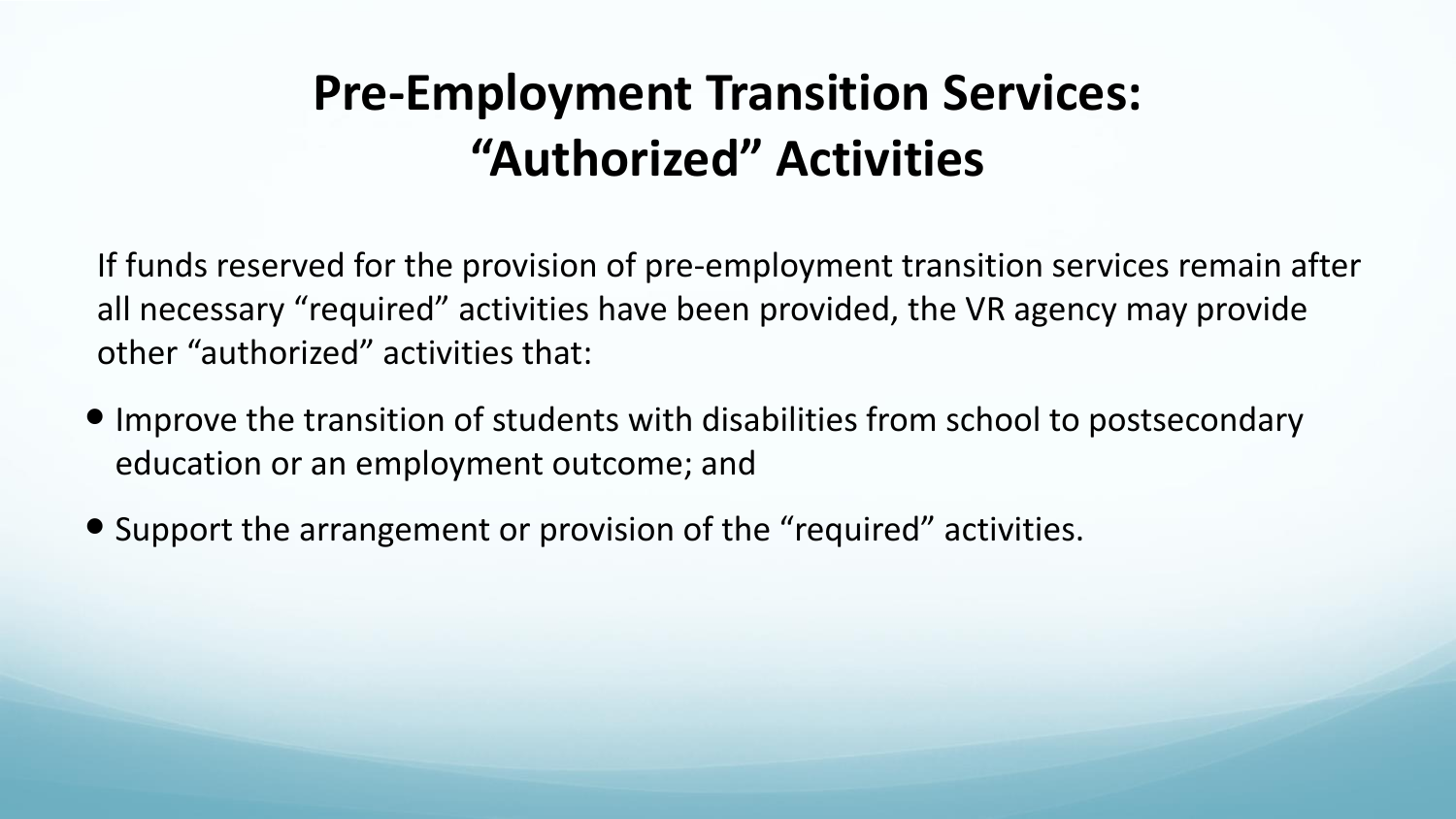#### **Reserved funds for Authorized Activities**

States must determine whether the funds reserved for the provision for preemployment transition services are sufficient to meet the pre-employment transition needs for all students in need of such activities, prior to utilizing reserved funds for "authorized" activities.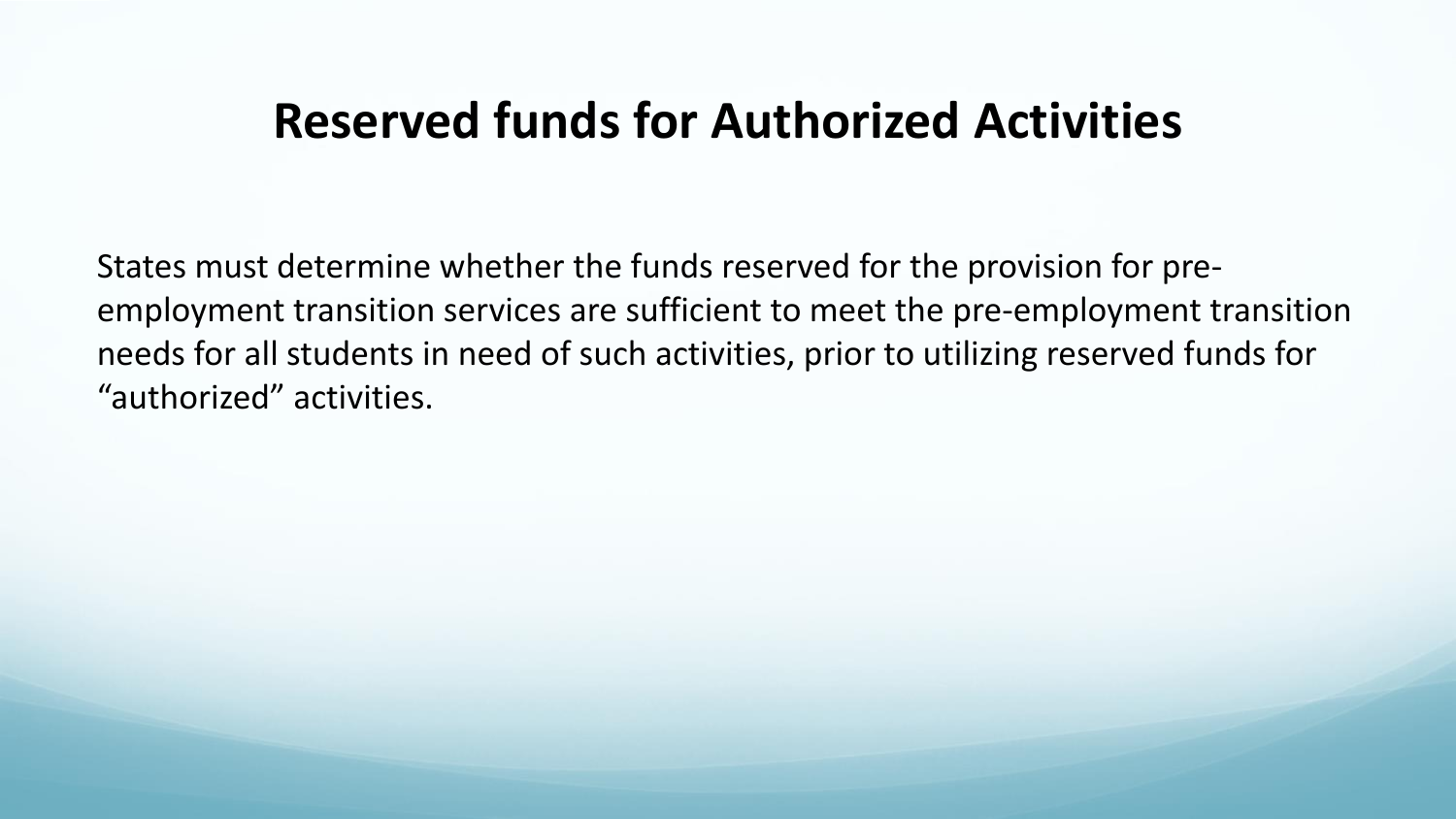## **Pre-Employment Transition Services: "Authorized" Activities (cont.)**

The nine "Authorized" activities (section 113(c) of the Act and §361.48(a)(3)) of the VR regulations include:

- Implementing effective strategies to increase the likelihood of independent living and inclusion in communities and competitive integrated employment;
- Developing and improving strategies for individuals with intellectual disabilities and individuals with significant disabilities to live independently; participate in postsecondary education experiences; and obtain, advance in and retain competitive integrated employment;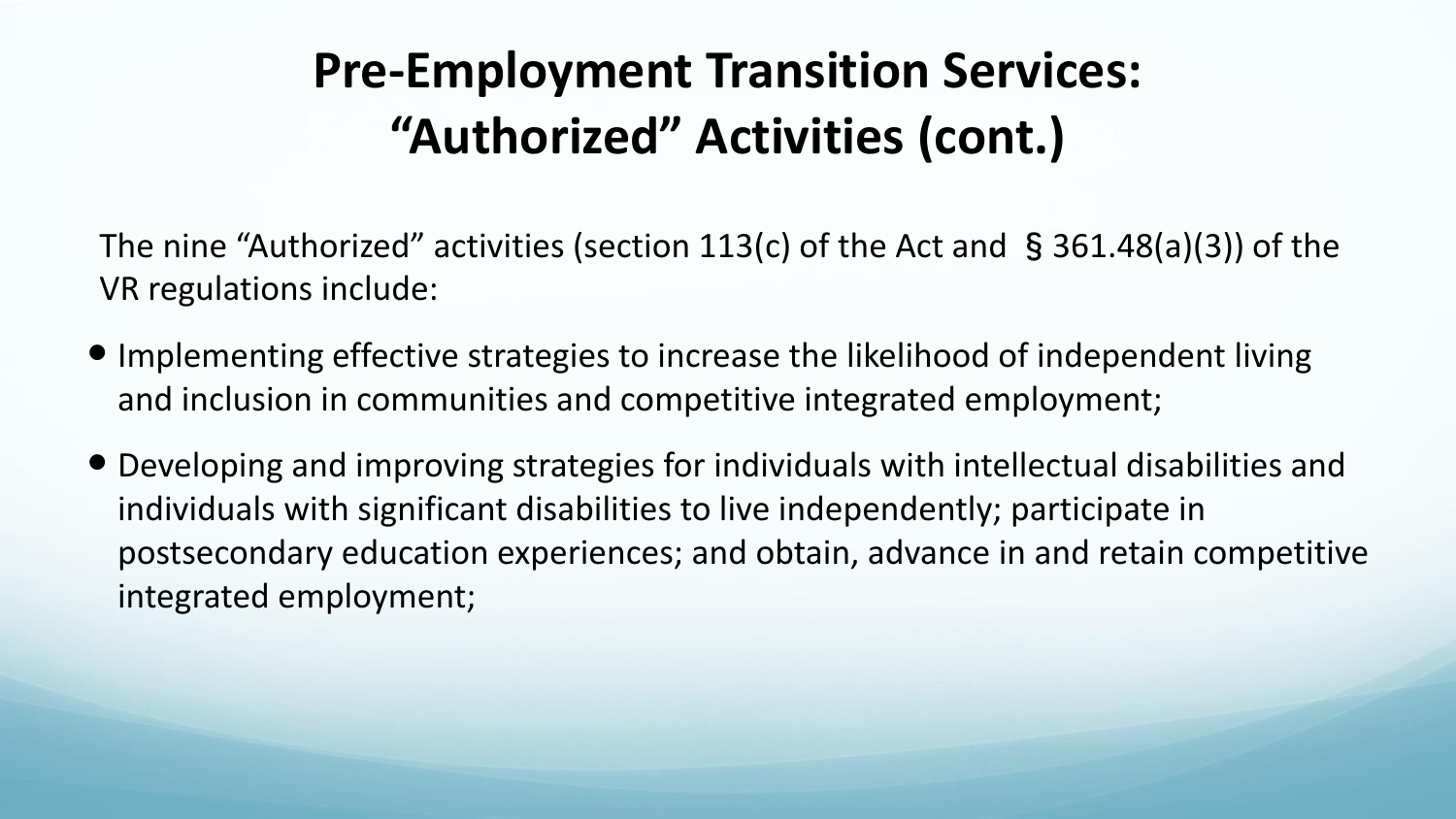# **Pre-Employment Transition Services "Authorized Activities" (cont.)**

- Providing instruction to VR counselors, school transition personnel, and other persons supporting students with disabilities;
- Disseminating information about innovative, effective, and efficient approaches to achieve the goals of pre-employment transition services;
- Coordinating activities with transition services provided by LEAs under the IDEA;
- Applying evidence-based findings to improve policy, procedure, practice, and the preparation of personnel, in order to better achieve the goals of pre-employment transition services;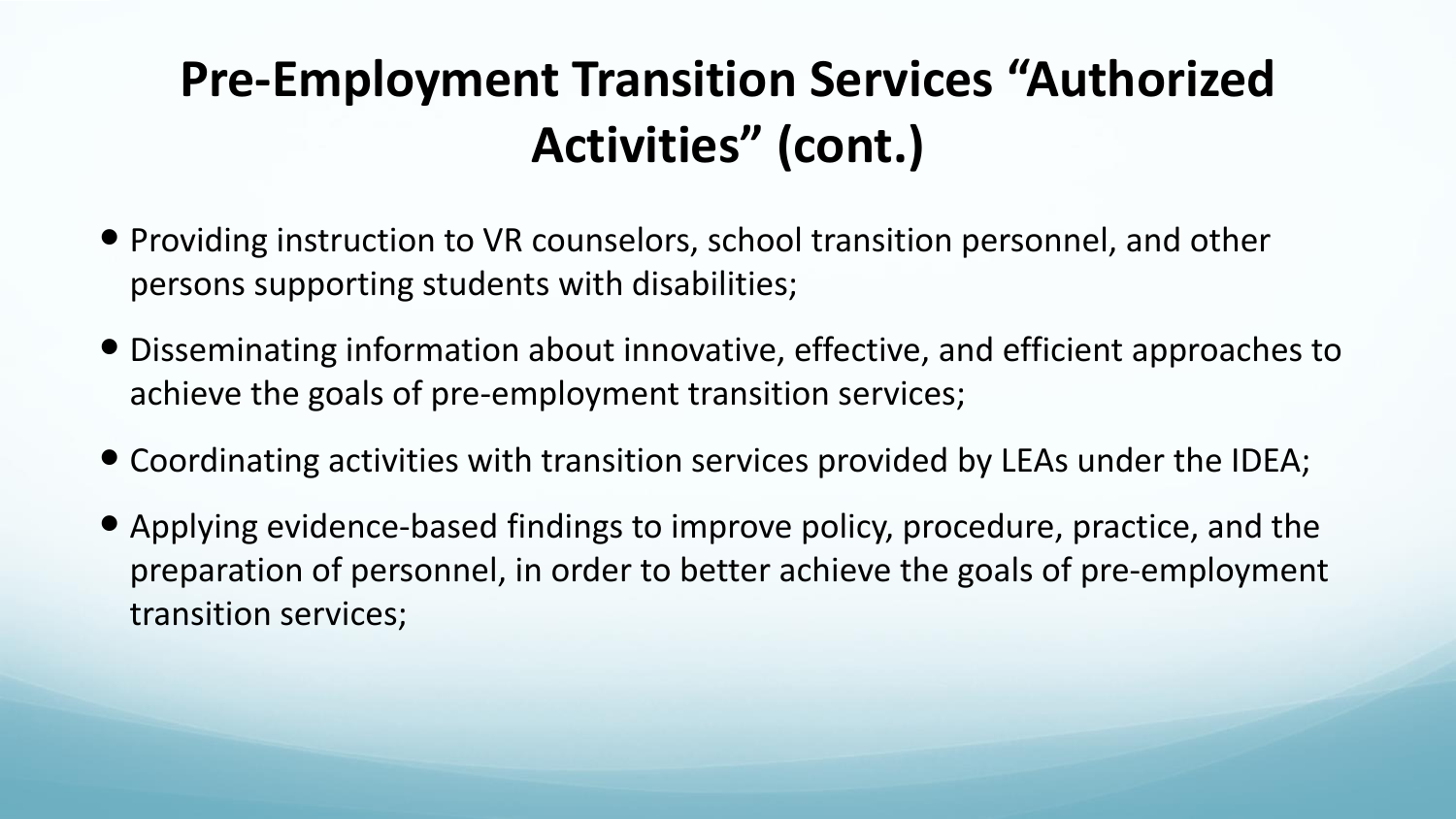# **Pre-Employment Transition Services "Authorized Activities" (cont.)**

- Developing model transition demonstration projects;
- Establishing or supporting multistate or regional partnerships involving States, LEAs, DSUs, developmental disability agencies, private businesses, or other participants to achieve pre-employment transition services goals; and
- Disseminating information and strategies to improve the transition to postsecondary activities of individuals who are members or traditionally unserved and underserved populations.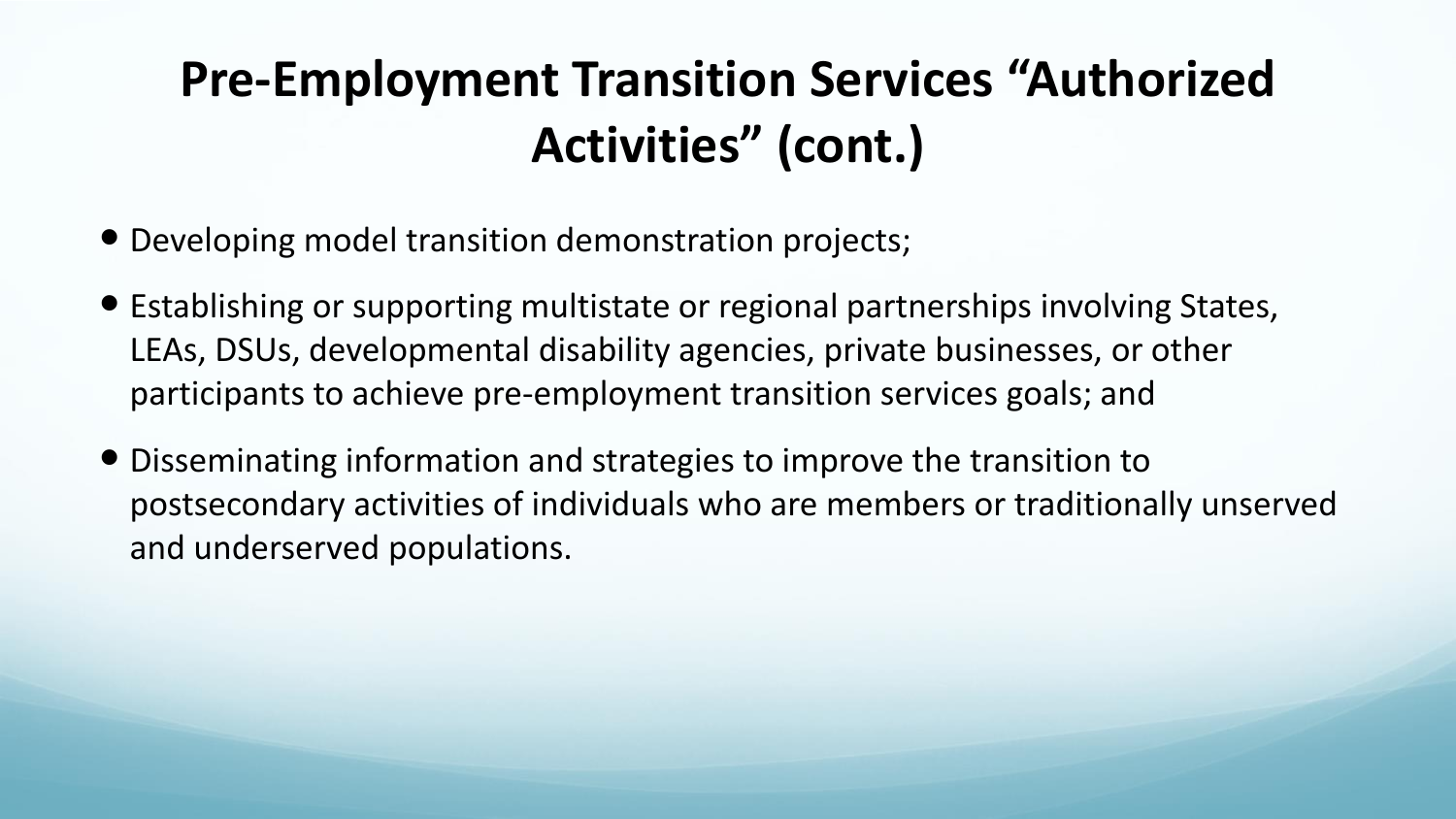#### **Overview of Examples of "Authorized" Activities**

- Annual on-line survey of and listening sessions with families of students in receipt of pre-employment transition services conducted to gather data and information and develop instruction, training, and professional service activities for PACER staff and vendors (other persons supporting students with disabilities);
- Parent training workshops conducted by PACER for families of students who are blind, visually impaired, or deaf-blind, including topics such as self-advocacy, leveraging IDEA for effective transition planning and coordination of preemployment transition services and developing independent living skills and soft skills necessary for employment;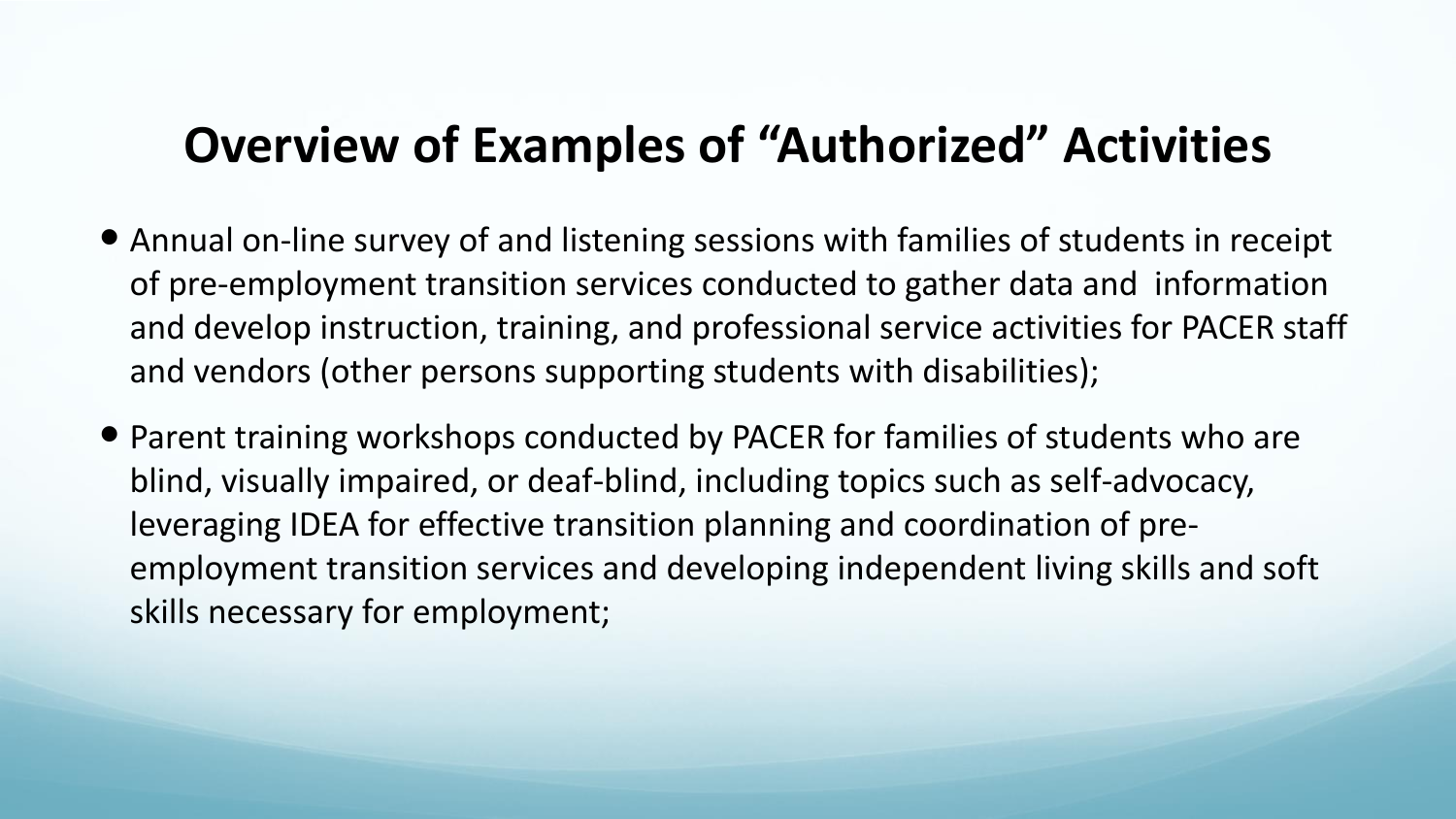### **Overview of Examples of "Authorized" Activities (cont.)**

- Outreach to and training materials (i.e., podcasts, videos and handouts) for families of students with disabilities, including accessible and family friendly resources, addressing topics such as building self-advocacy, working with vendors, and developing high expectations for students with disabilities in receipt of preemployment transition services. Resources are to be provided through videos, podcasts and handouts.
- Caveat: VR agency staff or PACER staff time to develop the materials and the costs incurred for printing the materials can be reported as an "authorized" activity, with costs charged to the funds reserved for the provision of pre-employment transition services. However, clerical time or other costs that meet the definition of "administrative costs" may not be paid with funds reserved for the provision of pre-employment transition services.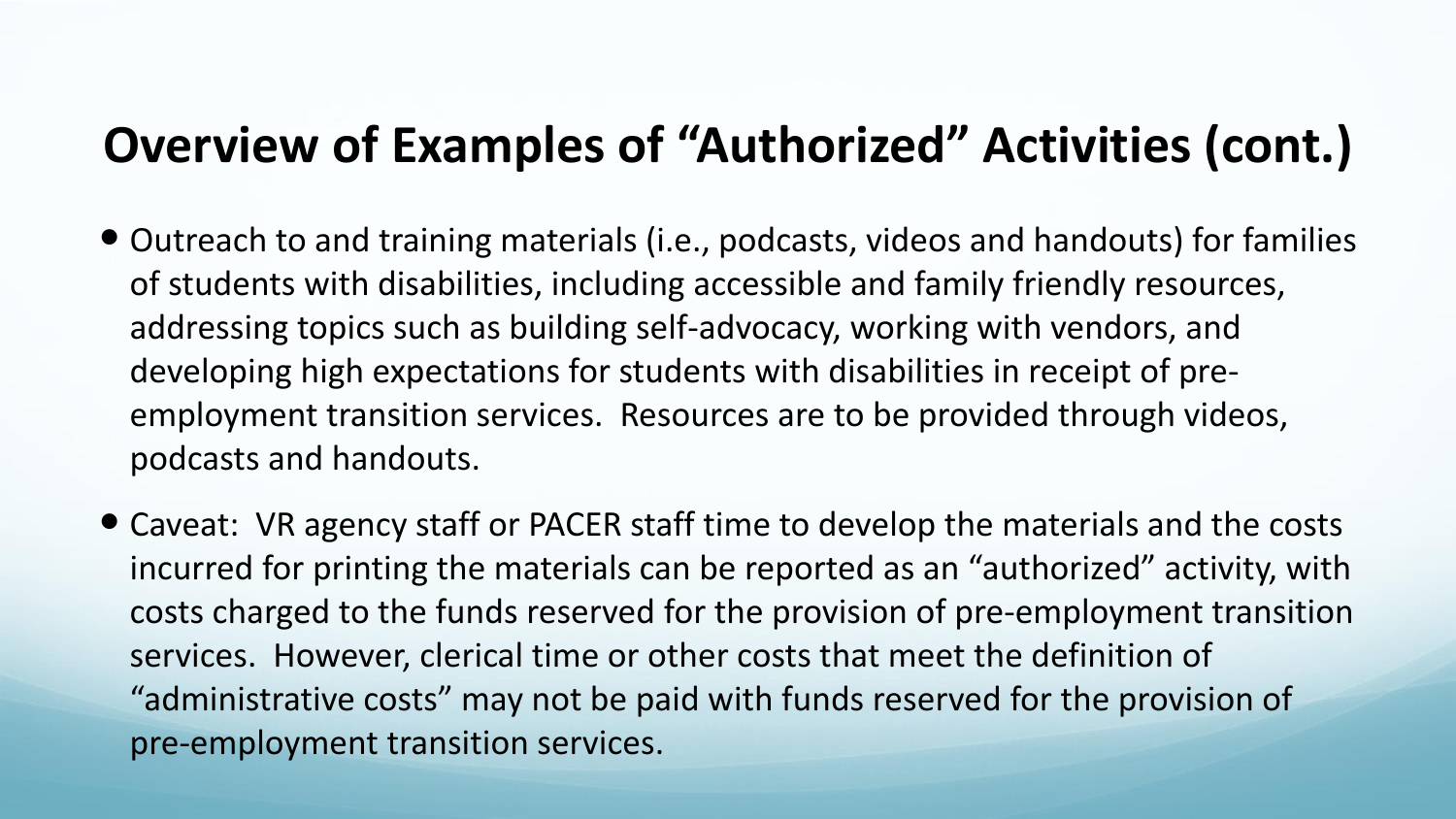## **Overview of Examples of "Authorized" Activities (final)**

- Training for providers or vendors specific to maintaining high expectations for achievement of students with disabilities participating in pre-employment transition services, and understanding how to effectively partner with families of students with disabilities; and
- VR and LEA staff training specific to special education services, advocating for students with disabilities within special education, and using the IEP to build selfadvocacy skills in students with disabilities. This training could be provided in person or as a webinar.
- Caveat. "Required" and "authorized" activities, with respect to the provision of pre-employment transition services, must have a connection to students with disabilities. Care needs to be taken to specify the target population as "students with disabilities" – rather than the boarder "youth with disabilities" – if the State intends to pay for the activities with funds reserved for the provision of preemployment transition services.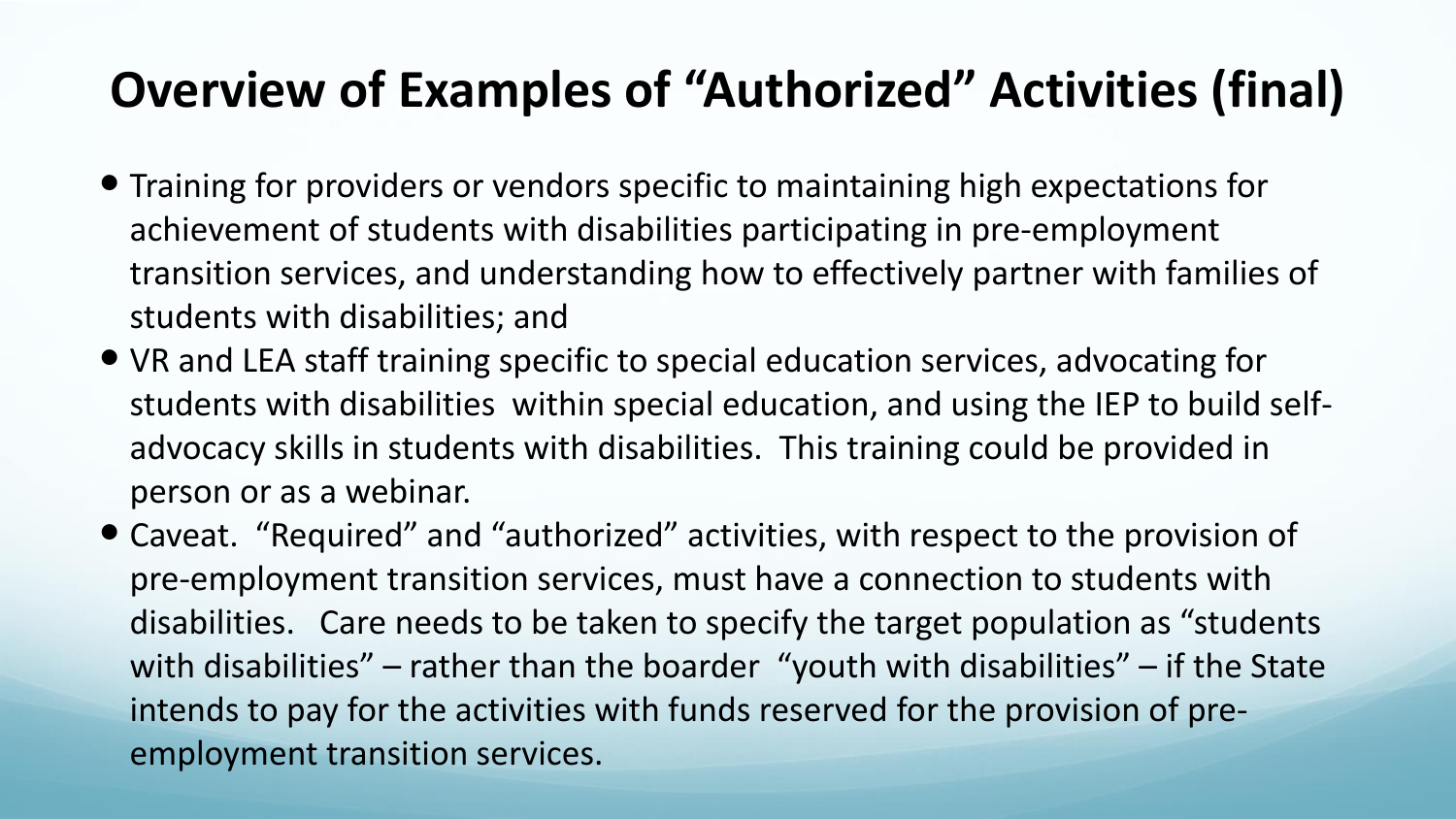## **Pre-Employment Transition Coordination**

Pre-employment transition coordination activities (section 113(d) of the Act and §361.48(a)(4)) are:

- Attending IEP meetings, when invited;
- Working with the local workforce development boards, one-stop centers, and employers to develop work opportunities for students with disabilities;
- Working with schools to coordinate and ensure the provision of pre-employment transition services; and
- Attending person-centered planning meetings for students with disabilities receiving services under title XIX of the Social Security Act, when invited.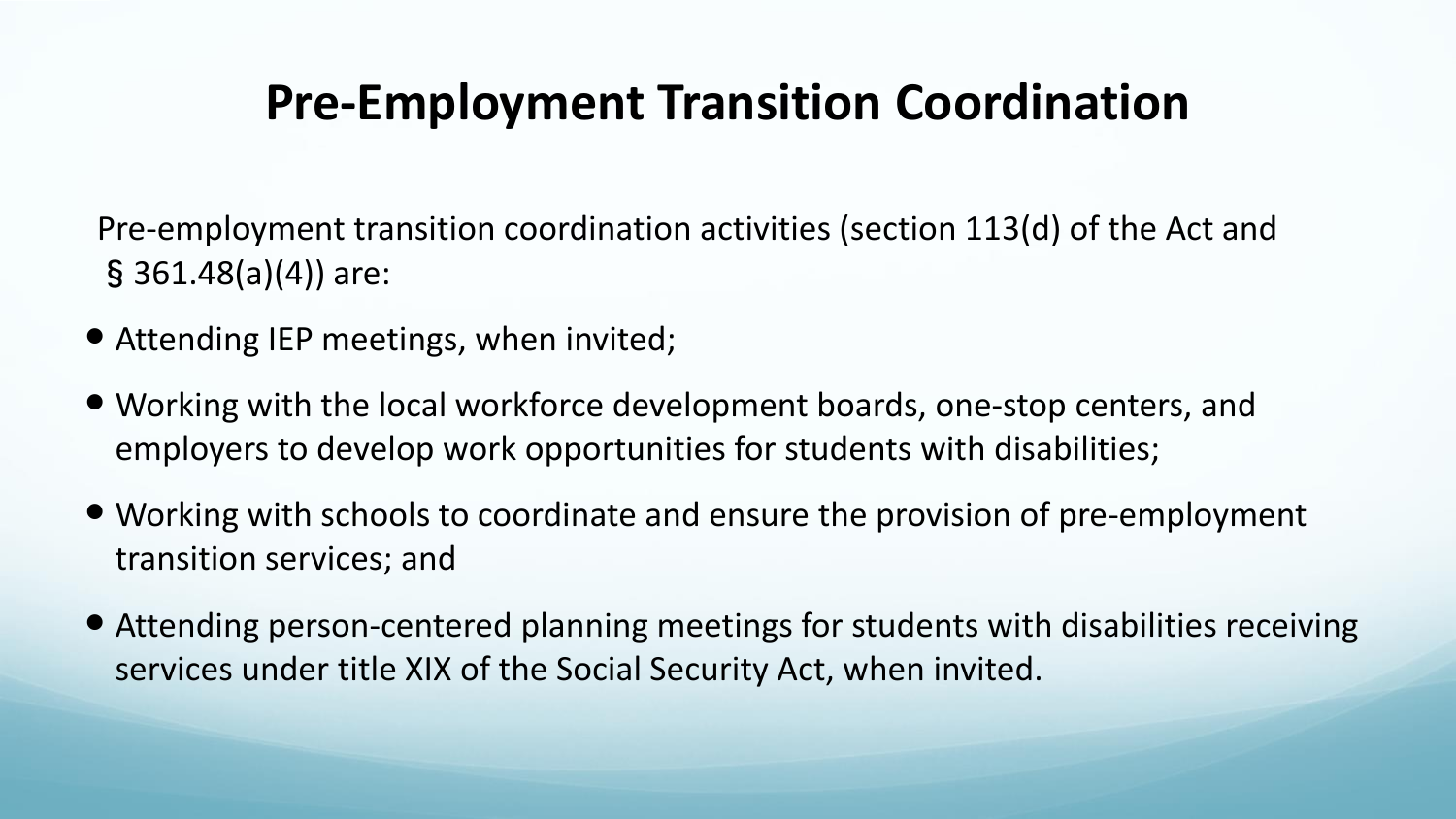### **Definition of "Transition Services"**

Although WIOA deleted the definition from the Act, the Department maintained the definition of transition services ( $\S$  361.5(c)(55)) and revised it to include:

- "Students or youth with disabilities"; and
- Outreach to and engagement of parents or, as appropriate, the representatives of students or youth with disabilities.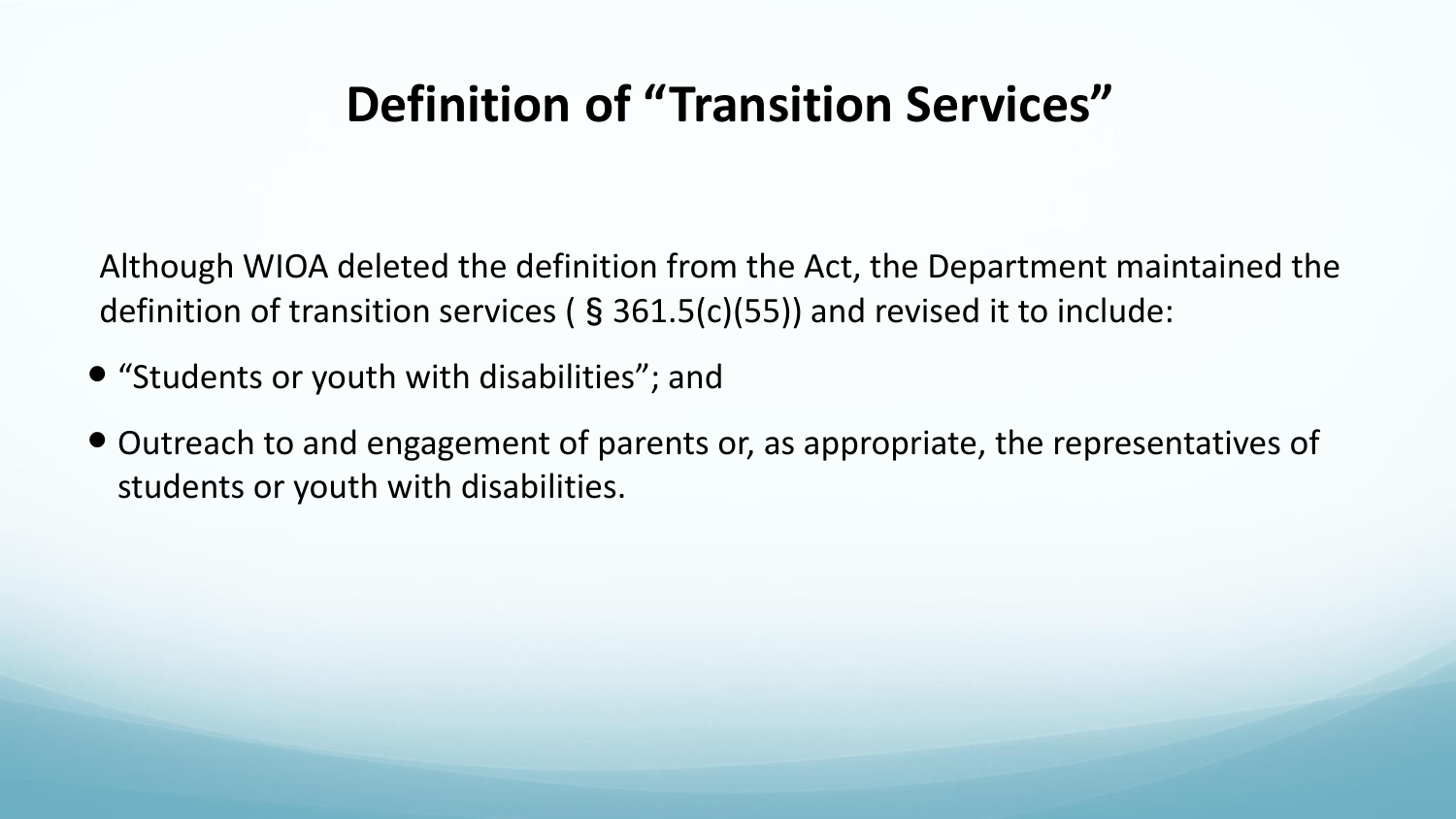#### **Transition Services**

In considering the VR program as offering a continuum of services, "transition services" represents the next set of VR services available to students and youth with disabilities and includes:

- Group transition services; and
- Individualized transition services.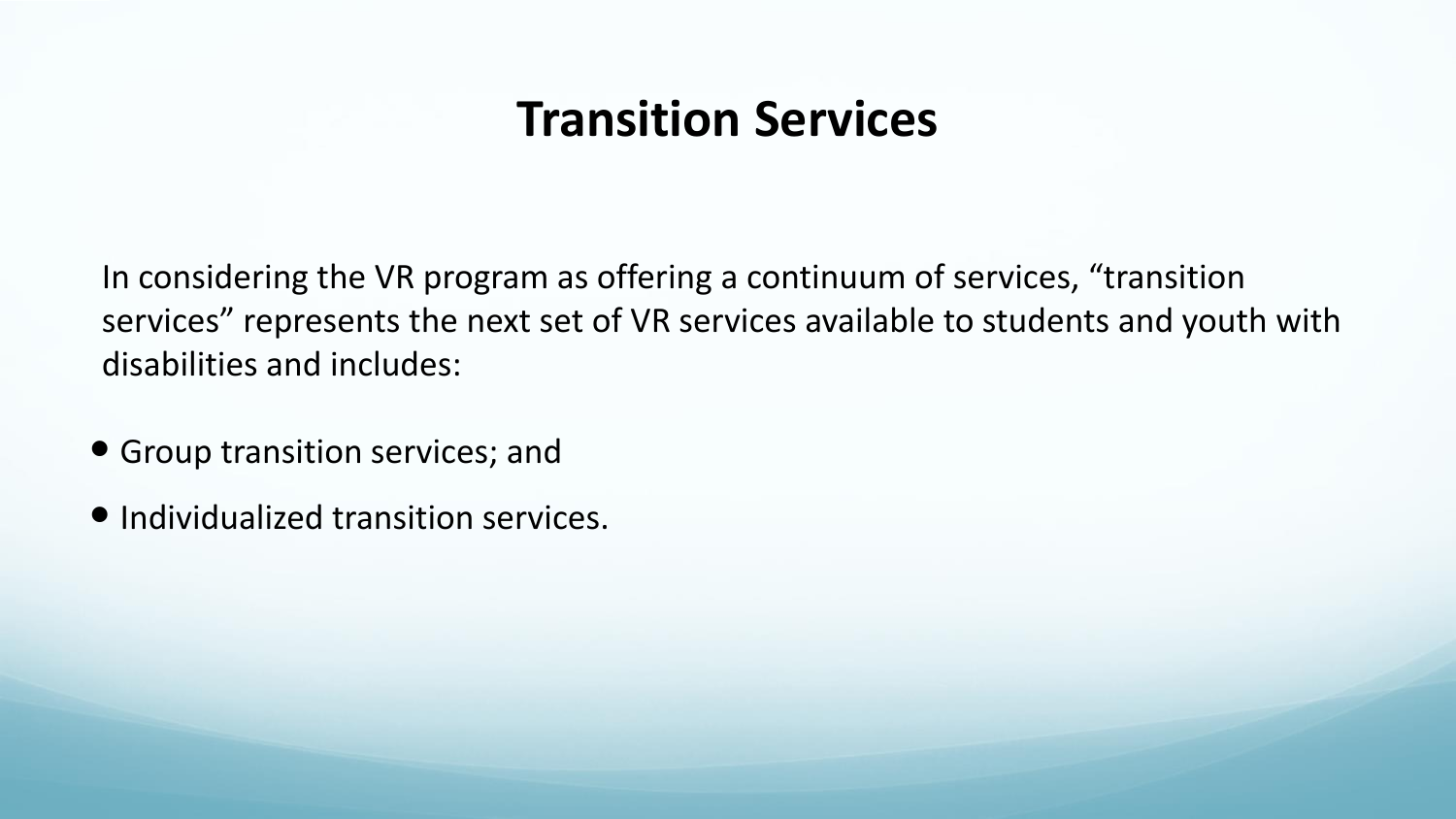#### **Group Transition Services**

VR agencies may provide transition services to groups of students and youth with disabilities who may not have applied or been determined eligible for VR services.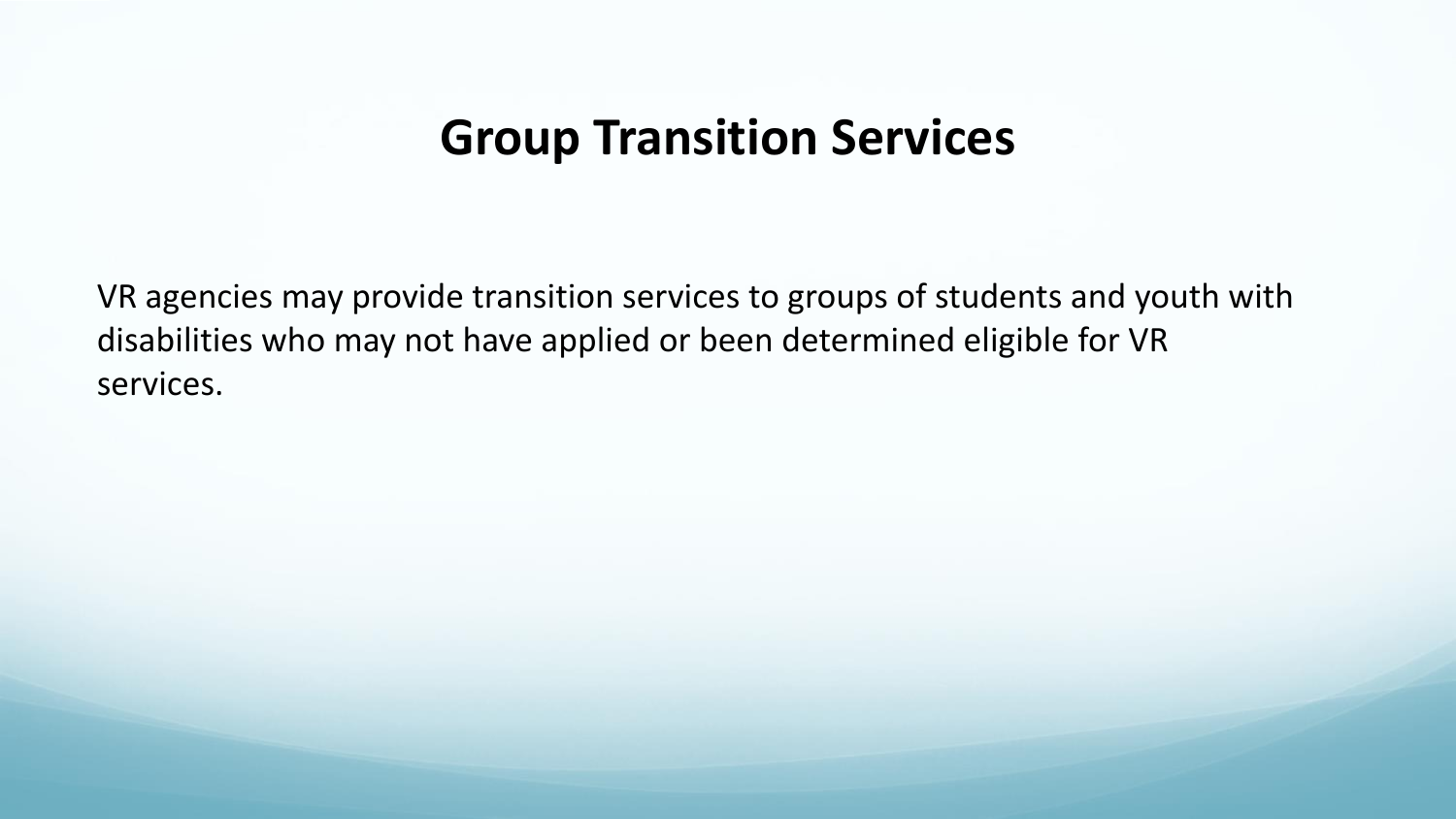### **Group Transition Services – Examples**

Examples of group transition services may include, but are not limited to:

- Group tours of universities and vocational training programs;
- Employer or business site visits to learn about career opportunities;
- Career fairs coordinated with workforce development and employers to facilitate mock interviews and resume writing; and
- Other general services applicable to groups of students with disabilities and youth with disabilities.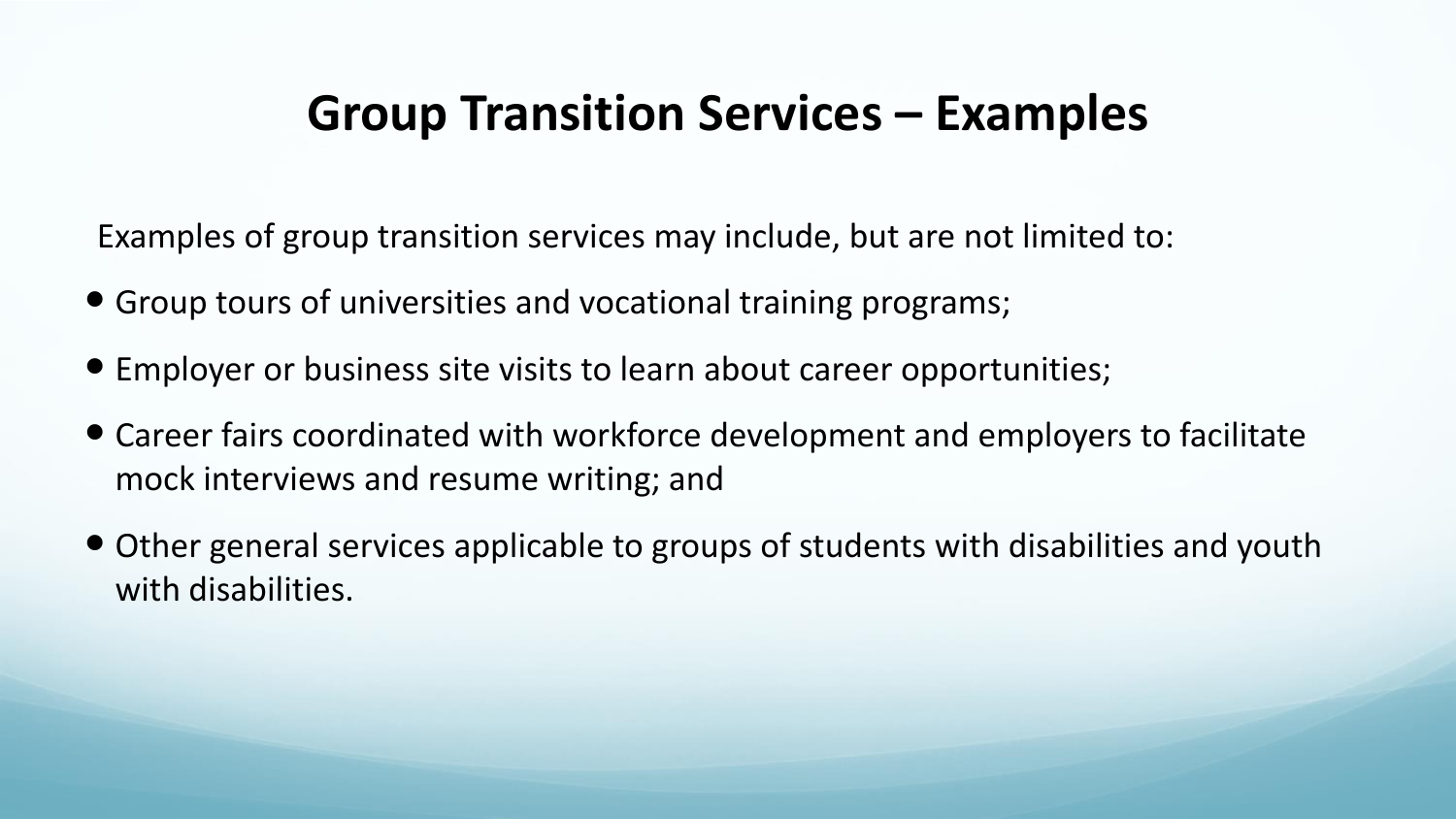# **Differences between Pre-Employment Transition Services and Group Transition Services**

- The differences between pre-employment transition services and group transition services include:
	- o Pre-employment transition services are only those services described in section 113 of the Act and §361.48(a), whereas transition services described in section 103(b) of the Act and §361.49(a) (7) provided to groups of students may be more broad;
	- o Pre-employment transition services are provided, tracked and reported to an individual level (even if provided in a group setting), whereas the group transition services above are not; and
	- o Pre-employment transition services can be charged to the reserved funds, whereas group transition services cannot.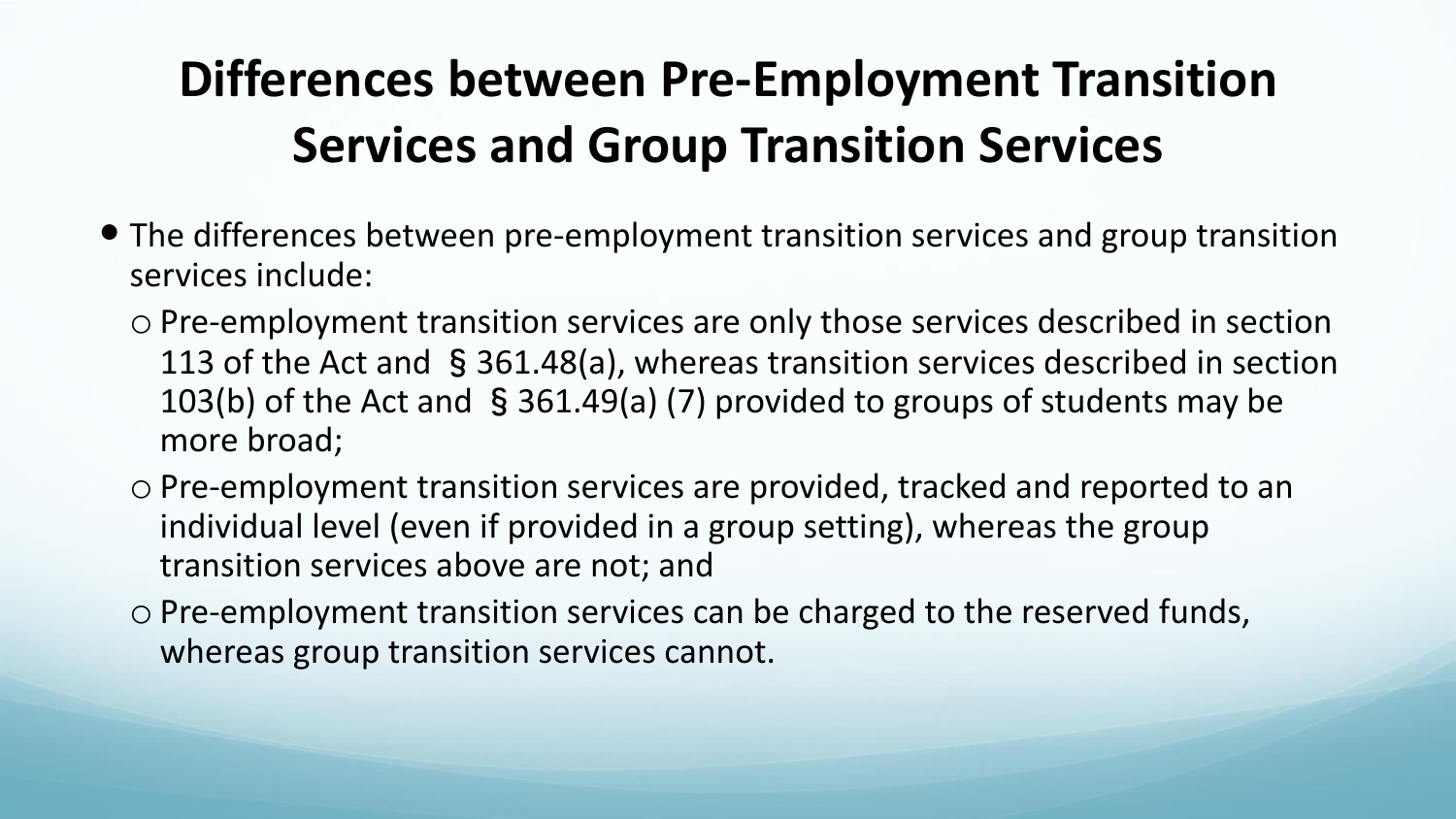#### **Individualized Transition Services**

- As the next step in the continuum, individualized transition services must be provided to students who have been determined eligible for the VR program and in accordance with an approved IPE.
- Any allowable VR service under section 103(a) of the Act and §361.48(b) can be provided as a transition service under an IPE.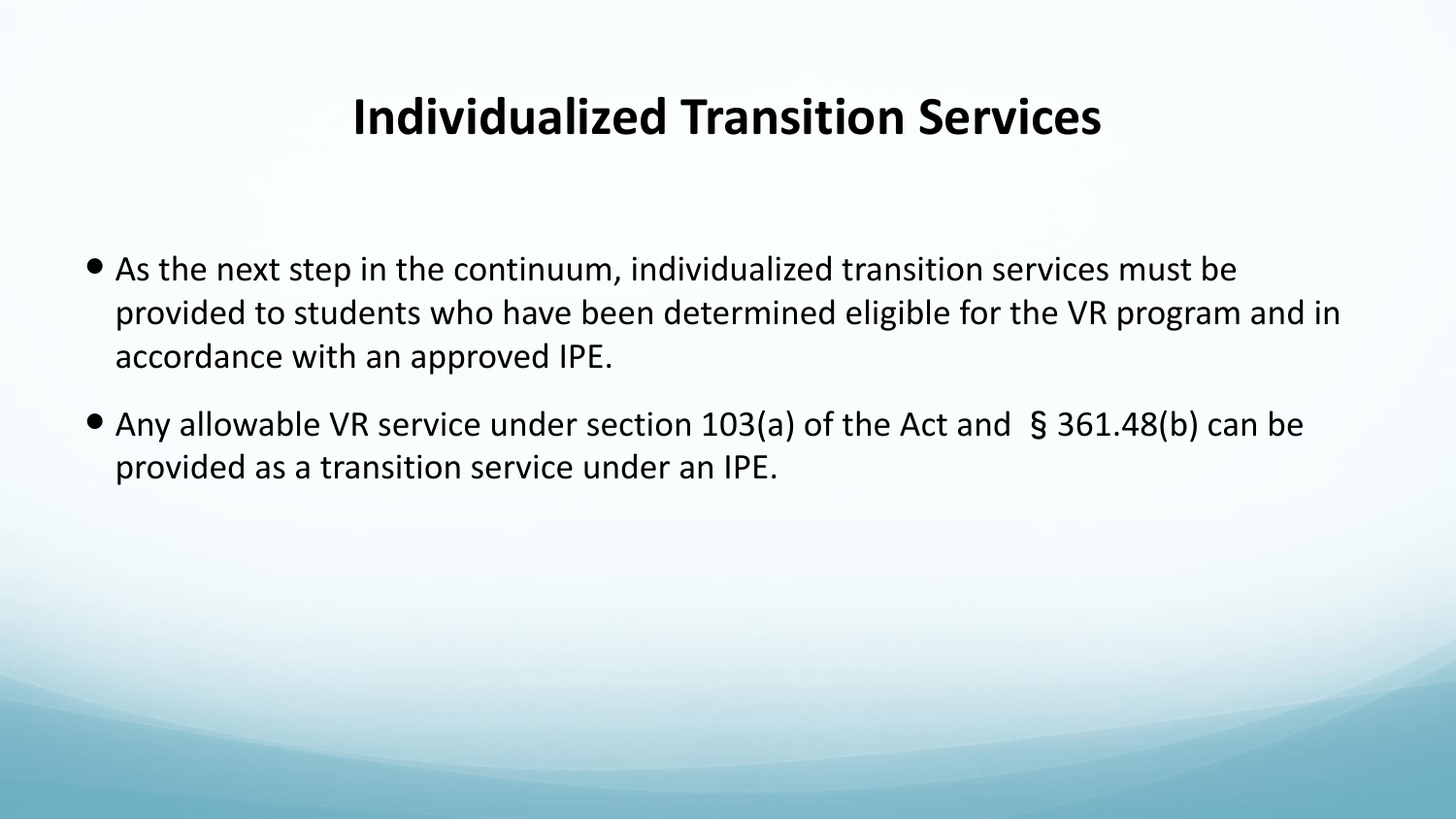#### **Third-Party Cooperative Arrangements**

- Since students and youth with disabilities may receive pre-employment transition services and group transition services, as applicable, prior to applying or being determined eligible for VR services, these students and youth with disabilities are considered "recipients" of VR services for purposes of contracting the provision of these services with another State agency or local public agency.
- VR agencies may enter into third-party cooperative arrangements for the provision of pre-employment transition services or group transition services so long as all thirdparty cooperative arrangement requirements are satisfied (see §361.28 of the VR regulations).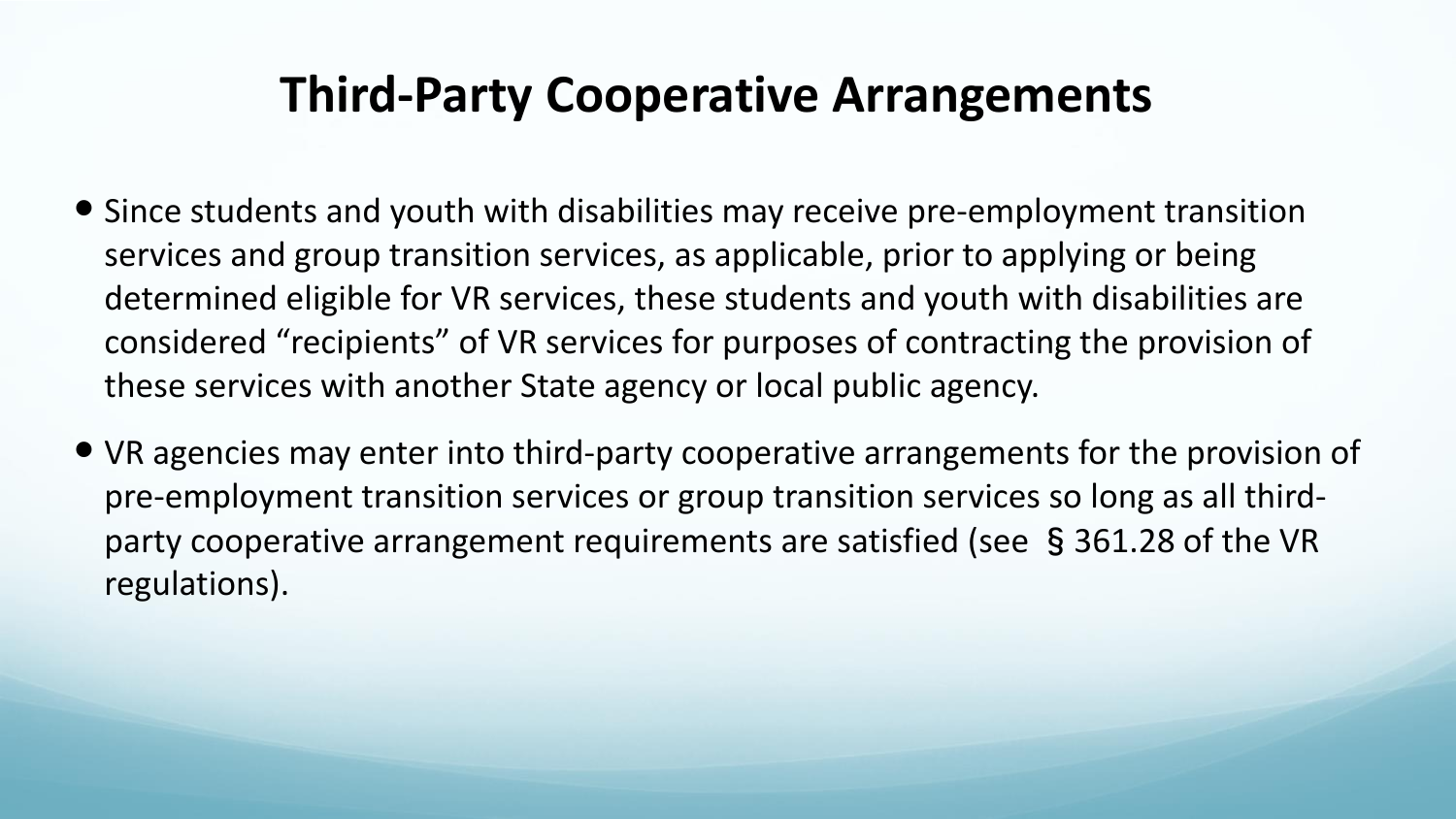# **Third-Party Cooperative Arrangement Requirements (34 CFR 361.28)**

- Cooperating agency must furnish all or part of the non-federal share;
- New or modified services provided under a third-party cooperative arrangement must have a VR focus;
- Services may be provided only to applicants for, or recipients of, VR services;
- DSU must maintain administrative supervision;
- State Plan requirements apply; and
- Services under a third-party cooperative arrangement must be provided statewide unless there is an approved waiver of statewideness**.**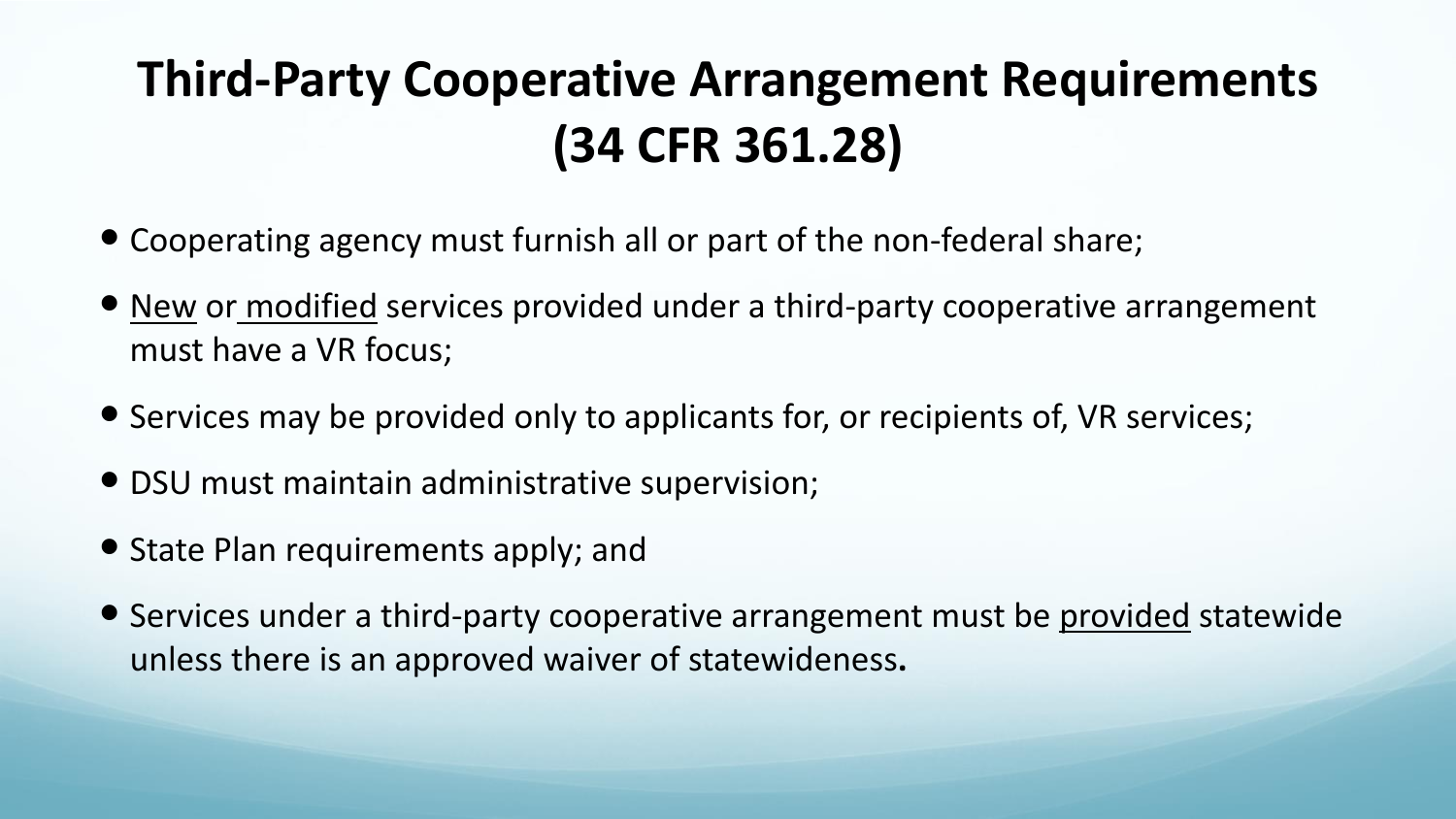#### **IPE: Projected Post-School Employment Outcome**

The IPE may include a projected post-school employment outcome that:

- $\bullet$  Is based upon the informed choice of the student or youth with a disability eligible for the VR program;
- May be amended during the career development process; and
- Must be revised to a specific vocational goal once this process is complete.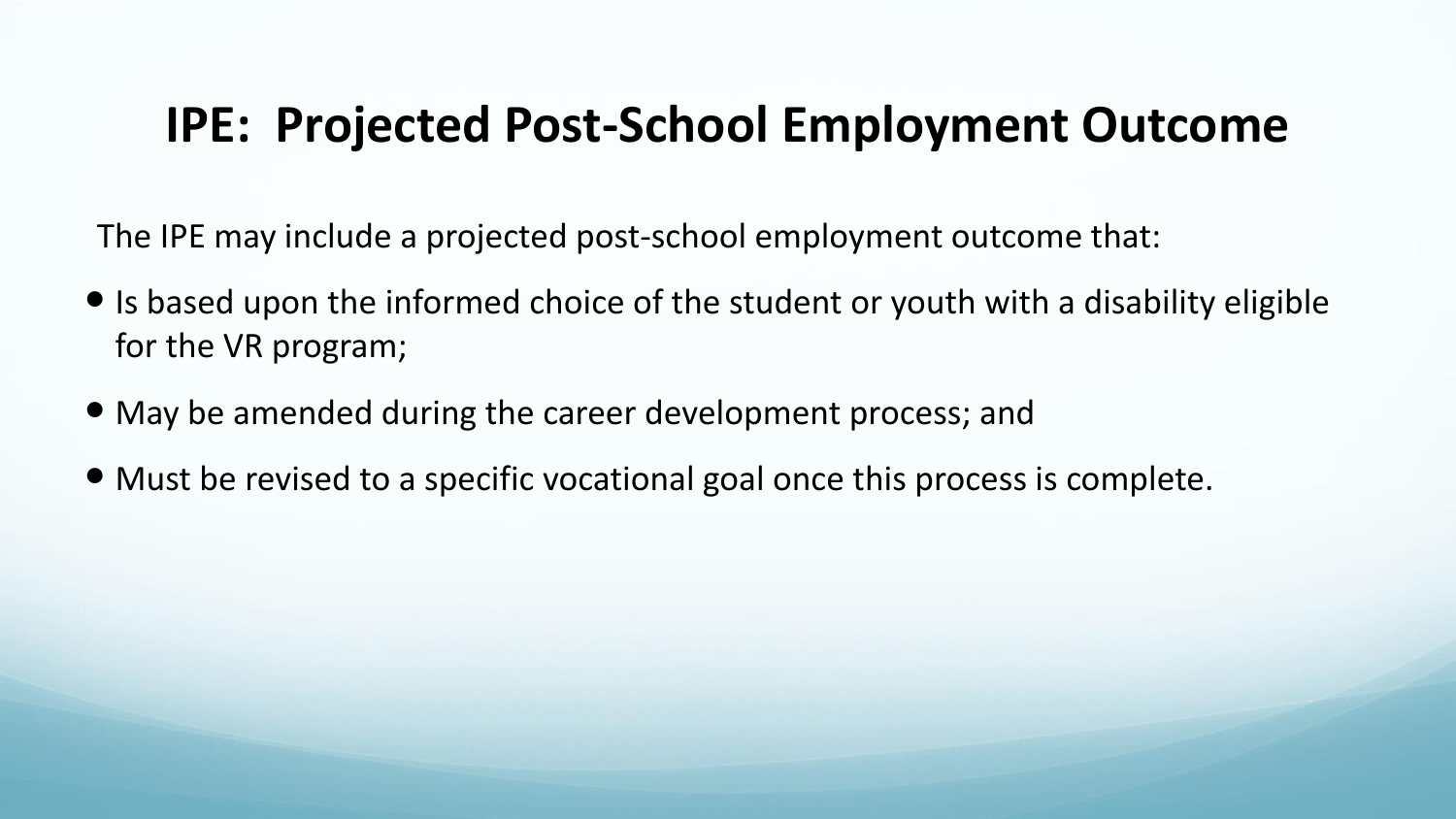#### **IDEA: Special Education and Related Services**

Special Education means specifically designed instruction, at no cost to the parents, to meet the unique needs of a child with a disability, and includes related services.

Related Services include:

- Speech-language pathology and audiology services;
- Interpreting services;
- Psychological services;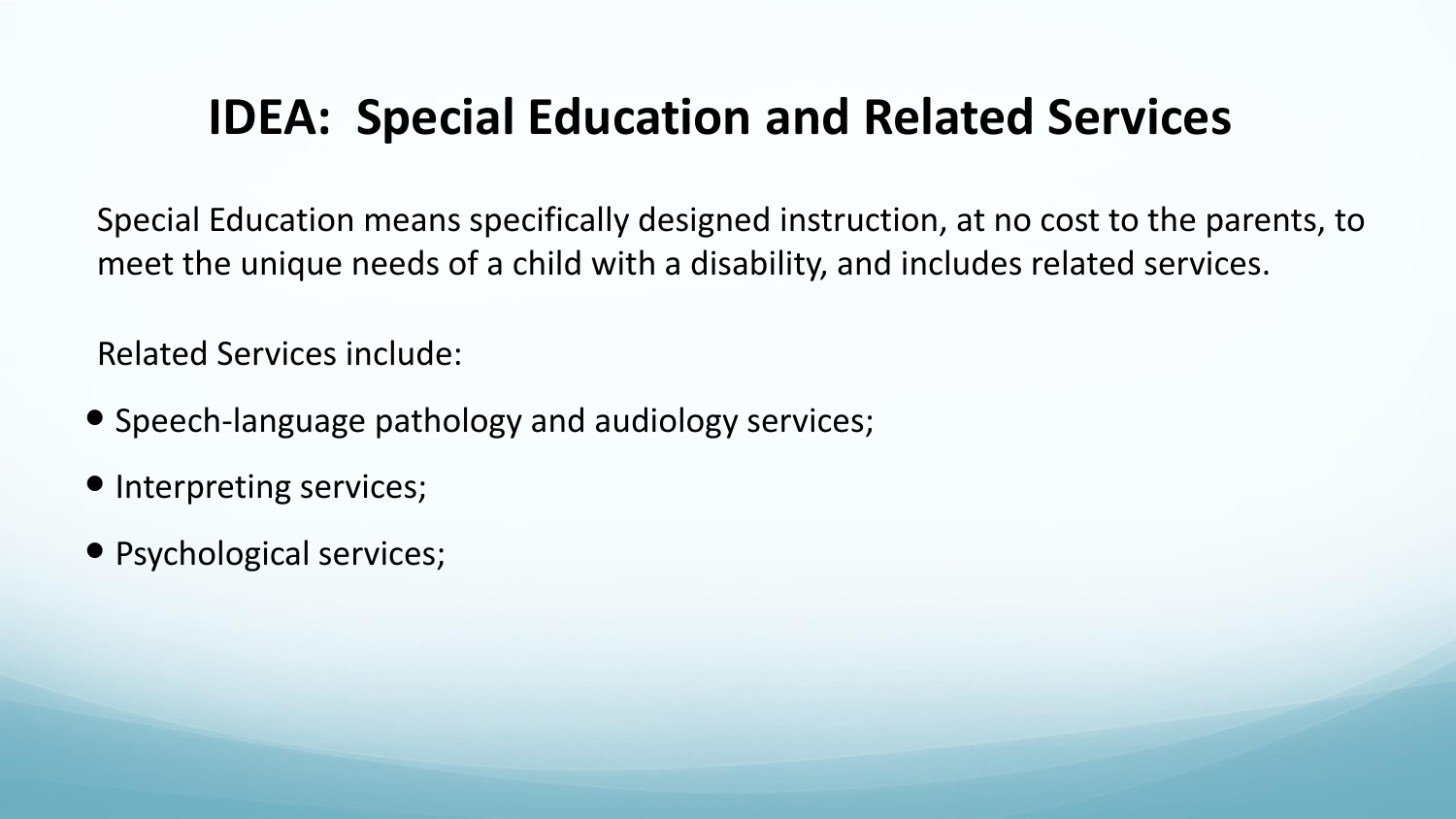## **IDEA: Special Education and Related Services (cont.)**

- Physical and occupational therapy;
- Recreation, including therapeutic recreation;
- Early identification and assessment of disabilities in children;
- Counseling services, including rehabilitation counseling;
- Orientation and mobility services;
- Medical services for diagnostic or evaluation purposes;
- School health services and school nurse services;
- Social work services in schools;
- Work experiences; and
- Job coaching and support services.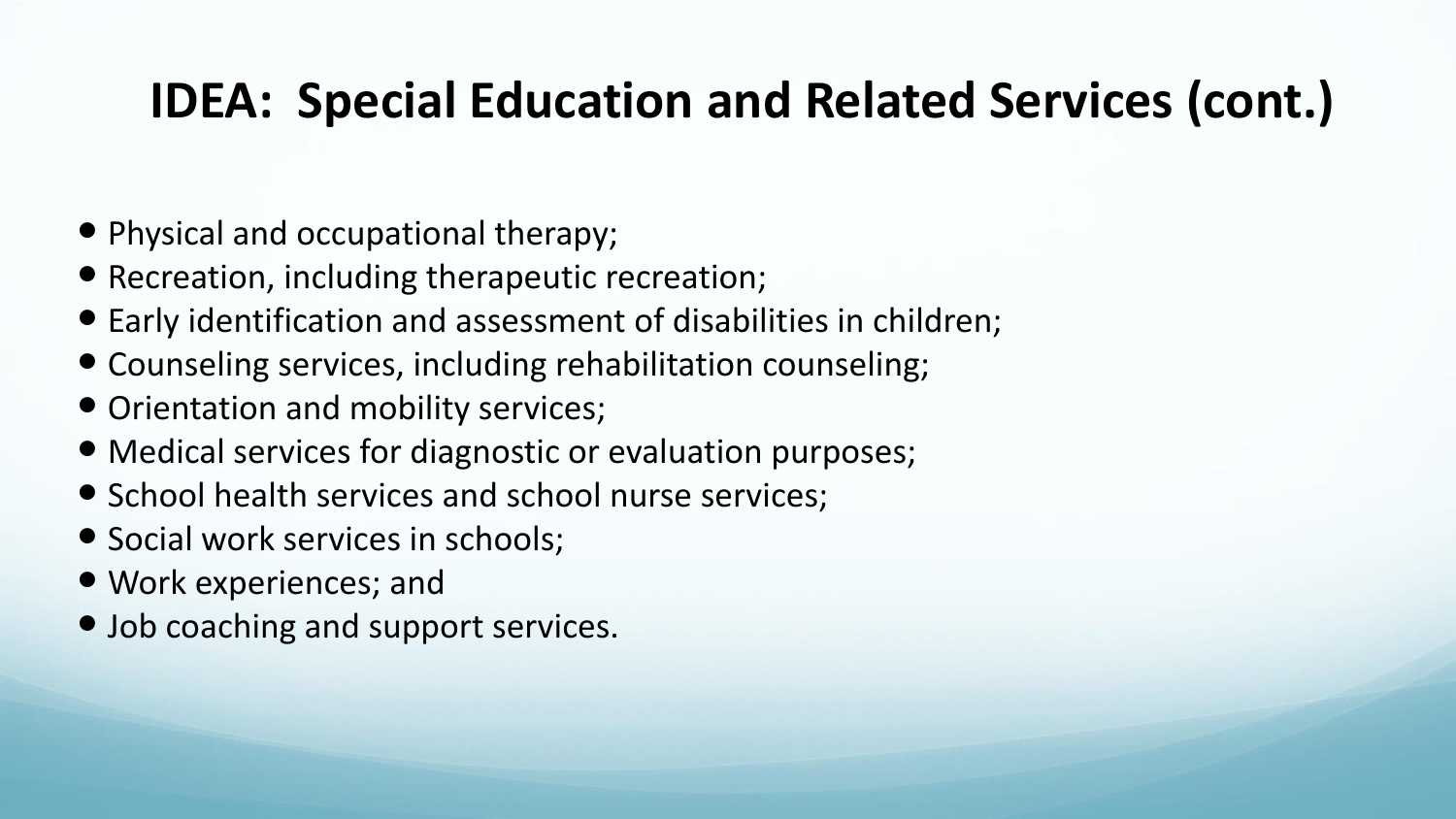#### **Financial Responsibilities of VR Agencies and LEAs**

- LEAs are responsible for providing and paying for any transition service that is considered special education or related services necessary for ensuring a free appropriate public education (FAPE) as required under IDEA.
- Nothing under title I of the Rehabilitation Act shall be construed as reducing a LEA's obligation to provide the above-described services under IDEA (see section 101(c) of the Rehabilitation Act and §361.22(c) of the VR regulations).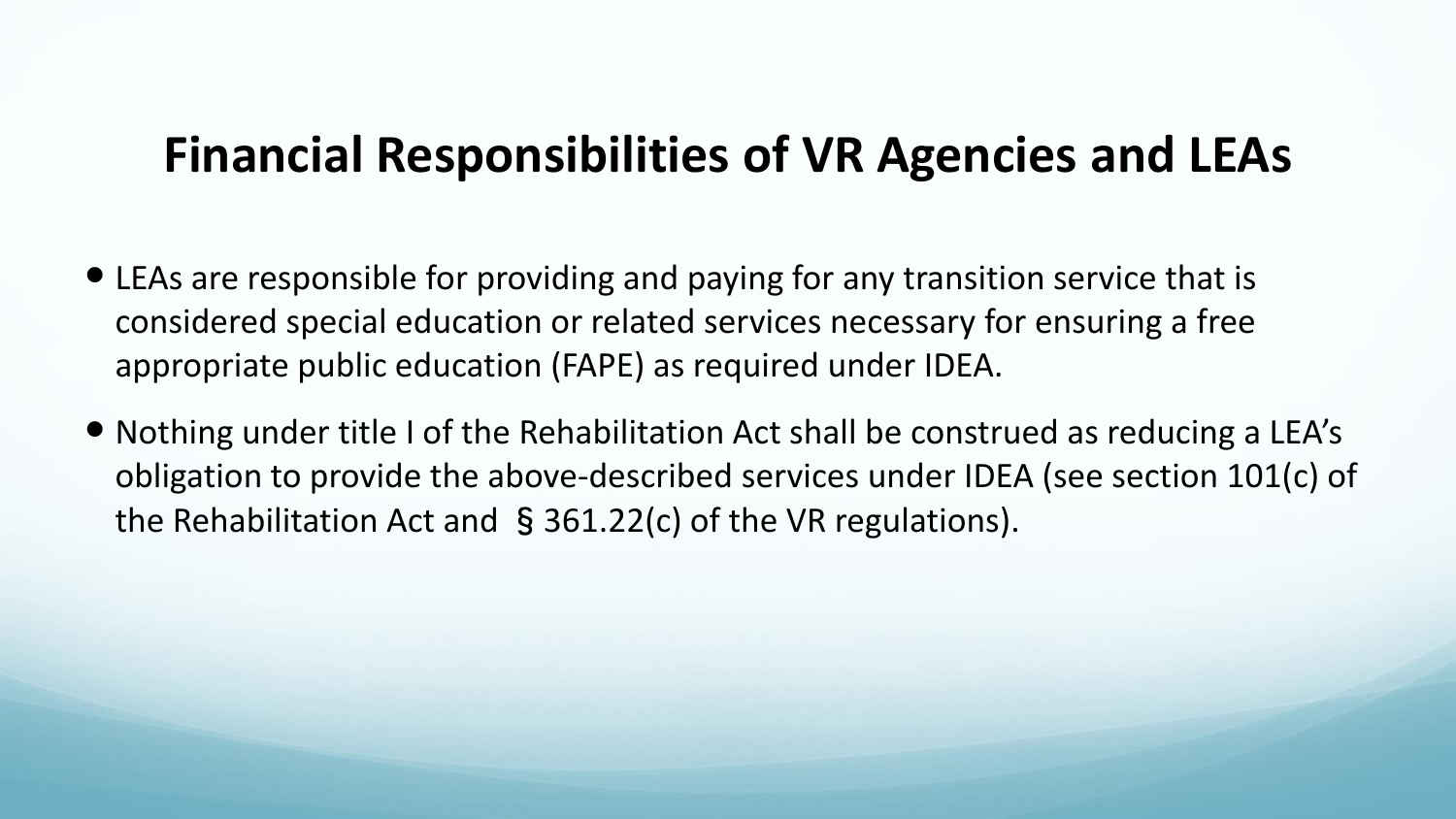# **Financial Responsibilities of VR Agencies and LEAs (cont.)**

- Pre-employment transition services and transition services can be both vocational rehabilitation services under the VR program and special education or related services under IDEA.
- Decisions as to which agency, the VR agency or LEA, is responsible for providing and/or paying for pre-employment transition services or transition services considered to be both a special education (or related service) or VR service must be made at the State level.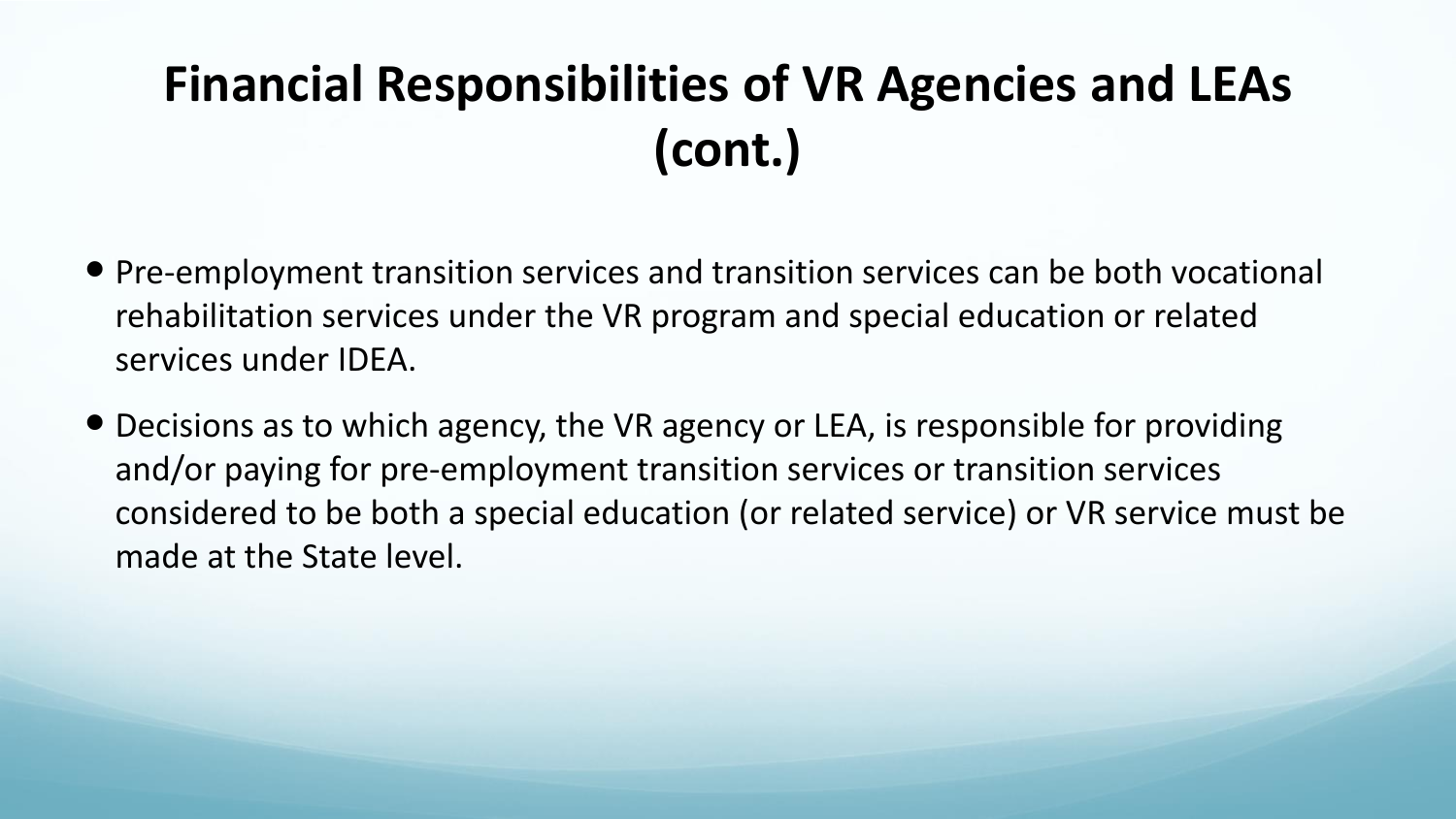### **Formal Interagency Agreement**

The formal interagency agreement (§361.22) with the State educational agency (SEA) and LEAs, as appropriate, should be a mechanism that describes criteria for determining financial and programmatic responsibilities that may include:

- Purpose of the service;
- Customary services; and
- Eligibility for services.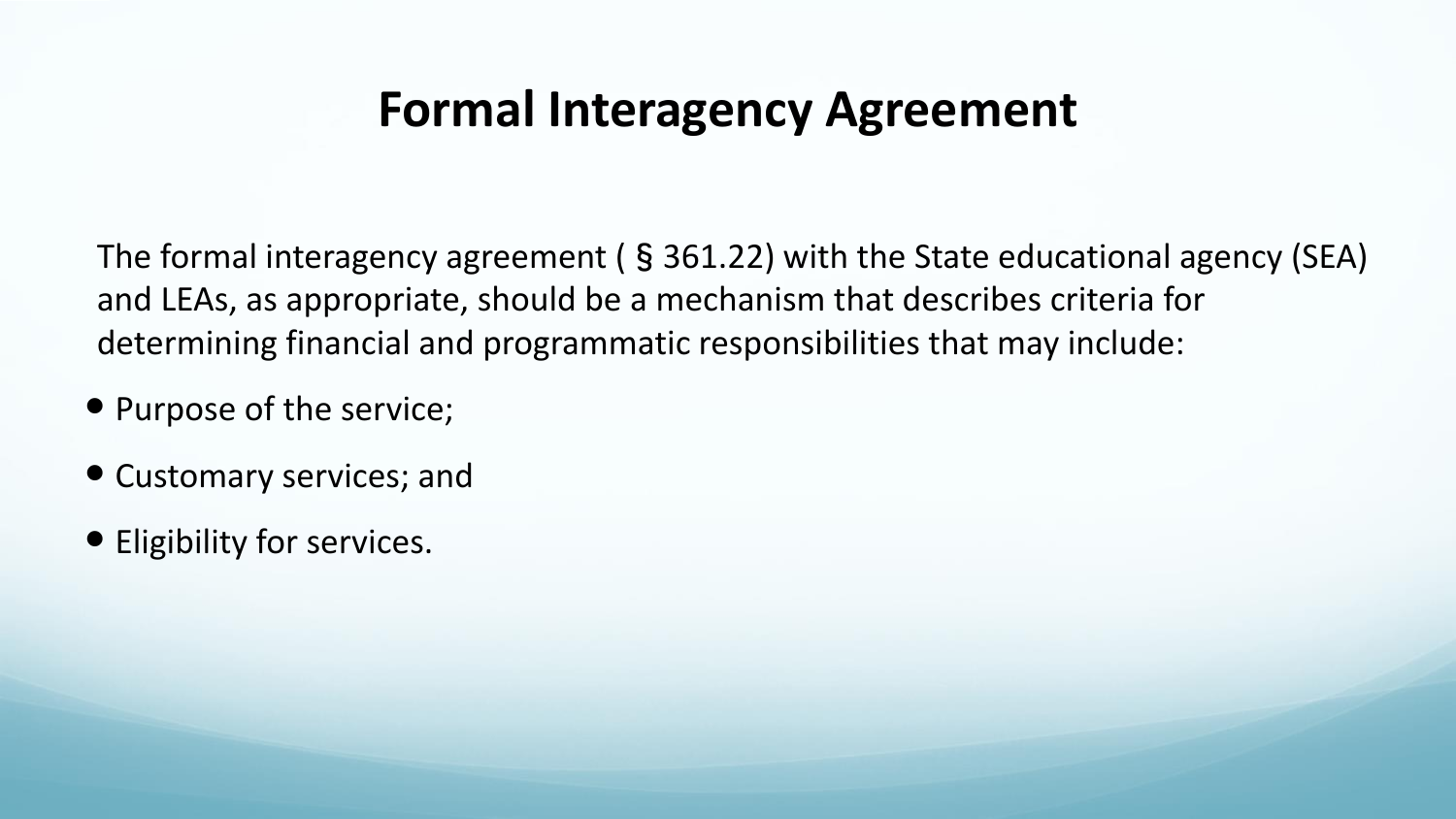### **Purpose of the Service**

- VR, SEA, and LEA personnel should discuss at the State level whether the purpose of the service is related to an employment outcome or education attainment, or if it is considered a special education or related service.
- For example, rehabilitation counseling that is necessary for the provision of FAPE should be provided by the school, whereas, rehabilitation counseling necessary for an employment outcome may be provided by the VR agency.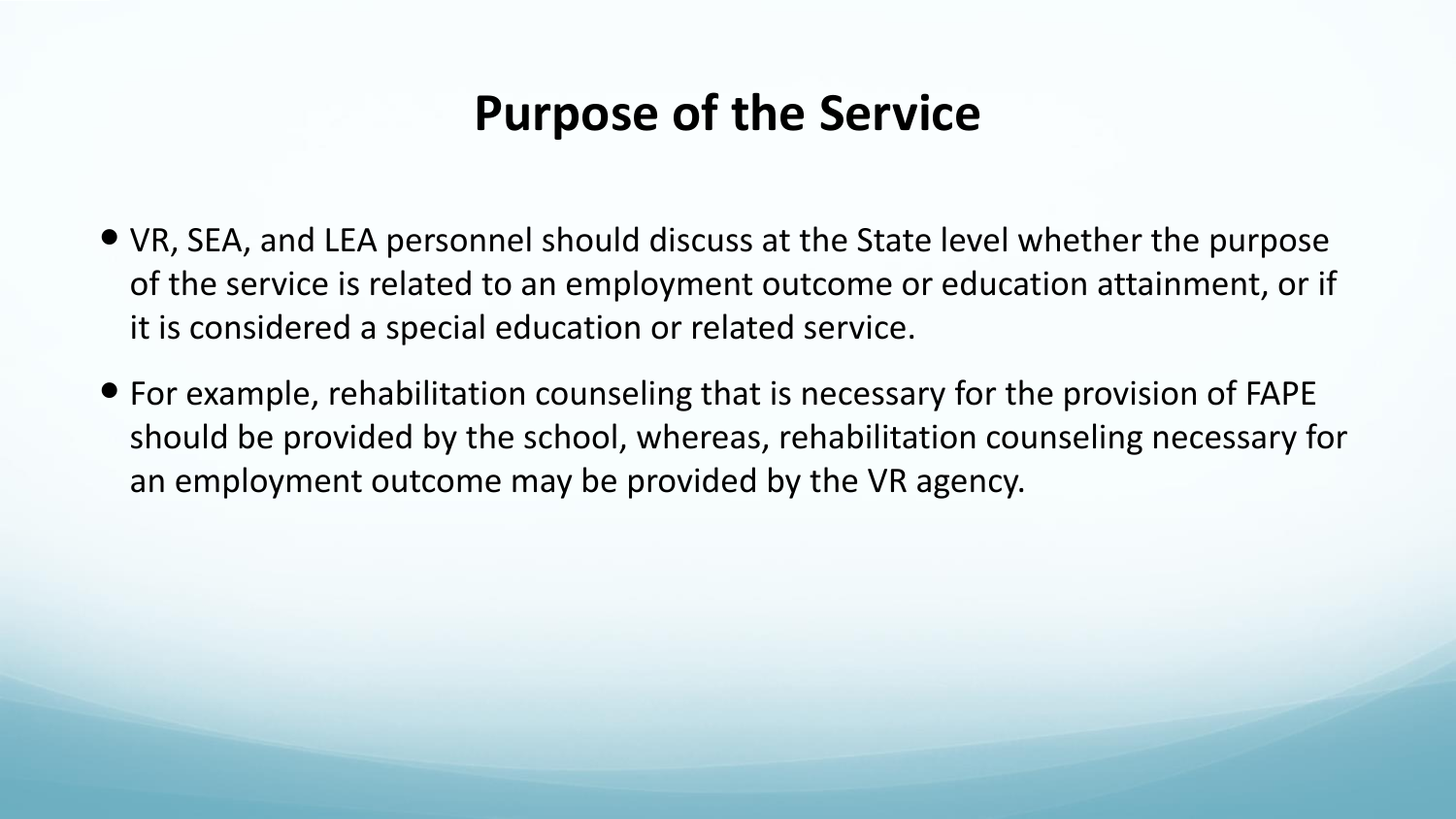### **Customary Service**

- With respect to customary services, is the service one that the school customarily provides under IDEA part B?
- For example, if the school ordinarily provides job exploration counseling to its students, that does not mean that the school should cease providing the service simply because the service could also be provided as a pre-employment transition service under the Act by the VR agency.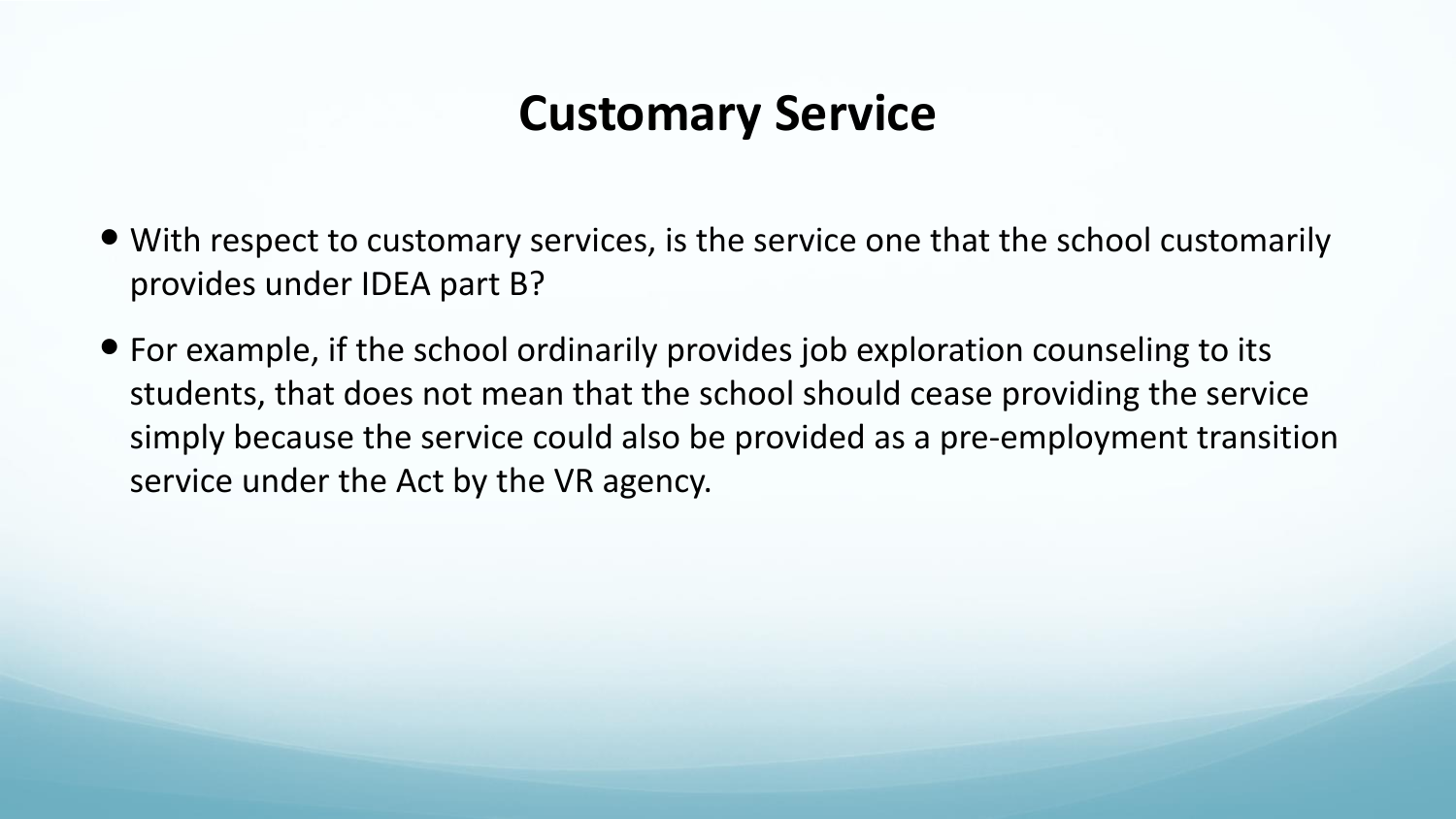## **Eligibility for Services**

- Finally, with respect to eligibility for special education or related services. Is the student with a disability eligible for transition services under IDEA?
- The population of students with disabilities served by the VR program is broader than that under IDEA because it includes students with disabilities under section 504 of the Act.
- As such, VR agencies may provide pre-employment transition services and group transition services to these students, whereas the schools may not do so under IDEA.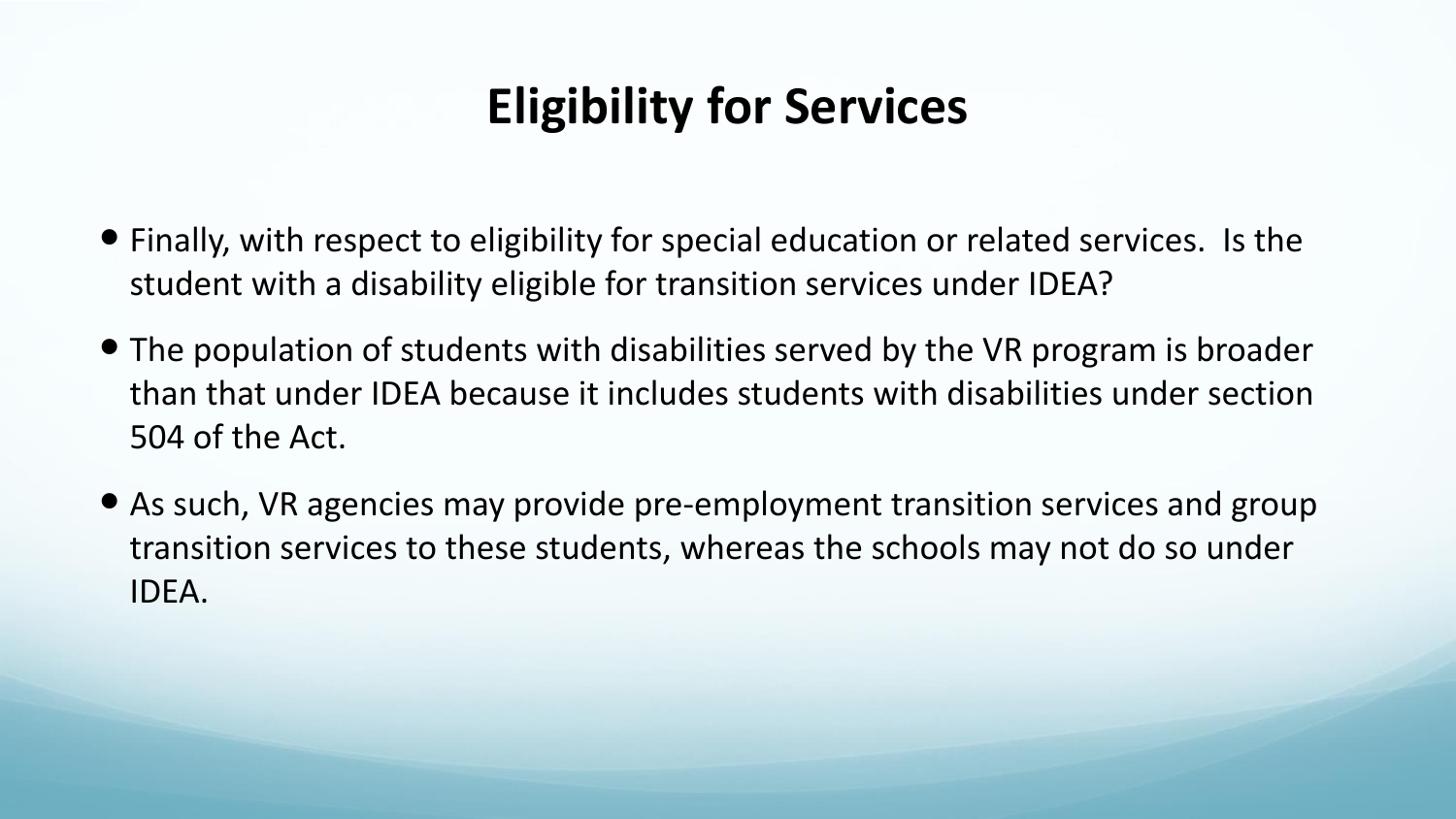#### **Formal Interagency Agreement – New Requirements**

The agreement between the VR agency and the SEA must include information that addresses the following new requirements (§361.22) :

- Pre-employment transition services;
- Option to provide consultation and technical assistance to educational agencies through alternate means;
- Coordination necessary to satisfy documentation requirements set forth with regard to students with disabilities who are seeking subminimum wage employment; and an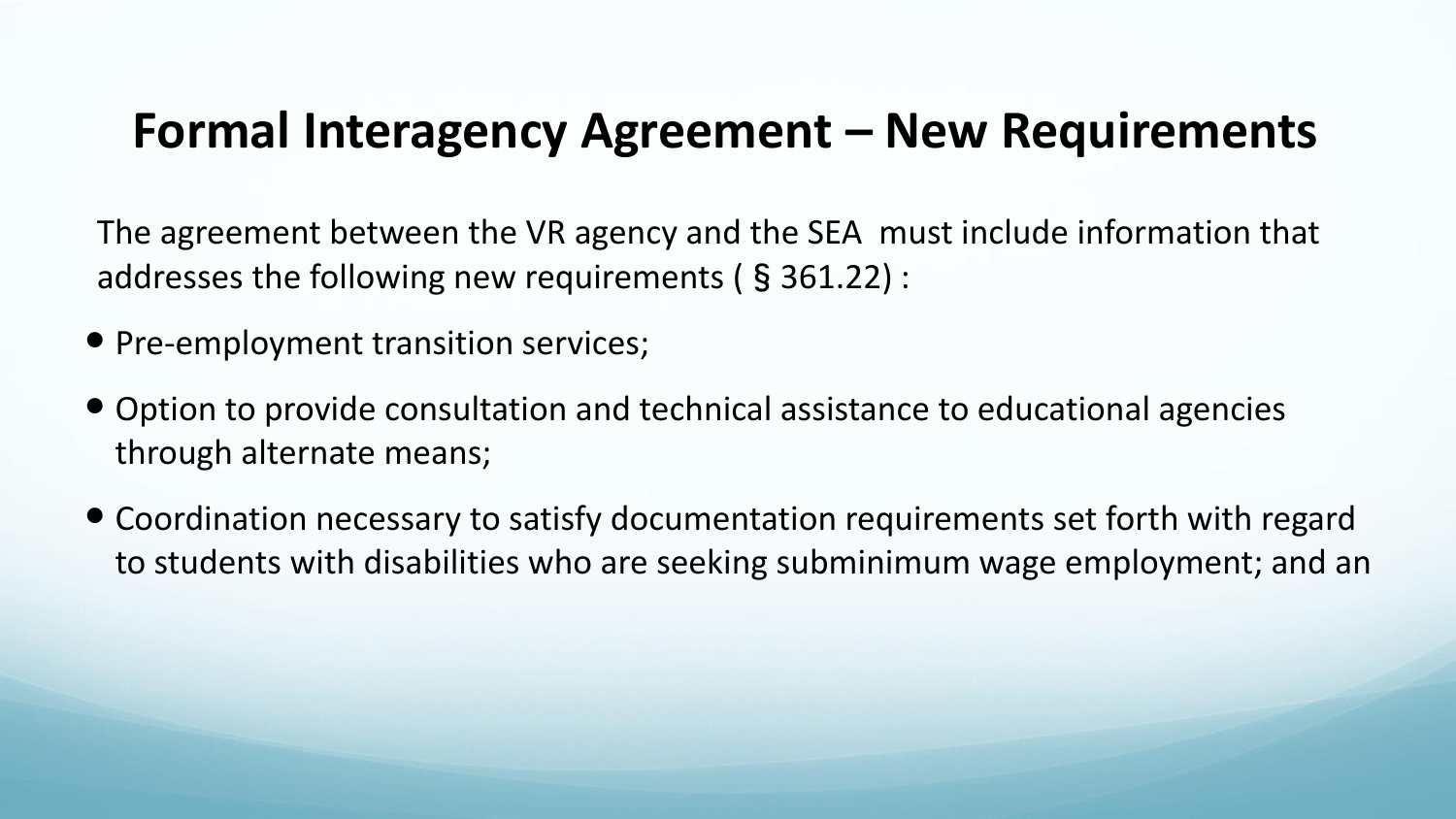# **Formal Interagency Agreement – New Requirements (cont.)**

 Assurance that neither the SEA nor the LEA will enter into a contract with an entity holding a special wage certificate under section 14(c) of the Fair Labor Standards Act for the purpose of operating a program under which a youth with a disability is engaged in work at a subminimum wage.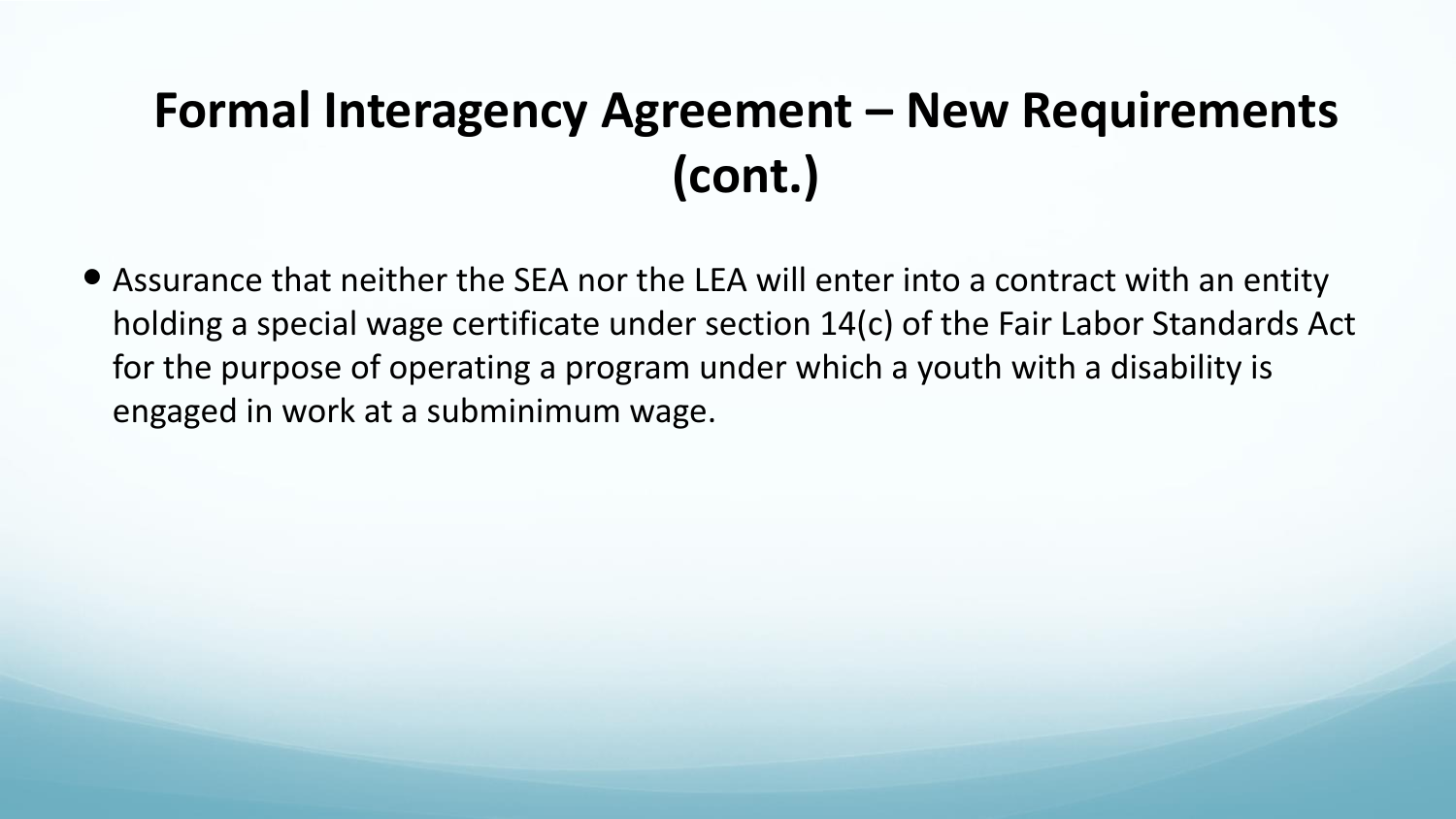## **Unified or Combined State Plan Requirements – Comprehensive Statewide Needs Assessment (CSNA)**

VR agencies are required to include in the CSNA:

- VR needs of youth and students with disabilities, including the need for preemployment transition services or other transition services;
- An assessment of their needs; and
- The extent to which services are coordinated with transition services under IDEA.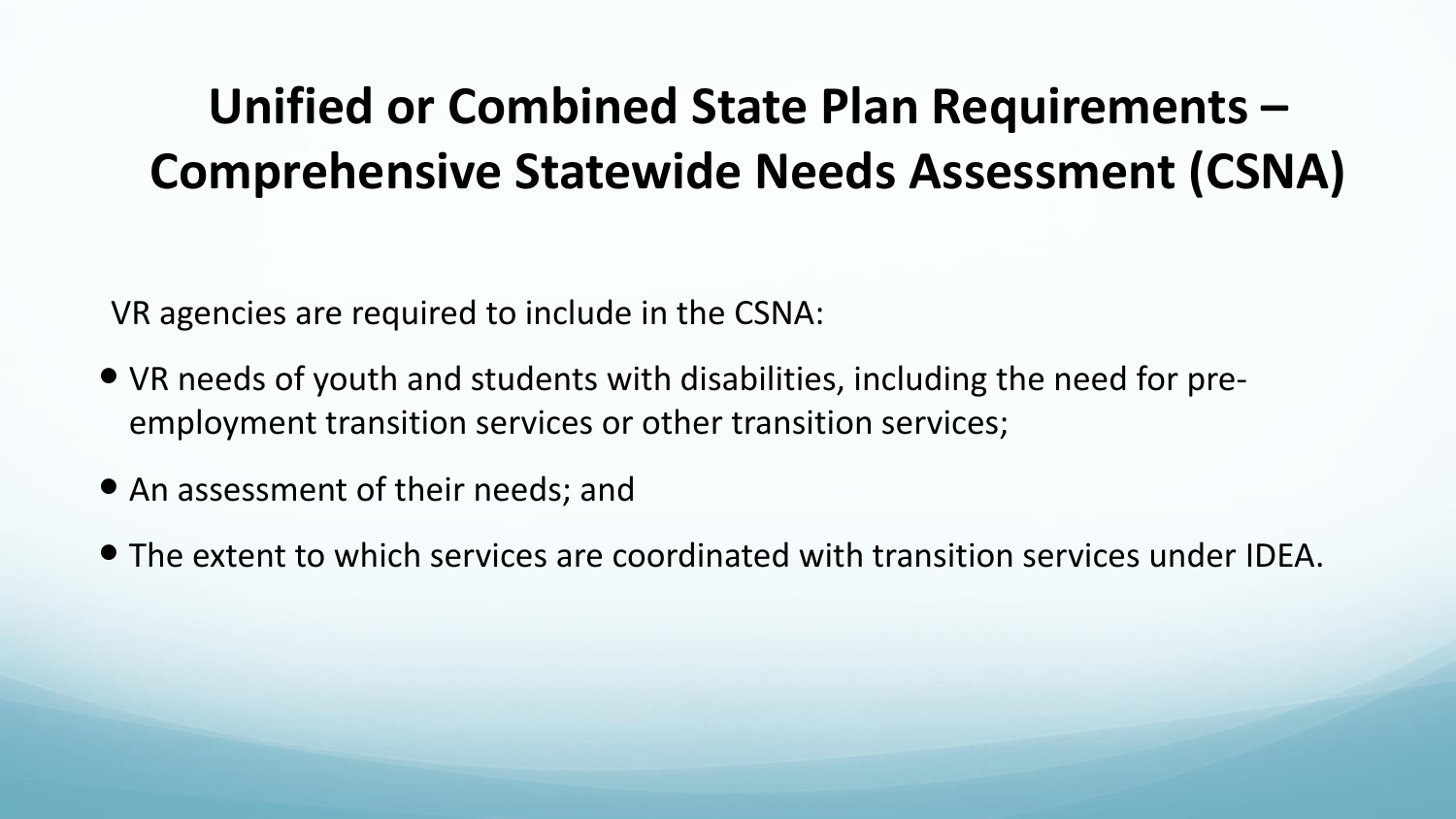# **Description of Transition Coordination in the State Plan, Policies and Procedures**

The VR agency must describe in the VR services portion of its Unified or Combined State Plan:

• Plans, policies and procedures for the coordination between VR and education officials to facilitate the transition of students with disabilities from the receipt of educational services in school to the receipt of VR services under the VR program;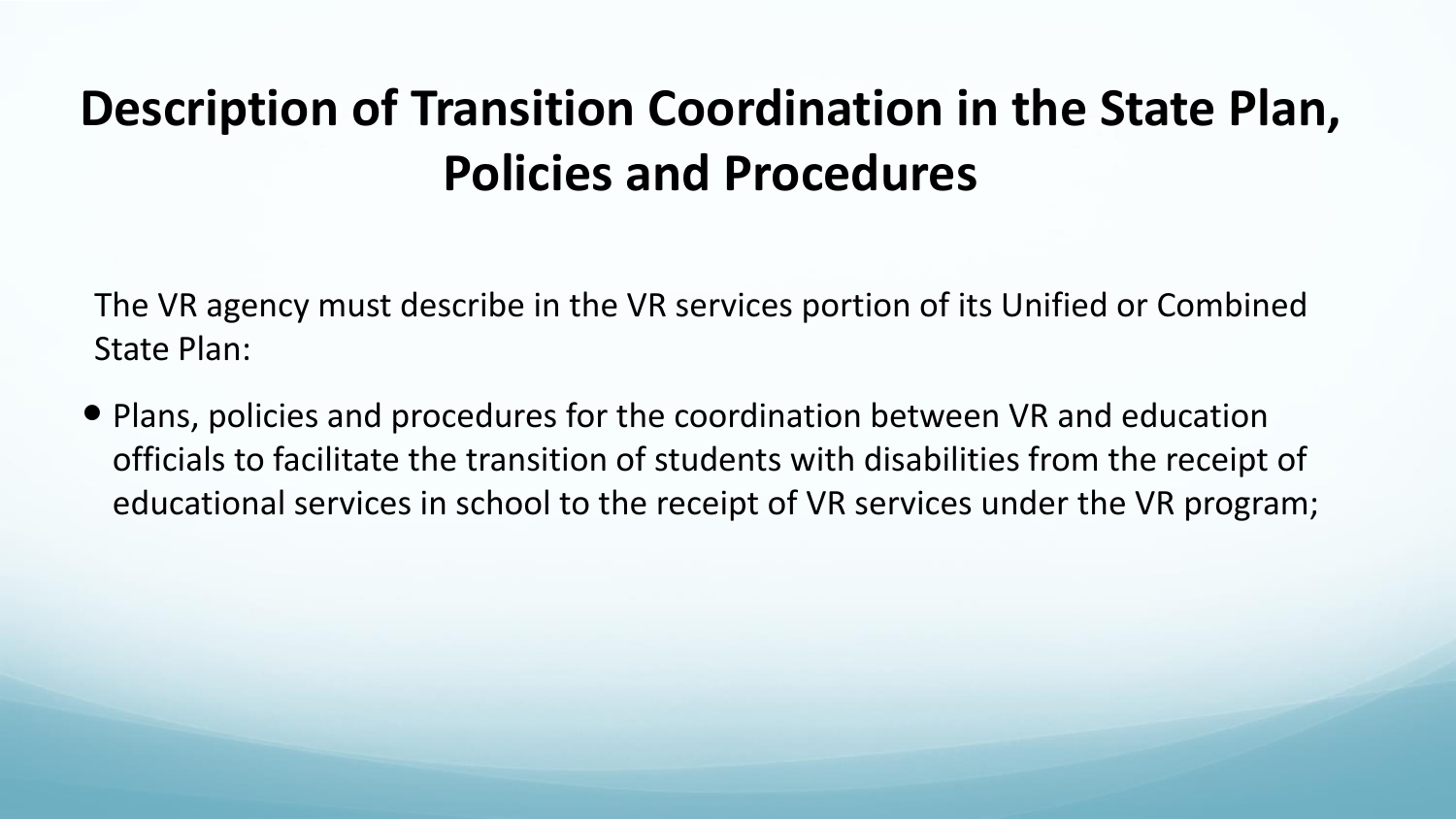# **Description of Transition Coordination in the State Plan, Policies and Procedures (cont.)**

- Plans, policies, and procedures that provide for the development and approval of an IPE as early as possible during the transition planning process and not later than the time a VR-eligible student leaves the school setting; and
- Strategies the State will use to improve and expand VR services for students and youth with disabilities, including pre-employment transition services for students.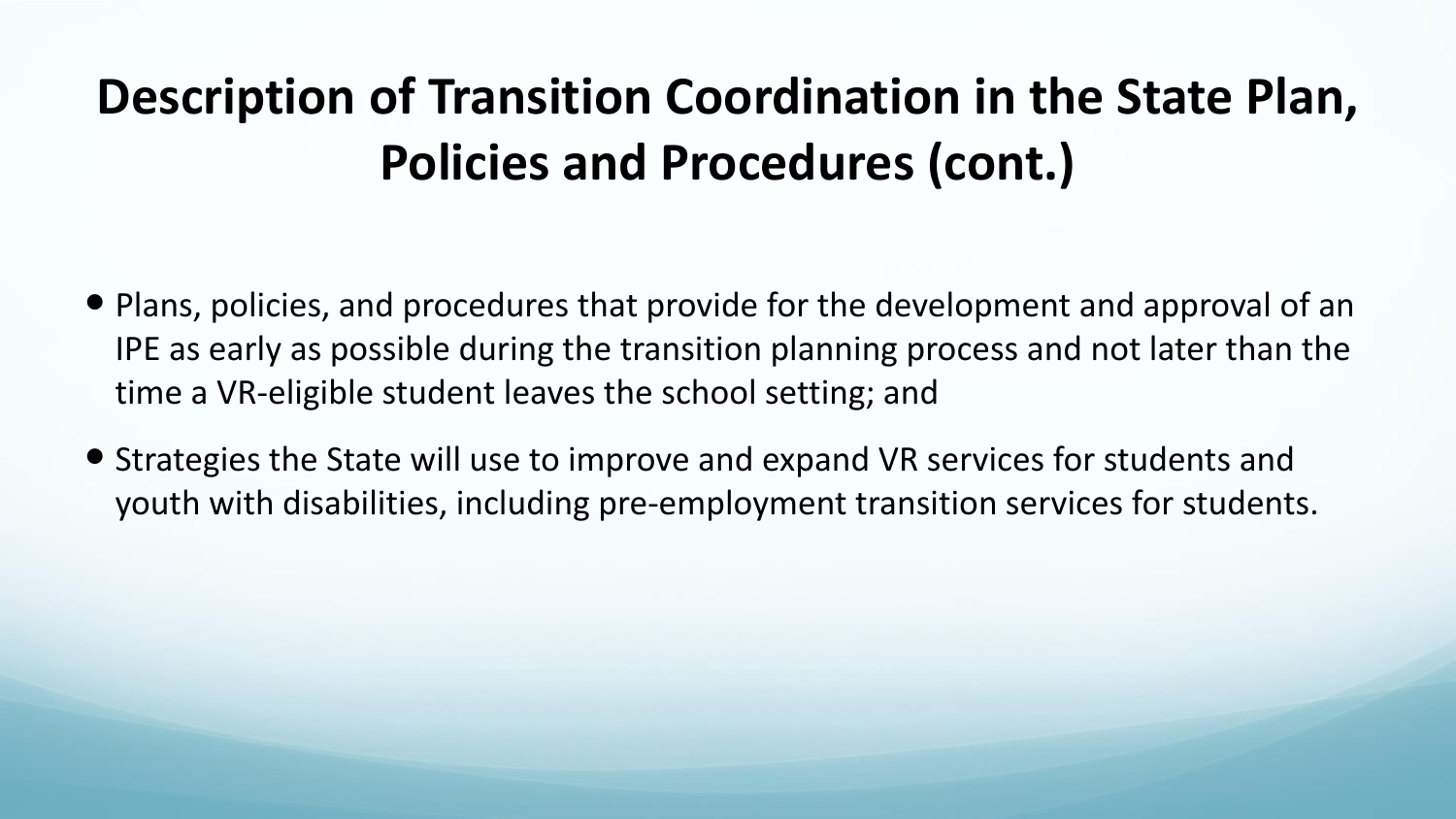#### **Written Policies**

VR agencies must develop written policies governing the nature and scope of each of the VR services, including pre-employment transition services and the criteria under which each service is provided (see §361.50).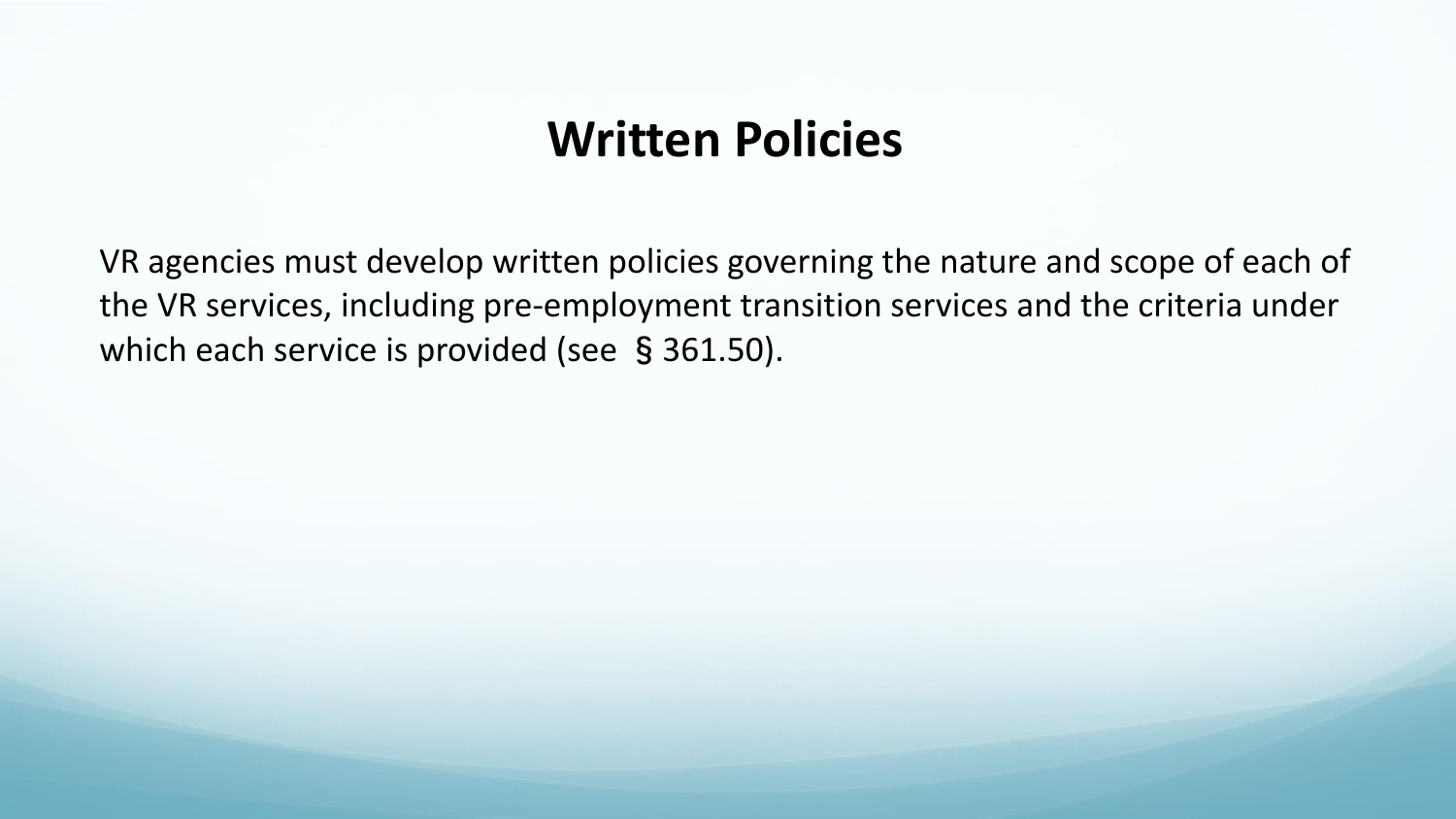# **FISCAL OVERVIEW: PRE-EMPLOYMENT TRANSITION SERVICES**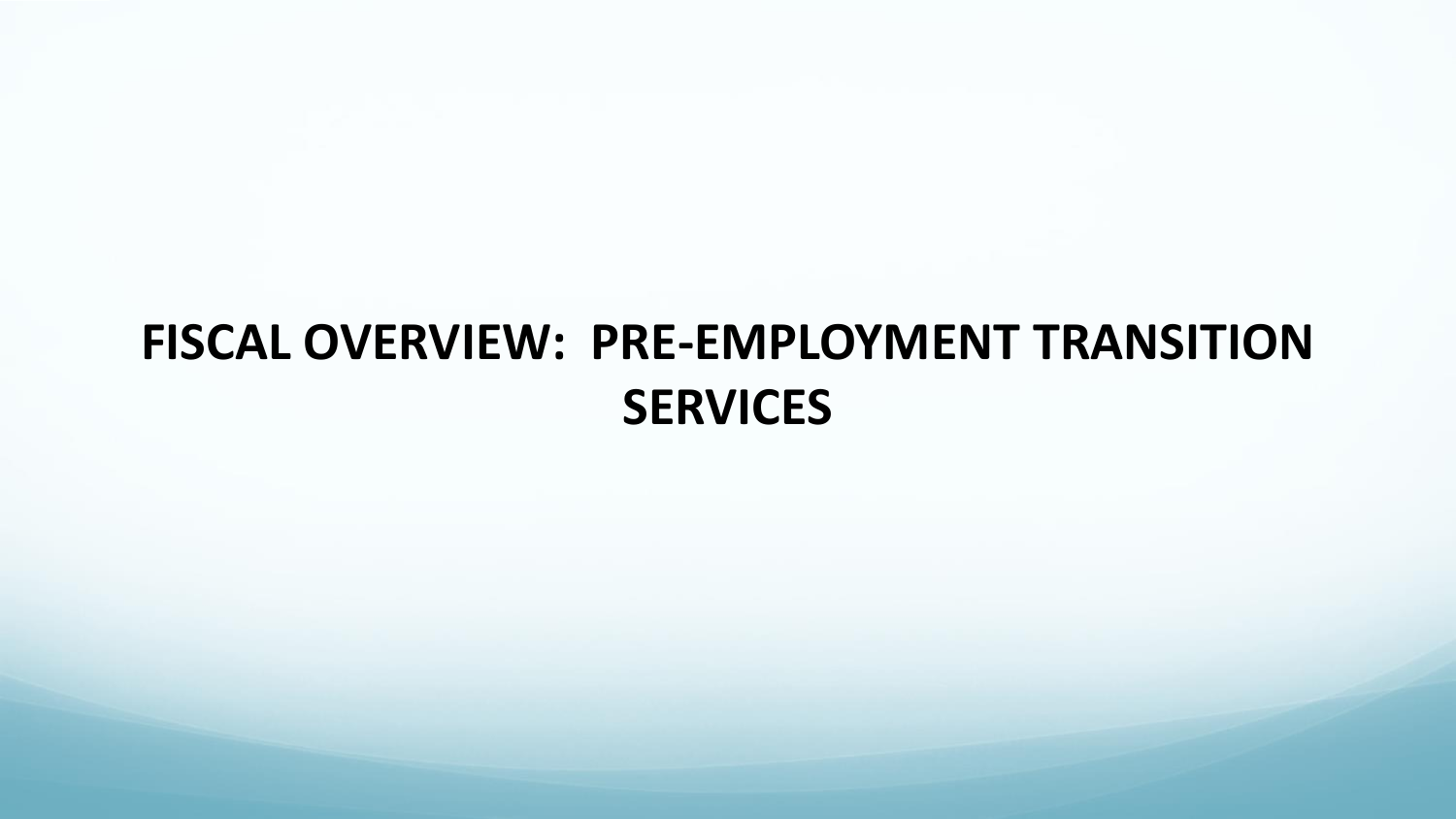#### **Reservation and Expenditure of Funds Requirement**

- A State must reserve and expend at least 15 percent of its VR State allotment for the provision of pre-employment transition services to students with disabilities (sections 110(d)(1) and 113(a) of the Rehabilitation Act).
- The funds reserved and expended must be used solely for the provision of preemployment transition services and pre-employment transition coordination activities described in section 113(b) through (d) of the Rehabilitation Act (§361.48(a)(2) through (4)).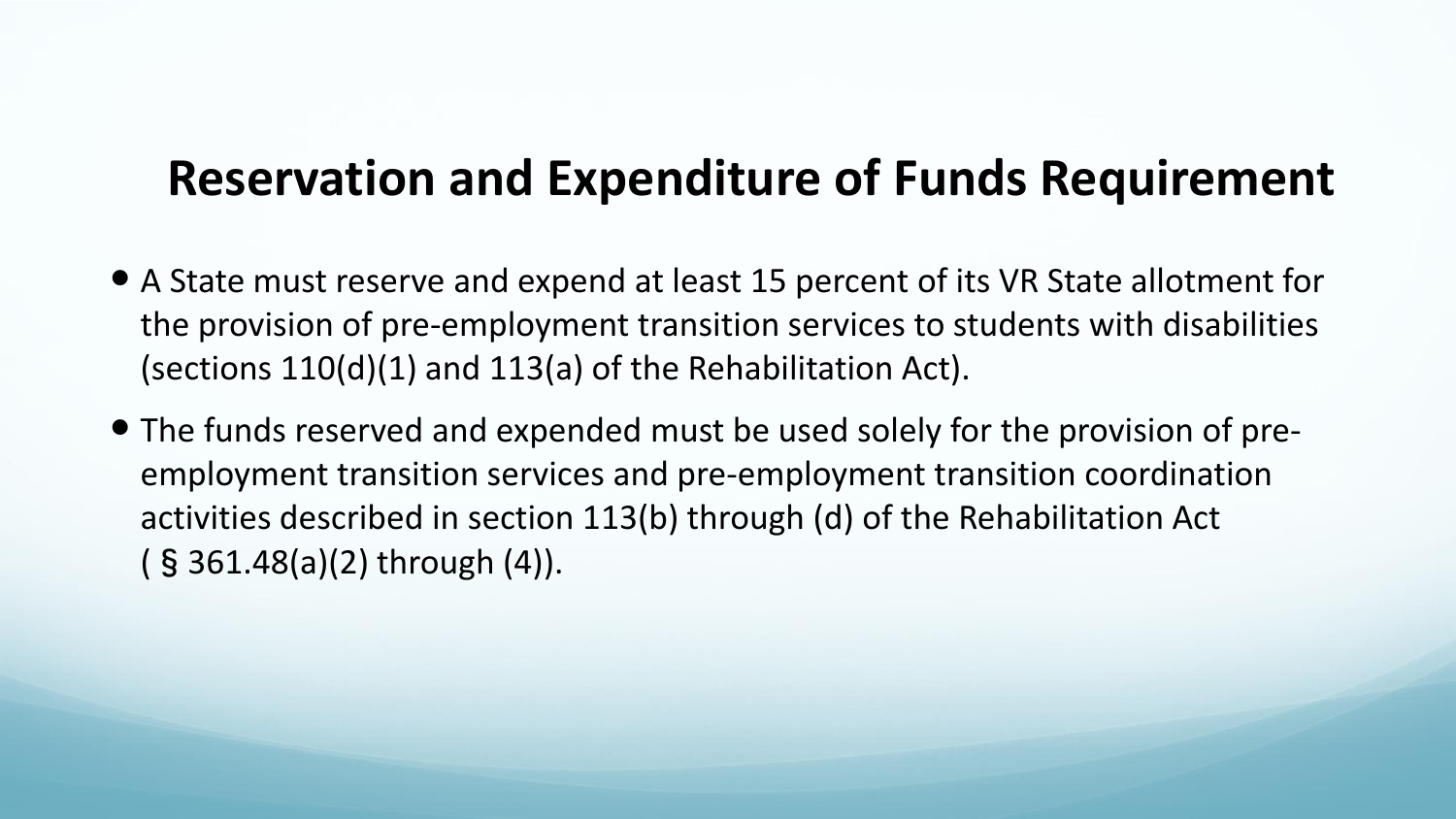### **Reservation and Expenditure of Funds Requirement**

- Although all Federal VR funds drawn down for use, including the amount reserved for the provision of pre-employment transition services, must be matched (21.3 percent), there is no requirement that non-Federal funds used for match purposes must be expended specifically for the provision of pre-employment transition services.
- Funds reserved and not expended for the provision of pre-employment transition services in the year of appropriation may be carried over into the subsequent Federal fiscal year for obligation and expenditure so long as the State provided the requisite match by the end of the year of appropriation (4<sup>th</sup> quarter), as is true for the carryover of all Federal VR funds.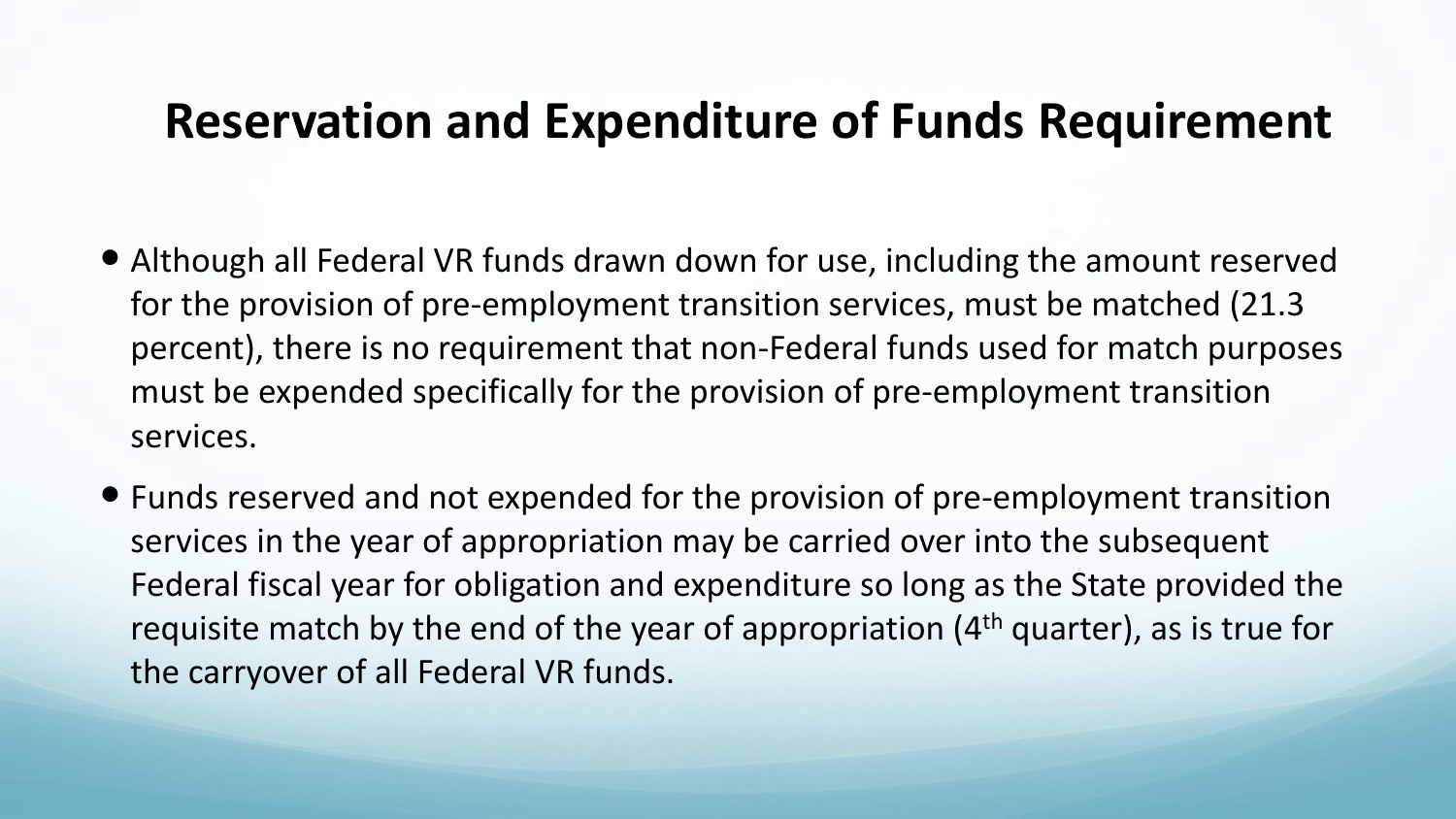# **Reservation and Expenditure of Funds Requirement (cont.)**

- When there are two State VR agencies, the reservation and expenditure of funds for the provision of pre-employment transition services is a State matter that must be resolved at the State level.
- This will necessitate coordination between both VR agencies in order to ensure the State satisfies the requirement for the provision of pre-employment transition services.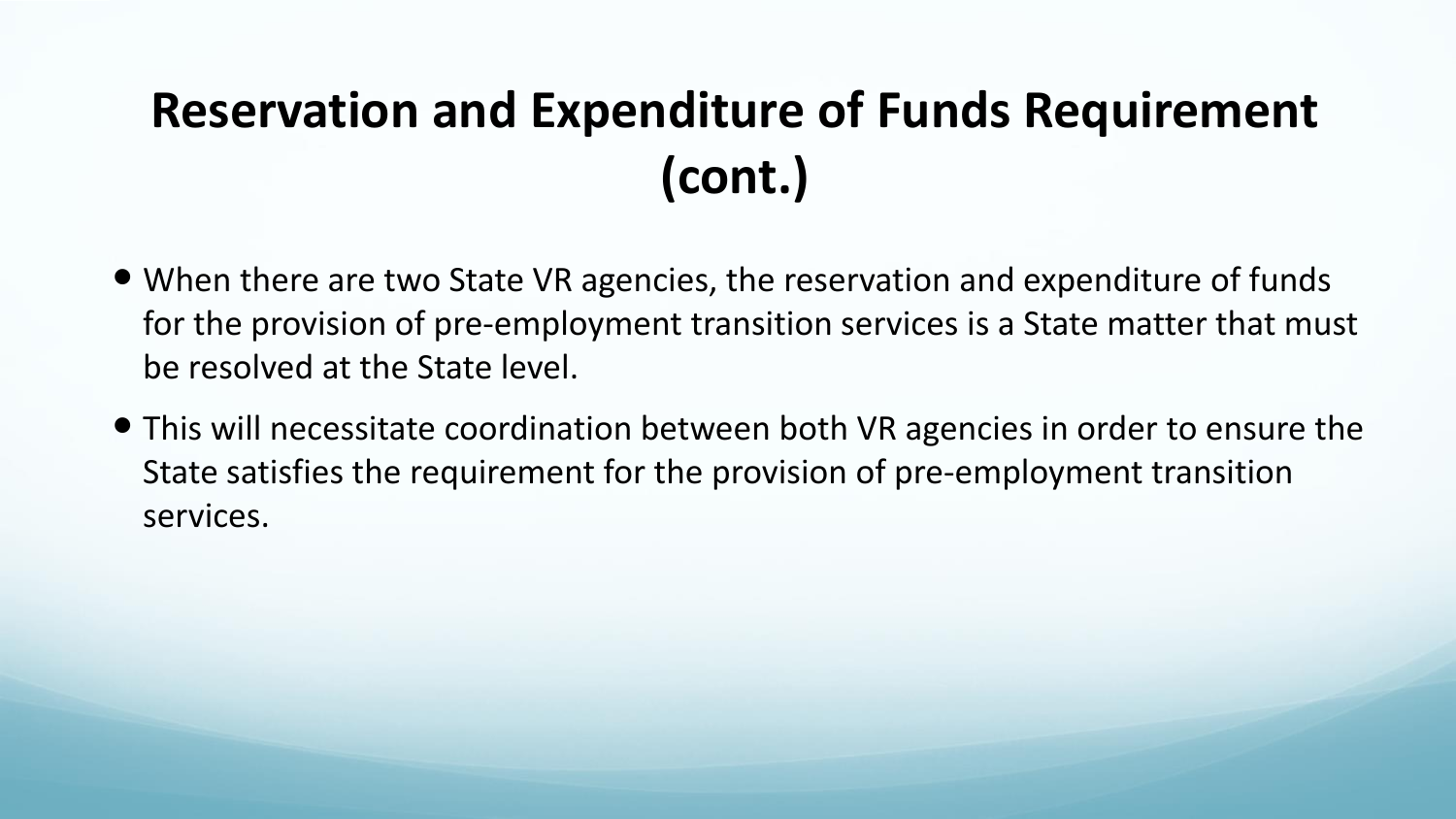# **Reservation and Expenditure of Funds Requirement (cont.)**

- The amount of funds to be reserved and expended is based on the total amount of Federal funds allotted to the State as of the end of the year of appropriation (4th quarter) in order to take into account increases and decreases due to the reallotment process or reductions for MOE deficits.
- Any reduction to the State's VR allotment that occurs after the year of appropriation, either through deobligation or grant closeout, will *not* reduce the amount to be reserved and expended that is calculated based on the State's allotment at the end of the year of appropriation.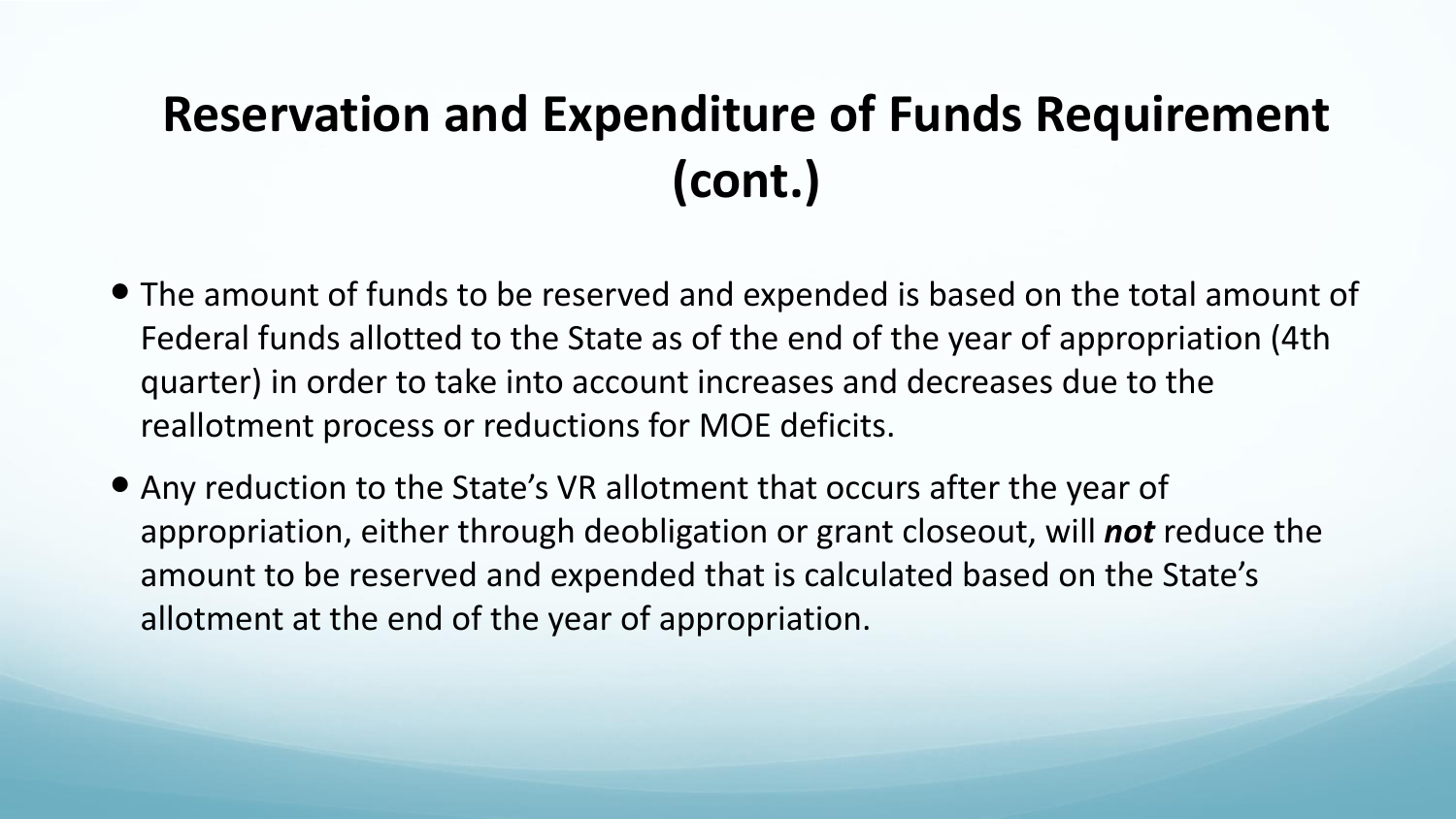## **Example: Funds Received in Reallotment**

- In FFY 2017, a VR agency receives a VR award of \$100.00.
- However, grantee requests and receives \$20.00 in FFY 2017 VR funds during reallotment.
- Revised FFY 2017 VR grant award amount as of September 30, 2017 is \$120.00.
- New amount required to be reserved and expended for pre-employment transition services is at least \$18.00 (15 percent of \$120.00).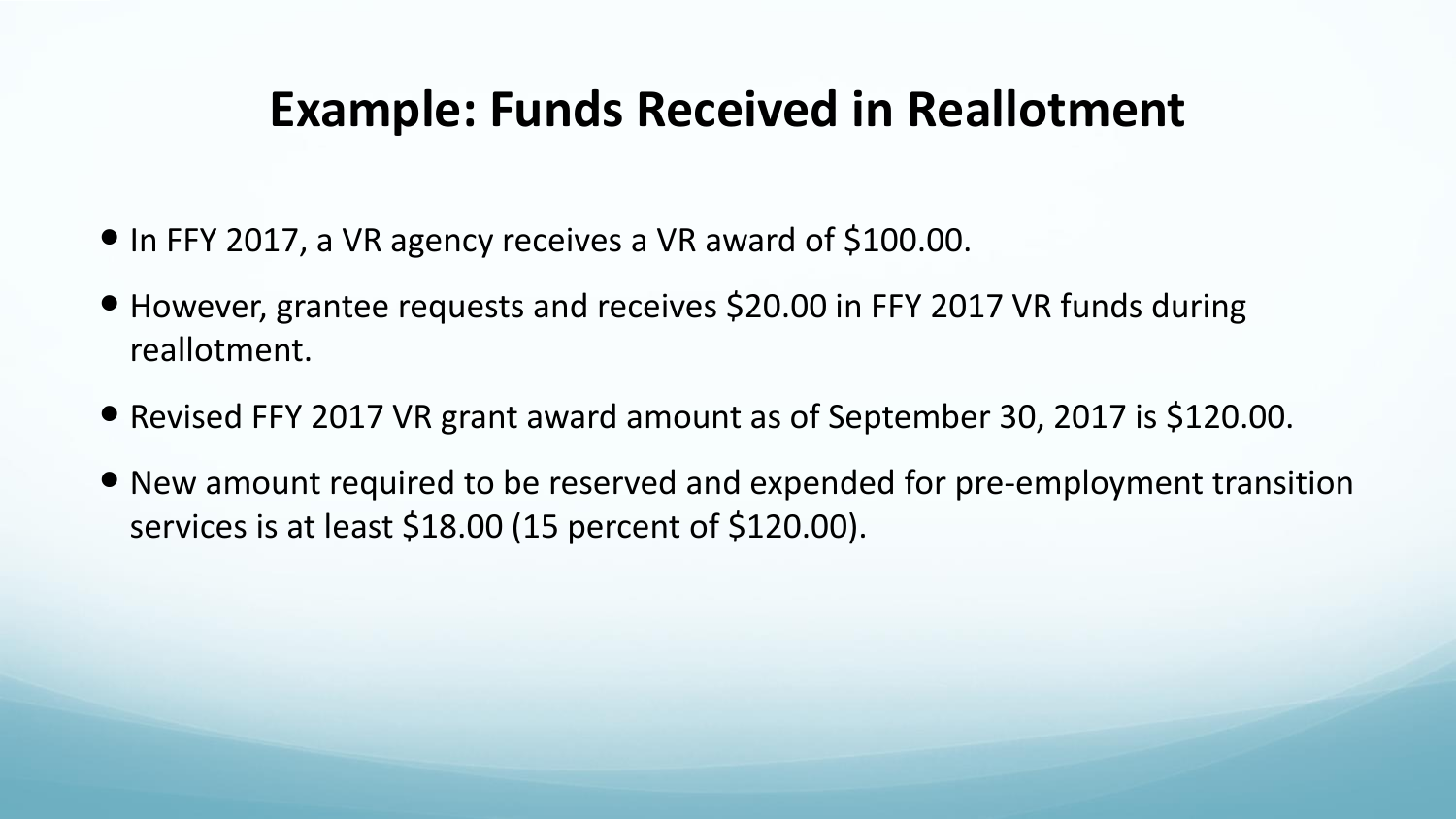## **Example: Funds Relinquished in Reallotment**

- In FFY 2017, a VR agency receives a VR award of \$100.00.
- However, grantee relinquishes \$20.00 in FFY 2017 VR funds during reallotment.
- Revised FFY 2017 VR grant award amount as of September 30, 2017 is \$80.00.
- New amount required to be reserved and expended for pre-employment transition services is at least \$12.00 (15 percent of \$80.00).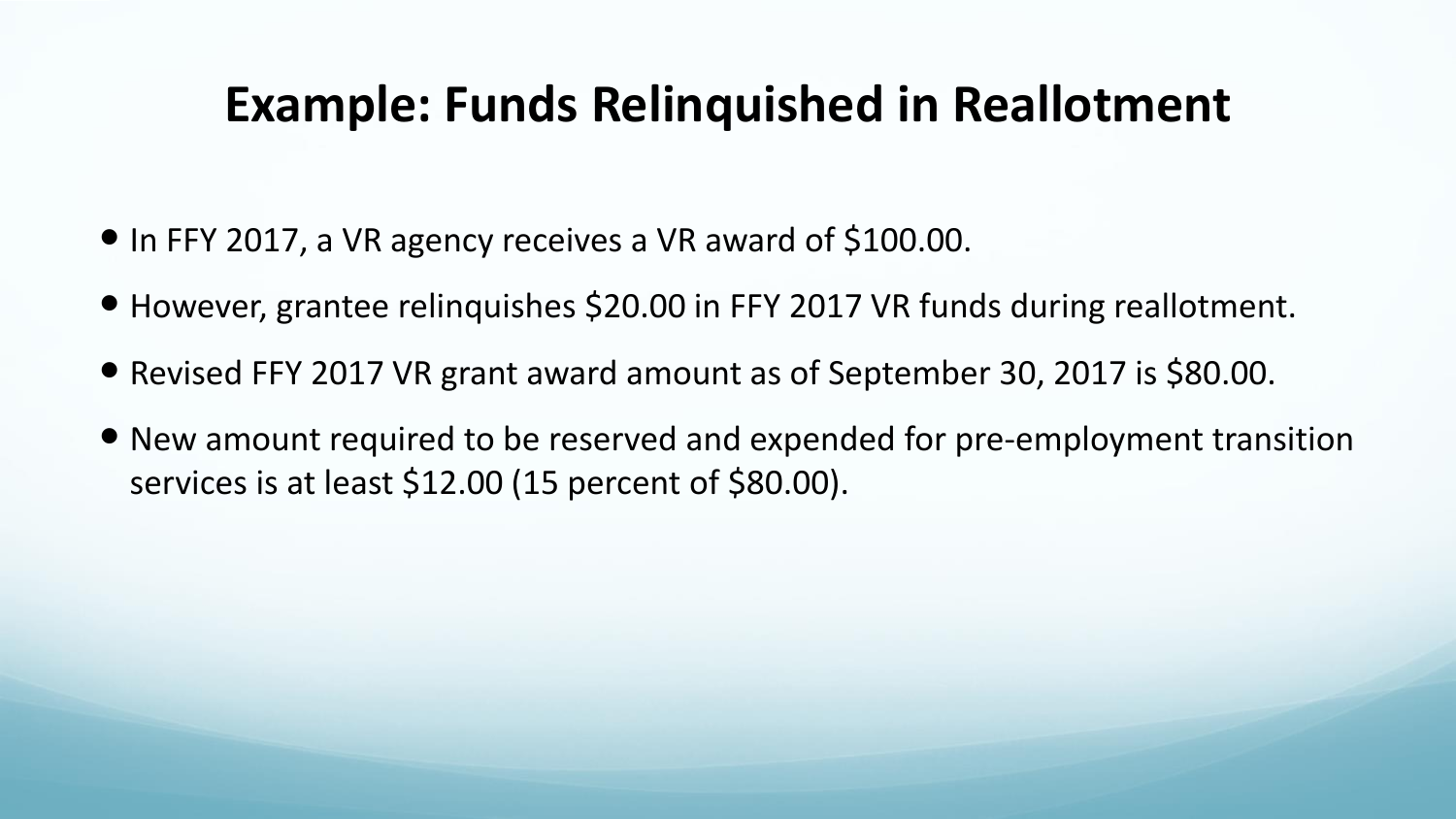## **Example: Deobligation at Grant Closeout**

- VR agency receives a FFY 2017 VR grant award of \$100.00 and spends none of the Federal funds prior to September 30, 2017.
- Agency met the non-Federal share requirement, by September 30, 2017, necessary to carryover the unobligated VR funds.
- At closeout, the amount of unobligated funds remaining in award at the end of the carryover period is \$20.00 and these funds are deobligated.
- Amount required to be reserved and expended for pre-employment transition services is at least \$15.00 (15 percent of \$100.00).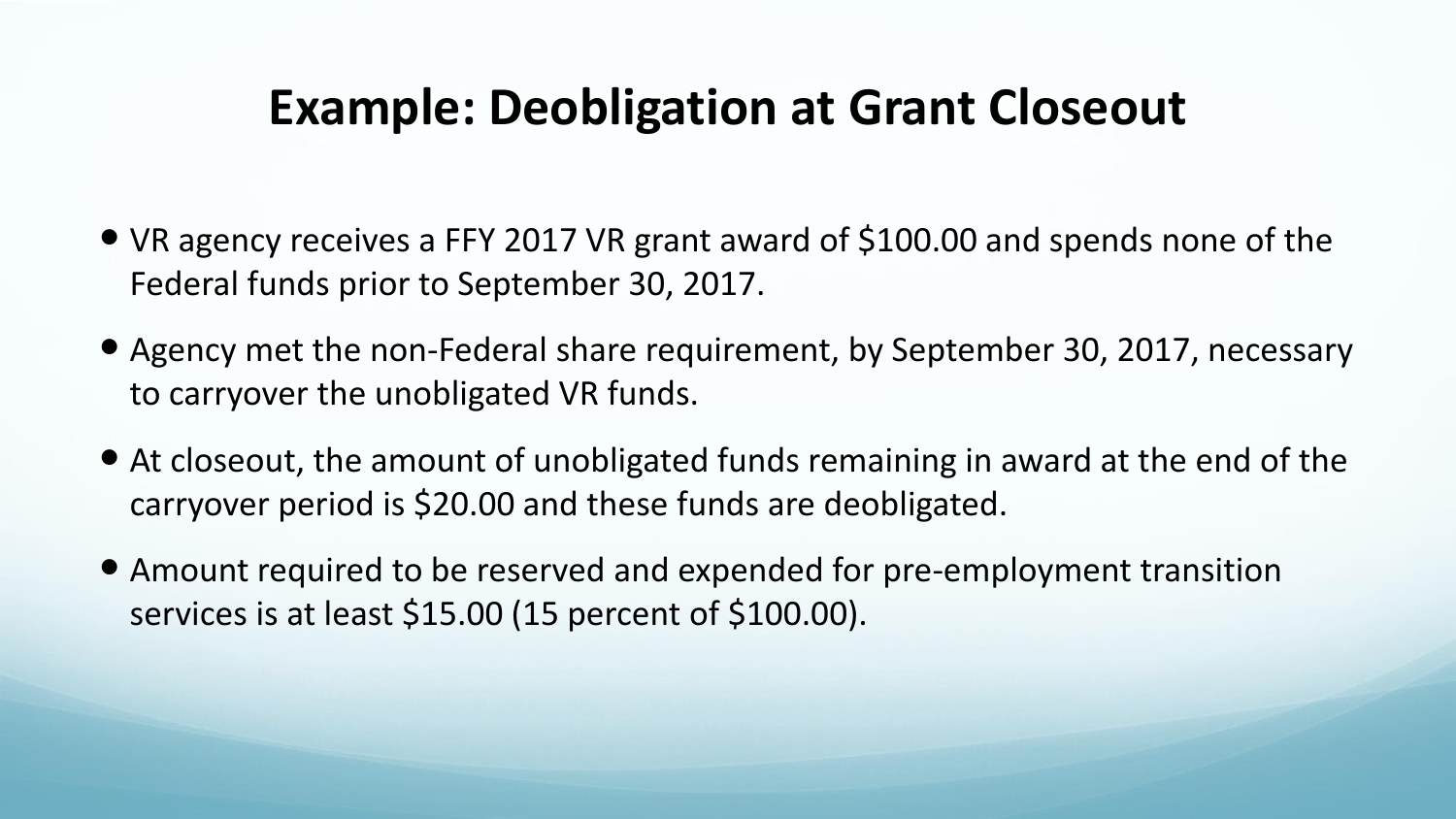## **Upcoming Related Topics**

 The fiscal presentation later in the conference will provide additional information on the use of third-party cooperative arrangements for the provision of preemployment transition services.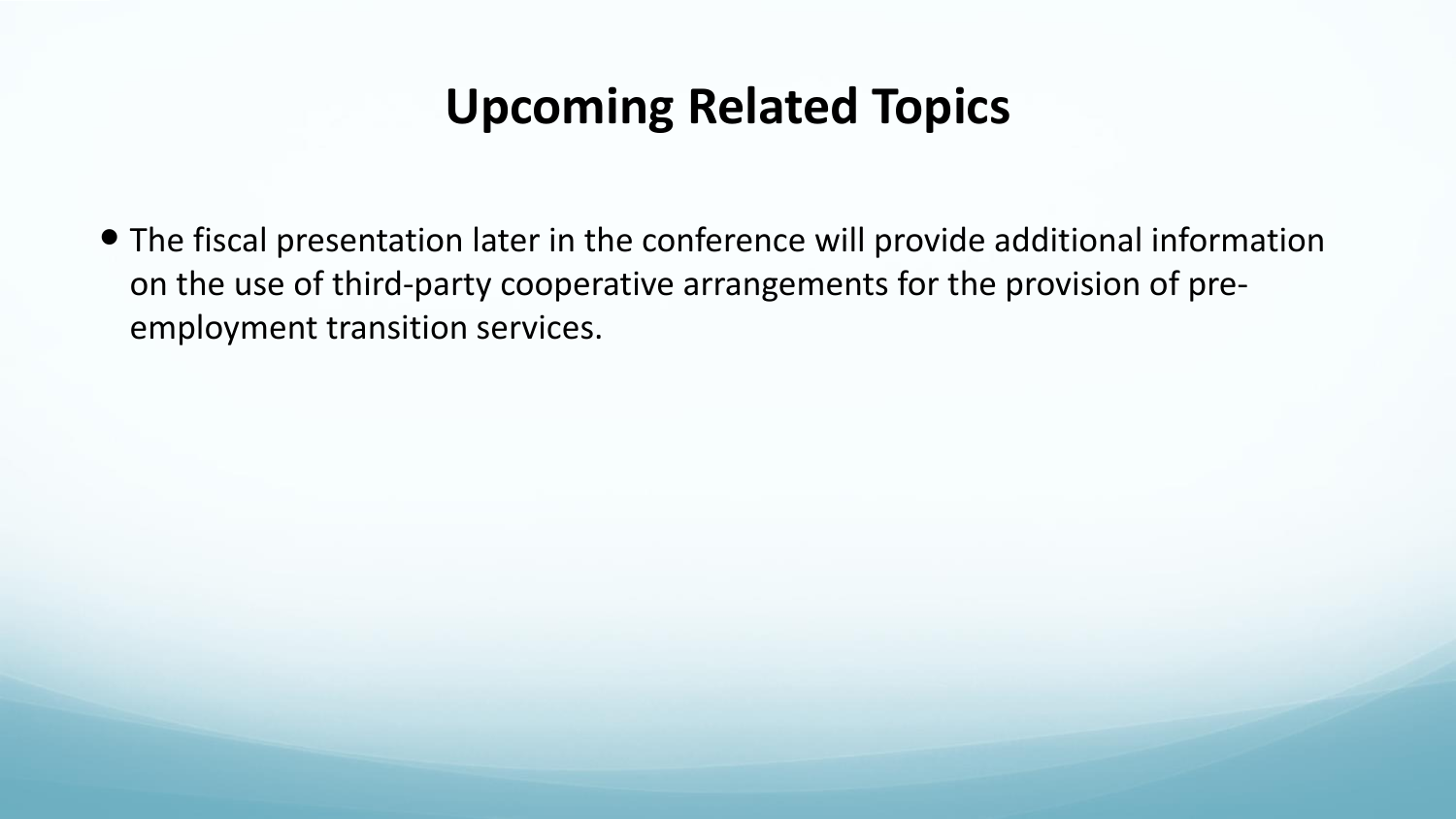#### **Resources**

Prior to the final regulations, RSA issued guidance on the requirement to reserve VR funds for the provision of pre-employment transition services which included:

- On October 7, 2014, RSA conducted a webinar detailing the new pre-employment transition services requirements outlined in the FFY 2015 Grant Award Notification (GAN) attachment. <https://ncrtm.ed.gov/Download.aspx?type=doc&id=3120>
- A Grant Award Notification attachment was included with the FFY 2015 and FFY 2016 VR awards detailing the requirements outlined in the statute for the provision of preemployment transition services.
- On April 13, 2016, RSA issued Fiscal Frequently Asked Questions regarding the provision of pre-employment transition services and the reservation of funds requirement for this purpose. [http://www2.ed.gov/programs/rsabvrs/fiscal](http://www2.ed.gov/programs/rsabvrs/fiscal-resources/index.html#faq)[resources/index.html#faq](http://www2.ed.gov/programs/rsabvrs/fiscal-resources/index.html#faq)